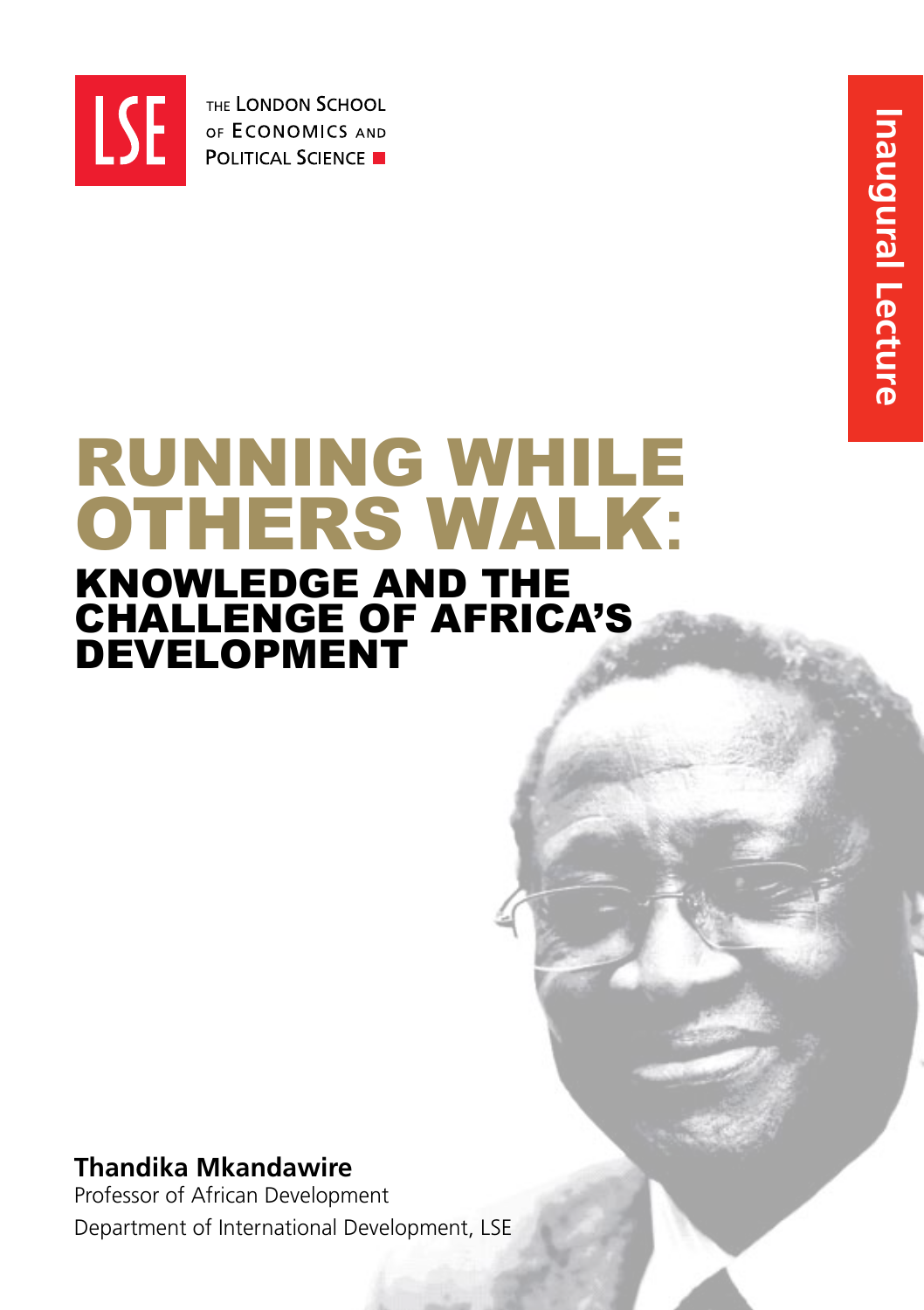## **The information in this handbook can be made available in alternative formats, on request. Please contact the J.Rose1@lse.ac.uk**

The School seeks to ensure that people are treated equitably, regardless of age, disability, race, nationality, ethnic or national origin, gender, religion, sexual orientation or personal circumstances.

Freedom of thought and expression is essential to the pursuit, advancement and dissemination of knowledge. LSE seeks to ensure that intellectual freedom and freedom of expression within the law is secured for all our members and those we invite to the School.

#### **Acknowledgements:**

Design: LSE Design Unit: **www.lse.ac.uk/designUnit** Photography: Nigel Stead, LSE Photographer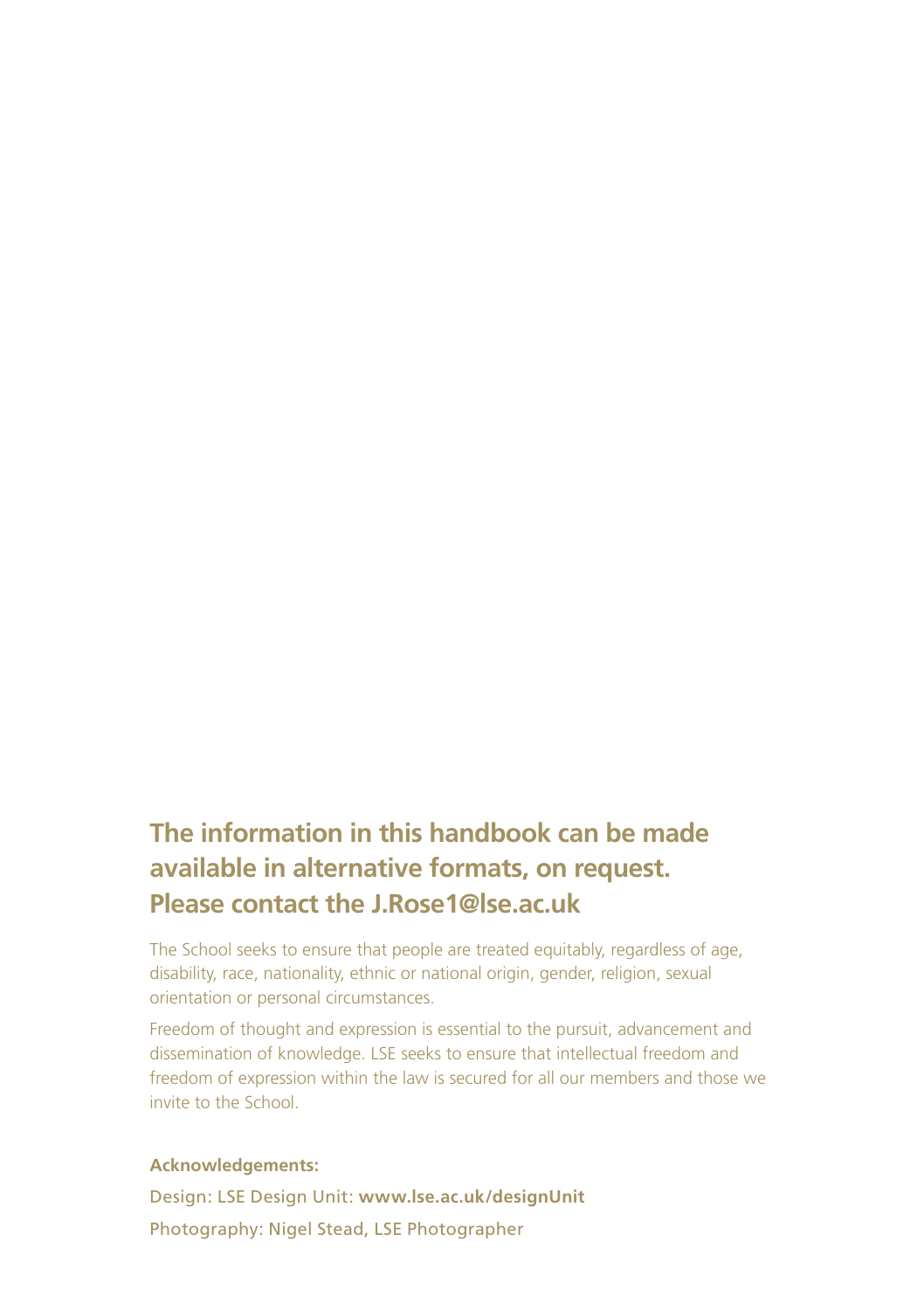## Foreword

It was a great privilege for me to attend Thandika Mkandawire's inaugural lecture at LSE as the School's first Professor of African Development. Professor Mkandawire is a renowned public intellectual. His academic work on social policy, taxation, colonial legacies and many other topics is widely read and cited. Likewise, Thandika is widely known in development circles both without and across the African continent. This is not least because of his work at CODESRIA and for UNRISD.

*Running While Others Walk*, the text of Professor Mkandawire's inaugural lecture, typically does not shy away from saying that economic and social development is greatly to be welcomed in the ex-colonial world. Indeed, he argues strongly that 'Catching up has been driven by the emancipatory aspirations of developing countries themselves … "Catch-up" goes as far back as the humiliating encounter with the West'. Being opposed to Development is not a sensible option. For one thing development comes in many forms. We shouldn't think of it as a singularity or something that needs to be capitalised. Nor is it a technology of rule that originates wholly in the West or which is always foreign to 'Africa's responses to its own historical experiences and social needs'. Bill Warren argued three decades ago that Western imperialism had blocked the expansion of capitalism in the non-western world. In his view, the collapse of imperialism would herald the growth of economic and other freedoms in the global South. Thandika Mkandawire comes close to endorsing that viewpoint here, although he is typically more troubled than Warren – let alone numerous boosters of globalisation or untrammelled economic growth – by the Faustian bargain that characterises all eras of rapid economic and social change. It's not easy to live one's life when "all that is solid melts into air", as Marx and Engels once put it. Even here, though, Mkandawire is robust in denying that Africans, particularly, are unable to see through some of the false gods and shady goods put before them, or that Africans can't deal with affluence or with the possibility of choice more generally.

Having made these and other points in the first part of his lecture – an exquisite reflection on the meanings and production of 'development' as a social category and praxis – Professor Mkandawire turns in the second half of his address to the question: 'Can Africa run at all?'. Here he takes aim at Afropessimism and African exceptionalism. Asia and Latin America can develop, the argument goes, but not Africa. Africa is different. It has special problems. Bad geography, tribalism, pervasive state failure. And so on. Mkandawire disagrees. He contends that 'Africa has been on its feet for some time and has run on several occasions'. More daringly, he suggests that as different African countries continue to catch up, they will need to invest far more in learning and higher education than did previous generations of late developers.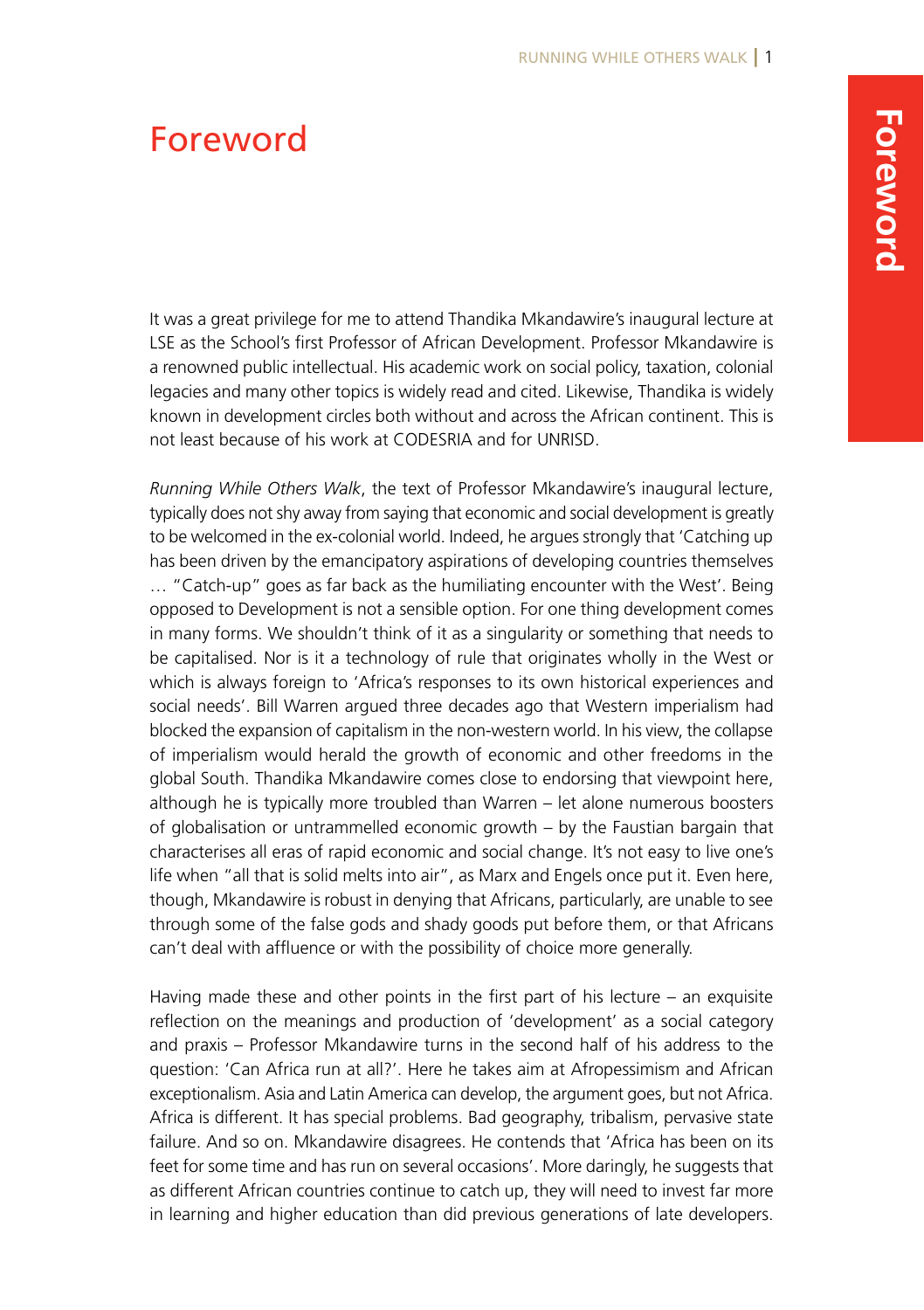## Foreword continued

Africa's future lies with brains not brawn, he remarks, and if this future is to come to pass an insistent bias against the importance of higher education in Africa will have to be reversed, and with it an attendant mistrust of local elites. Mkandawire is certainly not blind to the means by which some of these elites have feathered their own nests, but he concludes his lecture by warning us against forms of anti-elite bias which then suggest that African leadership can only come from outside: from aid donors and NGOs. What's needed is a series of political battles within different African countries to ensure that the interests of different elites are made to match more squarely with those of non-elite groups. Empowering functioning and critical African university communities, Mkandawire concludes, is one part of that task.

Stuart Corbridge Pro-director, LSE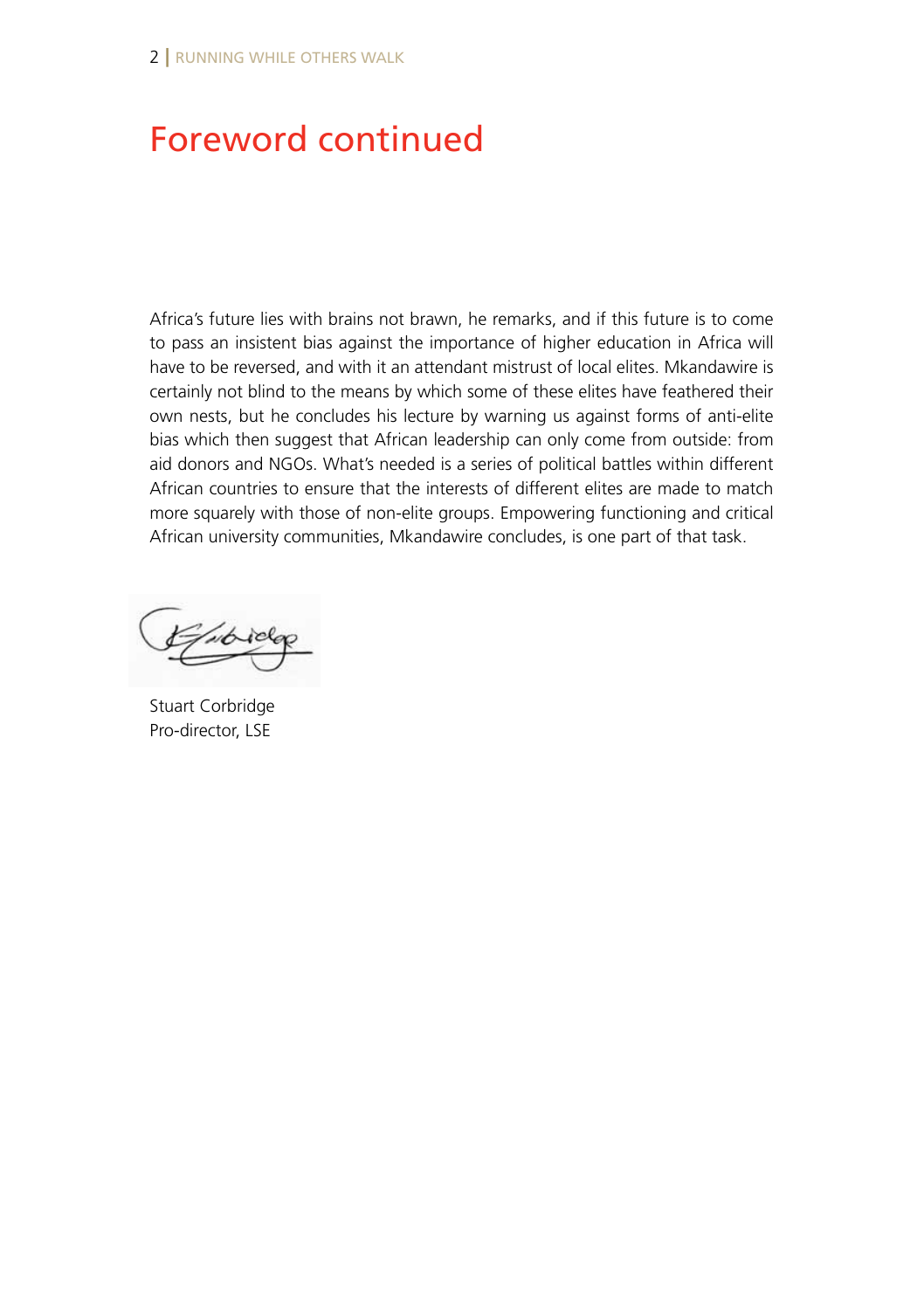## **Contents**

## **Running while others walk: Knowledge and the Challenge of Africa's Development**

**Development and catching up** 7

**Whose idea was it anyway?** 8

**The Faustian Bargain** 11

**Running while others walk** 13

**Can Africa Run?** 15

**Importance of knowledge and learning** 18

**Barriers to Knowledge Acquisition** 19

**Anti Education Bias** 19 **The Anti-Elitist Bias** 20 **Lowered Vision** 23 **The aid juggernaut** 24 **Banking on Knowledge** 25

## **Some consequences of Understanding Africa** 26

**Reduced learning and Research capacity** 26 **The Dwindling Empirical base** 27 **Neglect or Ignorance of what Africans think** 28 **Unusable knowledge** 29 **Signs of Change** 30

**Conclusion** 32 **References** 35 **The LSE African Initiative 40**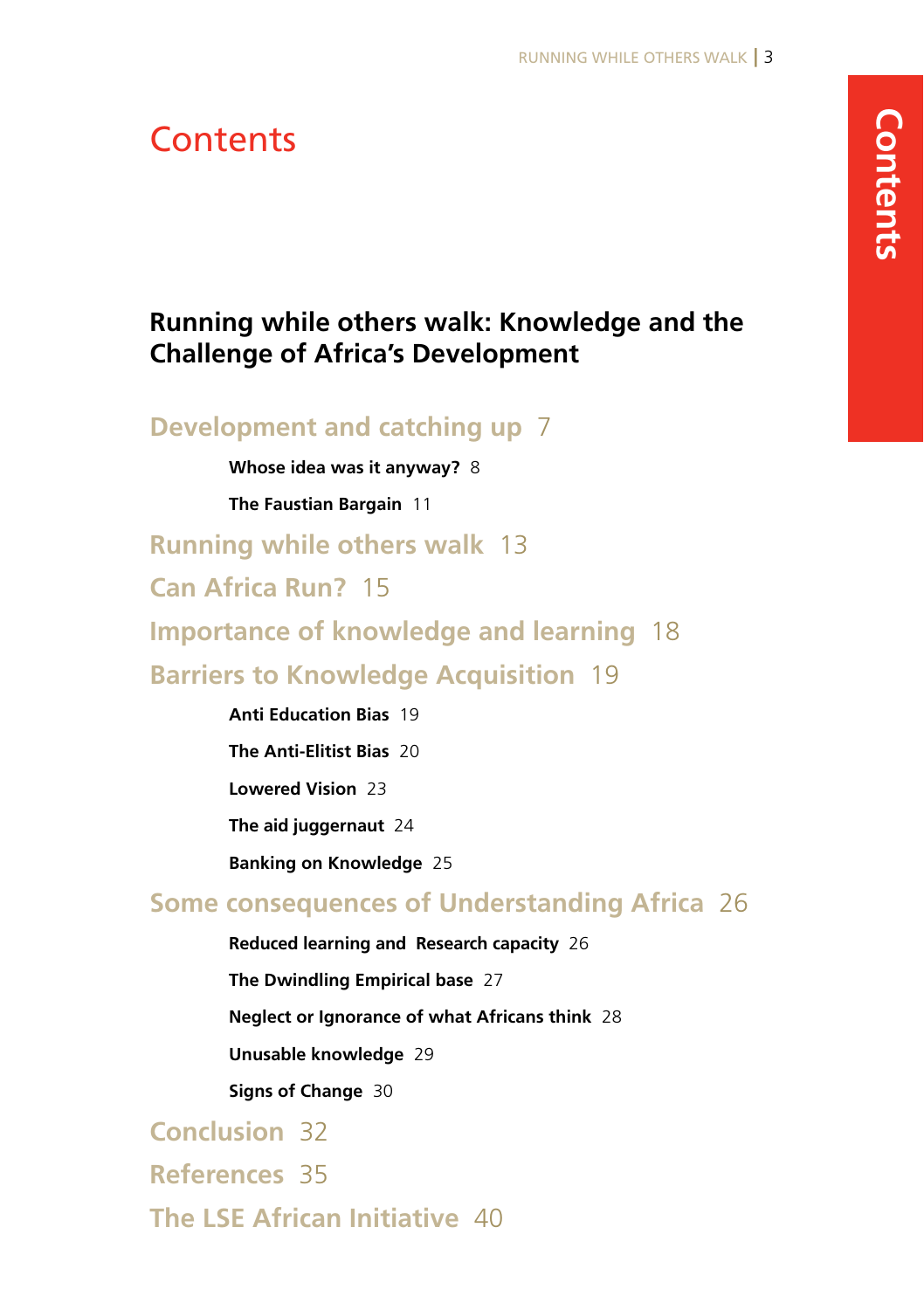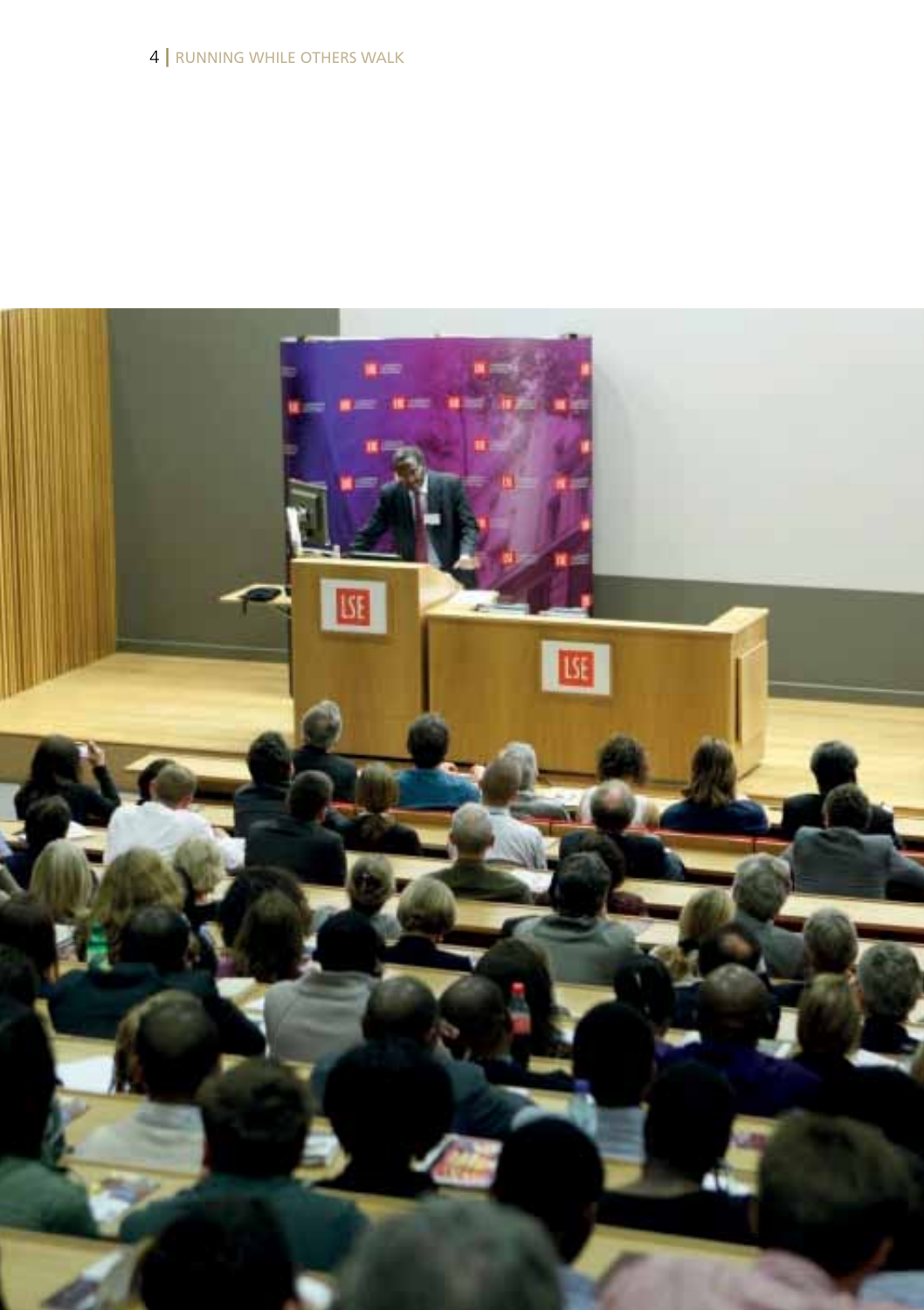## Running while others walk: Knowledge and the Challenge of Africa's Development

**Thandika Mkandawire,** Professor of African Development, Department of International Development, LSE

It is a great pleasure and an honour for me to give this Inaugural Lecture as the first holder of the Chair of African Development at LSE. I am especially honoured by the presence of the Director as Chair of this lecture.

One unpleasant piece of news I received upon my appointment as Chair was that I would have to give an Inaugural Lecture. After months of trying to figure out what this entailed I learnt that the point about inaugural lectures is to give the new professors the opportunity to profess what they will be professing in the coming years. I also learnt from the Inaugural Lecture delivered by the eminent historian Richard Henry Tawney here at LSE in 1932 that one function of an Inaugural Lecture is 'to vindicate the claims of the department of knowledge represented by the lecturer against bold, bad men who would question its primacy' (Tawney 1933). I will not exploit the opportunity to pursue that traditional objective of professing what I will be professing. Instead I will follow Professor Tawney's suggestion, partly because I suspect that there are some 'bold, bad' men and women who would readily be persuaded by their current reading of the African situation that the name of the Chair – African Development – is something of an oxymoron and as bewildering a possibility in development studies as the bumblebee is in aerodynamics.

The title of the Chair I hold contains two words that, in recent years, have become contested in the world of research – 'Africa' and 'development'. The immediate problem with talking about 'Africa' is the danger of generalisation when dealing with a continent with 57 sovereign nations, seven time zones, thousands of languages and at least seven climates, with about a billion inhabitants and to my utter astonishment, 14 million not mutually consistent proverbs**<sup>1</sup>**. This immediately suggests that the title of the lecture will obscure the formidable complexity and diversity of the continent**<sup>2</sup>** . I can only justify the simplification on grounds of limitation of time. I will therefore beg your indulgence to accept that at the back of my mind I take the diversity of the continent seriously, and to accept also that Africa has a real and tangible social existence that validates it as an area of social study.

<sup>1</sup> The information on proverbs is derived from the blurb of a special issue on Africa of *Granta,* the literary magazine

<sup>2</sup> In the U.S. a survey found that 'mainstream Africanists across the spectrum of U.S. higher education appear to be divided with respect to what constitutes African Studies (Alpers/Roberts 2002: 13). Some thought it should include the whole continent, some thought it was about Africa South of the Sahara, while still others thought it should include the African Diaspora.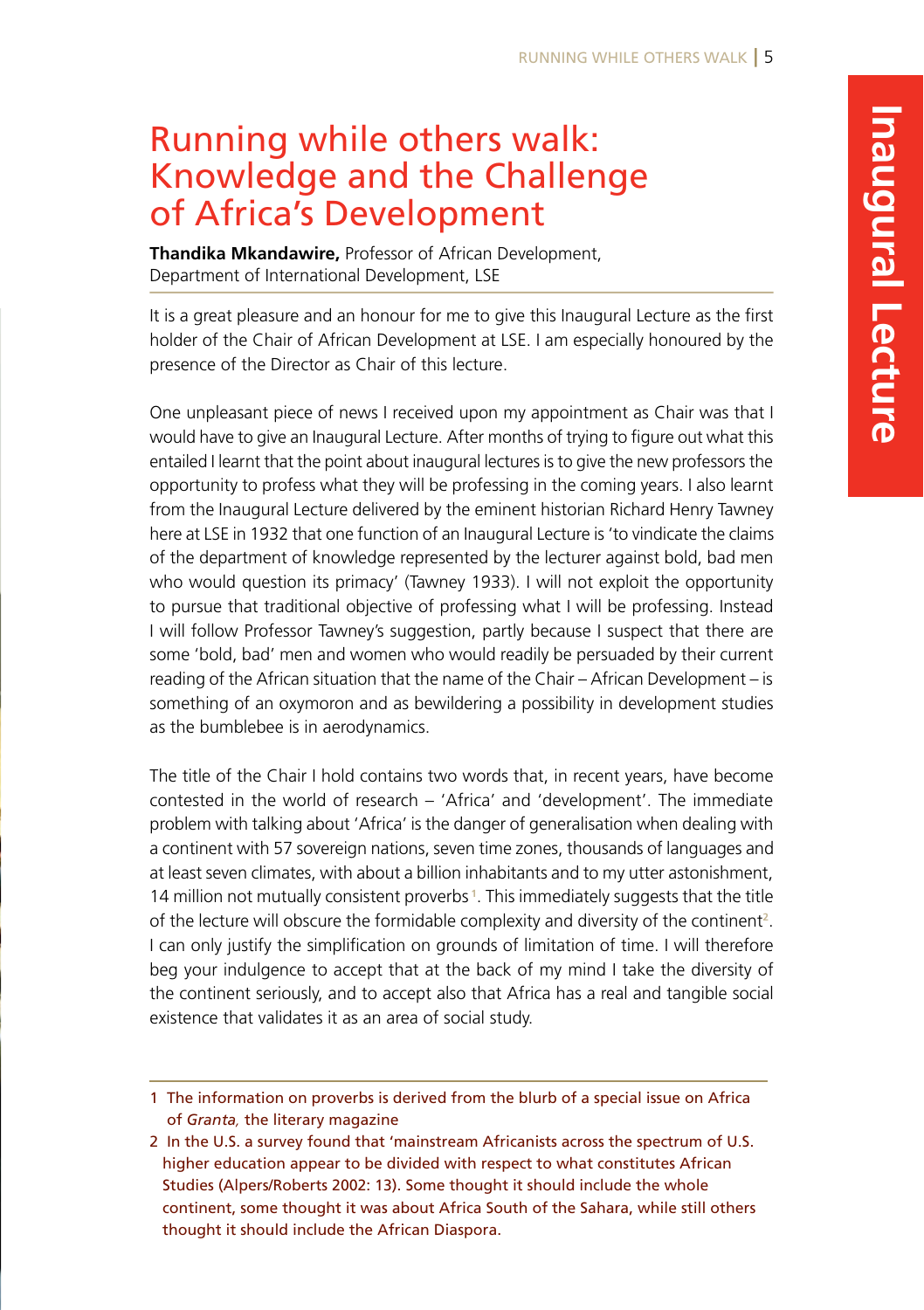The second problem has to do with the weight of Africa in the world and the case for allocating any time to its study. From time to time African studies have been haunted by the 'spectre of irrelevance' (Martin and West 1995). For some the marginalisation of Africa in world affairs suggests the need for less attention to the continent. Indeed only some years ago *The Economist* declared that were Africa to disappear nobody would notice. The 'nobody' must surely exclude geologists, those involved in the disappearing act, the African Diaspora, the many friends of Africa and of course Western Union, the London Metal Exchange and FIFA.

However, even when we agree that Africa is not entirely a subjective construct and that it does have a palpable existence and that it does matter, we still have to address the academic question raised by the title 'African Development' which suggests that the Chair sits uneasily between, on the one hand, Area Studies, described by Benjamin Schwartz in his Presidential Address to the Asian Studies Association as 'modest, colourless and ambiguous' and, on the other hand, Development Studies whose relevance, morality, possibility, sustainability and health have all been seriously questioned in recent years.

People in the disciplines have often complained about the 'atheoretical' nature of Area Studies and have expressed fears that immersion in local minutiae can be fatal for one's intellectual standing. Students of Area Studies have often been under pressure to account for themselves to the disciplines and to prove that their work was relevant to the advancement of the disciplines. Noting that the disciplines denigrated African research and that, with the exception of anthropology, there is 'constant undervaluation of African research', a number of Africanists mounted what they called a 'counter-attack'. They published a book that sought to provide the answer to the question: 'What has been the contribution of research in Africa to the disciplines?' (Bates 1993). The 'defence for the study of Africa' varied in strength from discipline to discipline being, in my opinion, strongest for anthropology where Africa was considered the 'tap root of anthropology' and weakest with respect to economics. I believe Area Studies can serve the disciplines by, at least, setting the boundary conditions for their theories. They can also provide the link to reality that is essential to the advancement of knowledge and the vital material for giving social meaning to their theoretical exercises. Anyway, given the widespread poverty, the morally more persuasive question would have been: What are the contributions of the disciplines to its eradication?

My interest in development was ignited by a symposium in Malawi in 1962 which, as a young journalist in Malawi, I was assigned to cover. This was the first international conference organised by the new government run by the newly elected nationalists. It was funded by the Ford Foundation. Among the luminaries present was Walter Rostow, who seemed to have had a great influence on our new Secretary of Finance. Others at the conference included Nicholas Kaldor and D.K. Rao**<sup>3</sup>** . I didn't have the slightest clue as to how to report on the conference, and decided there and then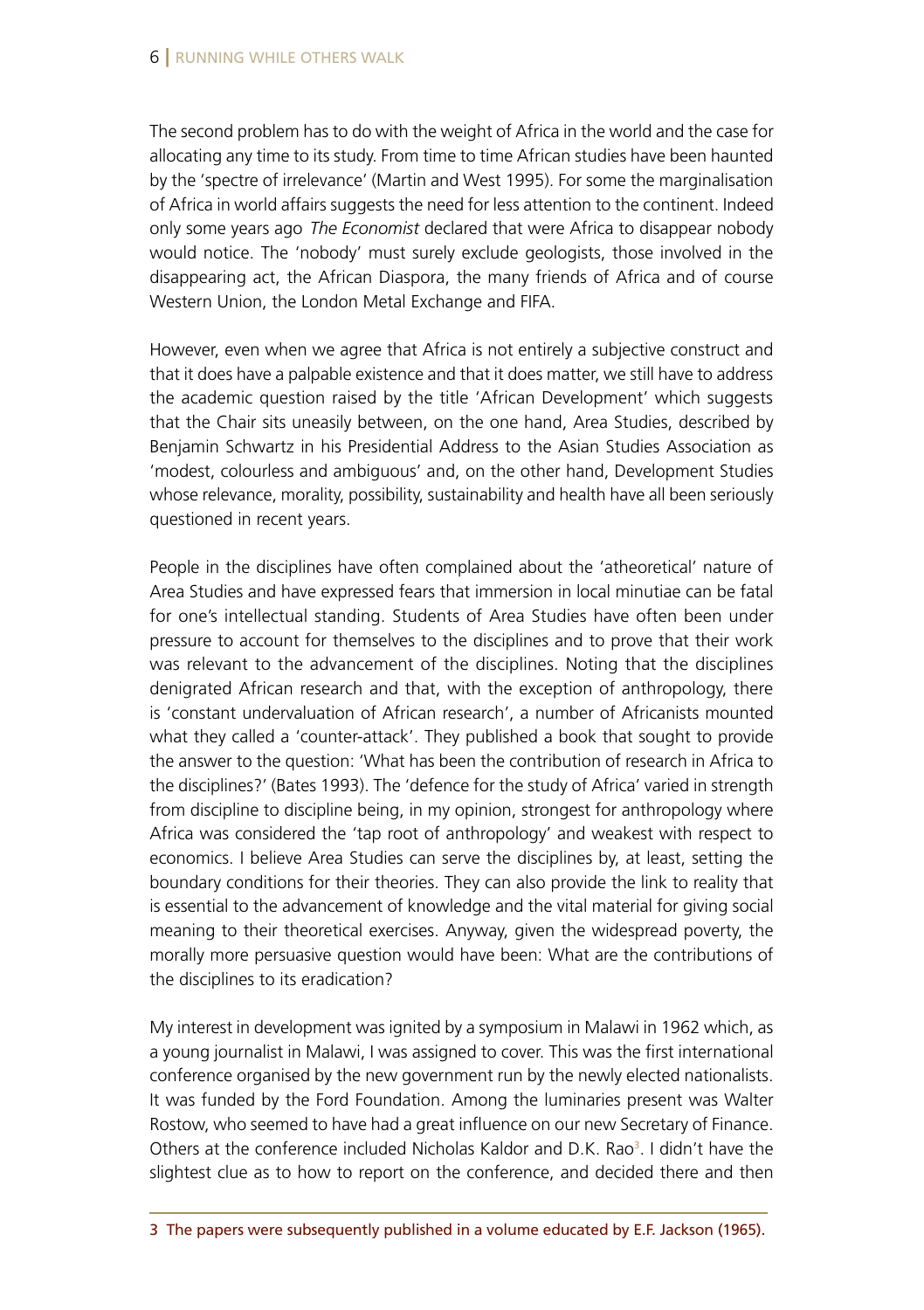that if I should pursue my studies in journalism, then economics would definitely be my minor. As things turned out my career as a journalist was short-lived, although it did cost me 30 years of exile. During the conference I also learnt that the clamour for eradicating the 'unholy trinity of poverty, ignorance and disease' went beyond political sloganeering and that there were serious minds seeking to explore the problems of development and underdevelopment. I also learnt that history matters, but also that there were sharp differences over the lessons of history.



*Thandika Mkandawire as a young journalist in Malawi*

Over the years I learnt that not so many people were involved in research on developing countries as the symposium had impressed me was the case. In medical research, there is something known as the 90/10 problem – indicating that 90 per cent of medical research today is devoted to diseases that affect only 10 per cent of the population of the world. I suspect this highly skewed allocation of resources is true of the social sciences. While we can expect that much of the weight of studying developing countries will be borne by researchers in developing countries, it is important to persuade the finest minds in the world, regardless of their discipline or geographical location, to devote some time to thinking about the needs of much of mankind.

### **Development and catching up**

Let me now turn to the second aspect of the title of the Chair 'Development'. This too is not as unambiguous a term as it might seem, nor is it one over which there is general consensus in terms of its meaning, desirability and even its universal replicability. It too suffers from problems of definition and its problematic relationship with the disciplines. Thomas (Thomas 2000) has usefully identified three senses of looking at development: (i) as a vision, description or measure of the state of being of a desirable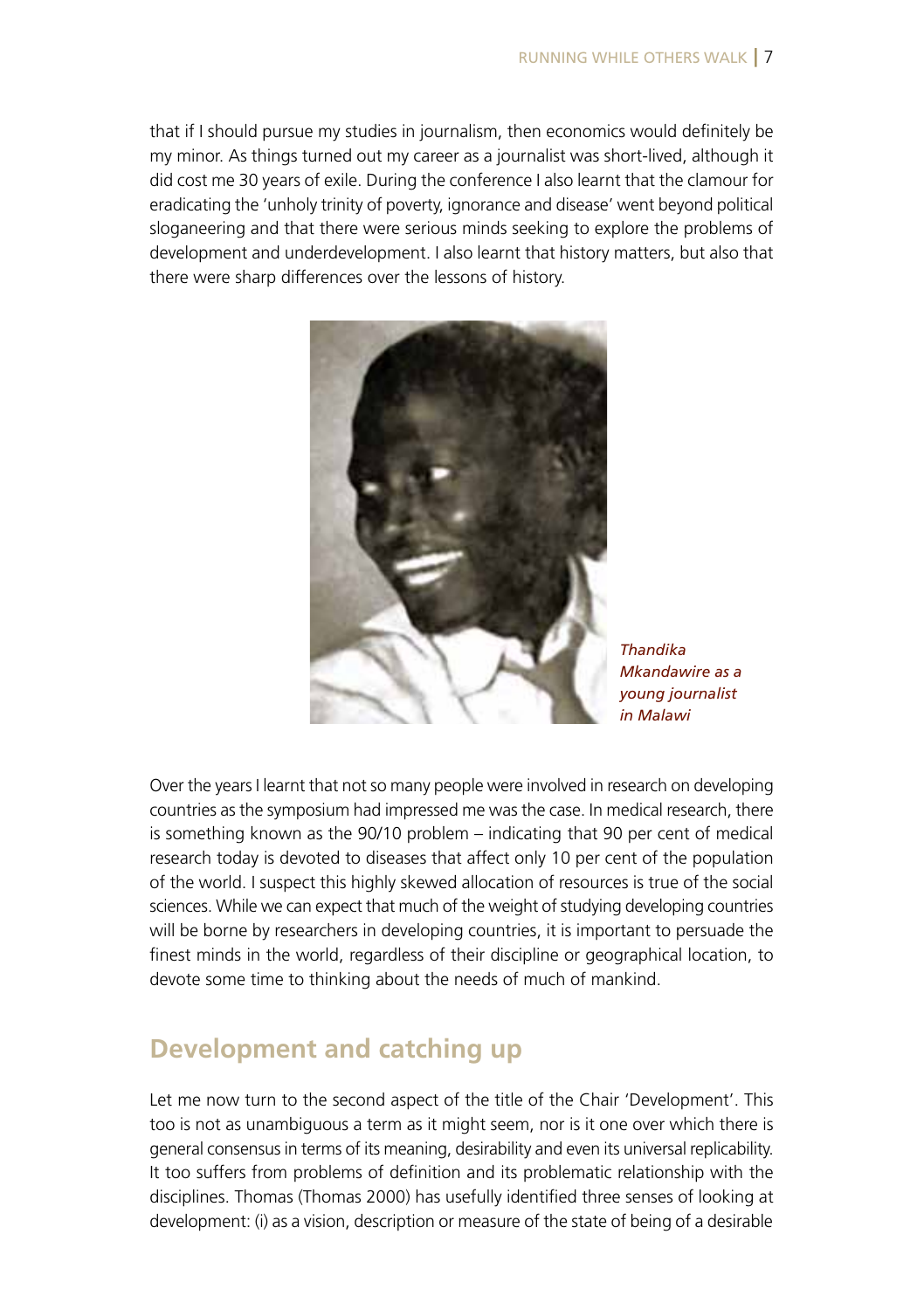society; (ii) as an historical process of social change in which societies are transformed over long periods; (iii) as consisting of deliberate efforts aimed at improvement on the part of various agencies, including governments, all kinds of organisations and social movements. These are obviously related. Visions that are totally unrealistic are likely to lead to quixotic deployment of efforts, while efforts without vision are likely to lead to confusion and waste. A misunderstanding of the spontaneous processes of the market or a wrong 'stylisation' of how the system actually works are likely to lead to wrong policies, a lesson Africans have learnt during the last two decades<sup>4</sup>. The mental map that policy-makers have of the economy and society has huge implications as to how they frame questions and what they consider are realistic aspirations and permissible solutions.**<sup>5</sup>**

#### **Whose idea was it anyway?**

With the crises of the 1980s and 1990s in many developing countries the very notion of development and its study became suspect. People whose chosen vocation in life was to expound and reflect on problems of development, and devise ways of rescuing mankind from the jaws of poverty, were everywhere throwing up their hands in the air. Tomes were written on 'The Myth of Development', on 'Development in Crisis', on the 'Rise and Fall of Development', on 'post-Development'. For those with a Hegelian bent, history had come to an end and so had the need for visions. Now since Hegel had declared Africa is 'no historical part of the World' (Hegel 2007)**<sup>6</sup>** , there was no need to consult them before the peremptory declaration of its end.

Furthermore the question was raised about the very idea of development as people asked: 'Whose idea was it anyway'? What was driving a society to seek to catch up? Was it the seductive sirens of modernity that have mesmerised the lagging countries so much so that they are drawn into the rat race without fully understanding the consequences? Was it the compulsions of Western imperialism and its homogenising thrust? Was it the blind compulsions of the market now rechristened as 'globalisation'? Was it the Promethean compulsions of technology forcing all nations to converge towards some state that environmentalists suggest is unlikely to be sustainable? Or was it simply the fact that emulation is a consequence of all human exchange?

6 Hegel's full statement reads: 'At this point we leave Africa, not to mention it again. For it is no historical part of the World; it has no movement or development to exhibit. Historical movements in it-that is in its northern part-belong to the Asiatic or European World. Carthage displayed there an important transitionary phase of civilization; but, as a Phoenician colony, it belongs to Asia. Egypt will be considered in reference to the passage of the human mind from its Eastern to its Western phase, but it does not belong to the African Spirit. What we properly understand by Africa, is the Unhistorical, Undeveloped Spirit, still involved in the conditions of mere nature, and which had to be presented here only as on the threshold of the World's History.' (Hegel 2007: 99.)

<sup>4</sup> I have discussed the problem of wrong 'stylisation' of African economies in (Mkandawire 1996).

<sup>5</sup> Blyth makes the useful argument that economic ideas can be conceptualised in three ways – as institutional blueprints during periods of uncertainty, as weapons in distributional struggles, and as 'cognitive locks.' (Blyth 2001:)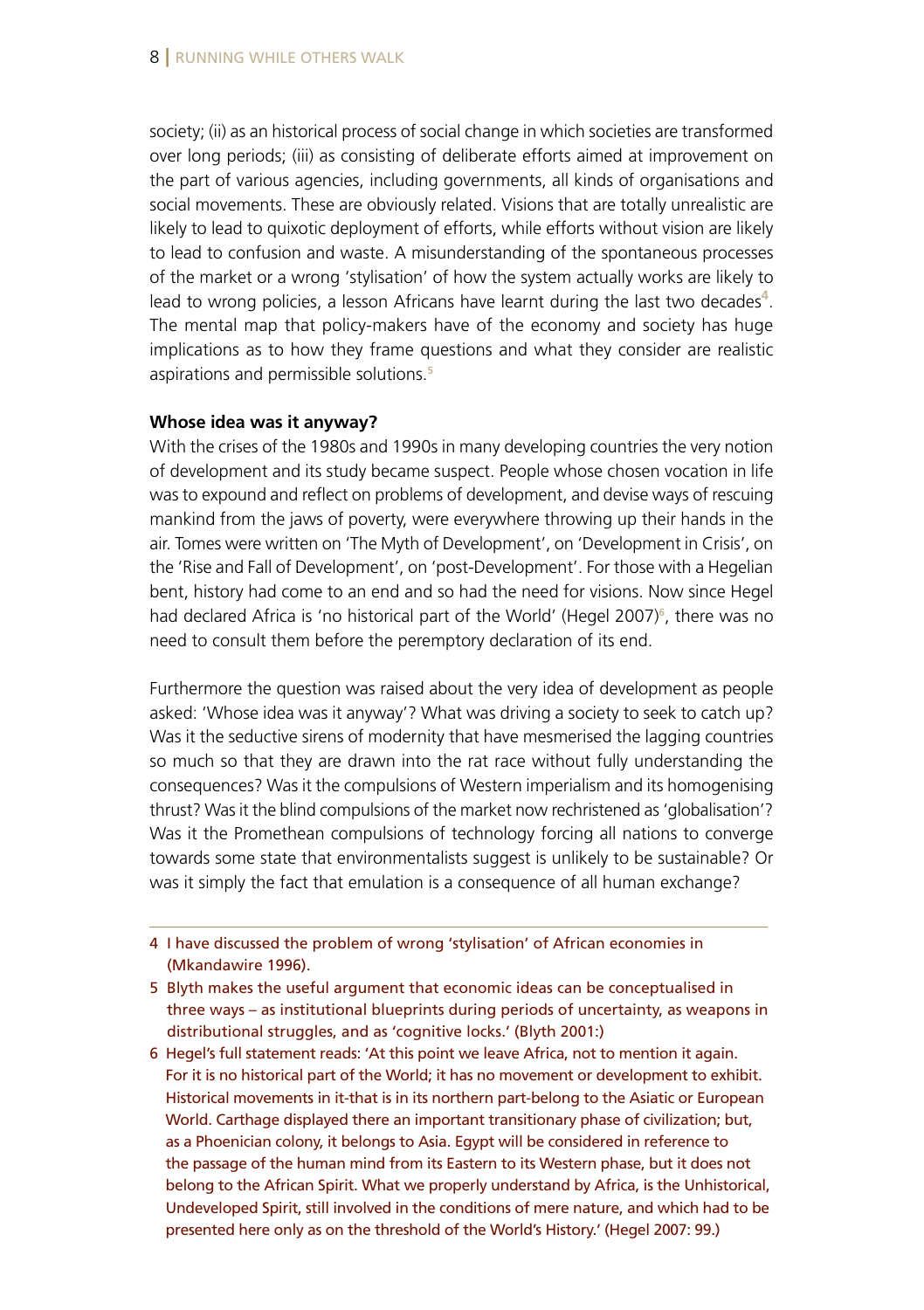For those of neoliberal persuasion development was an ineluctable consequence and immanent feature of the workings of the market, so governments did not have to waste their time doing something about it. And if they did they were unlikely to do better than the market. Markets were efficient and efficiency would produce growth. The point was reinforced by a tendentious reading of the East Asian experience as market driven. Development as intentionality and the interventionism it spawned were seen as sinister ploys by groups of individuals seeking to capture public policy for individual gain. In addition Africans were told that even if the market failure were prevalent in all economies, the atypically worse failure of their governments left them with little option than to live with the market failures. And so in one fell swoop a large part of the prescriptive corpus of development studies was rendered irrelevant for Africa**<sup>7</sup>** .

In some views 'development' is seen as Eurocentric and as a bastard child of the enlightenment, in whose names heinous crimes slavery, wars of aggression, genocide, Gulags have been committed. For some the linear understanding of development gives a teleological direction to history. One should immediately point out here that to argue that history has no specific destination towards which humanity is going is not the same thing as to argue that a people cannot, at any given time, choose to go somewhere while fully cognizant that their choices will be circumscribed by the prevailing circumstances. Development or 'Catching up' is scathingly criticised as a repressive meta-narrative that privileges certain forms of knowledge while denigrating local ones**<sup>8</sup>** . Its advocacy in the developing countries is thus seen as acceding to notions of Western superiority etc.**<sup>9</sup>** For Escobar development has been a disaster: 'instead of the kingdom of abundance promised by theorists and politicians in the 1950s, the discourse and strategy of development produced its opposite: massive underdevelopment and impoverishment, untold exploitation and oppression. The debt crisis, the Sahelian famine, increasing poverty, malnutrition, and violence are only the most pathetic signs of the failure of forty years of development' (Escobar 1995: 4). Wolfgang Sachs has stated this proposition most forcefully. 'The idea of development lies as a ruin in the intellectual landscape and the time is ripe to write its obituary.' (Sachs 1992)

And so the combination of the abandonment of responsibility by African political class; the short-termism nostrums of 'Getting Prices Right', the focus on the all-too-frequent human disasters, and the solipsistic debates about modernity and post-modernity conspired to relegate 'development' to the dustbin of failed experiments in social engineering.

- 7 This was part of the extensive literature that ruled out the possibility of 'developmental states' in Africa that I have discussed elsewhere (Mkandawire 2001). It also led to an institutional reform agenda that emphasised the restraining rather than the developmental or transformative roles of institutions (Mkandawire 2009).
- 8 This argument is forcefully made by Marglin and associates in (Marglin and Marglin 1990).
- 9 There is a vast literature making this case. It is usually associated with the post-colonial, post-modernist school of thought. (Abrahamsen 2003; Escobar 1995; Hopenhayn 2002; Munck and O'Hearn 1999; Rahnema and Bawtree 1997; Tucker 1999)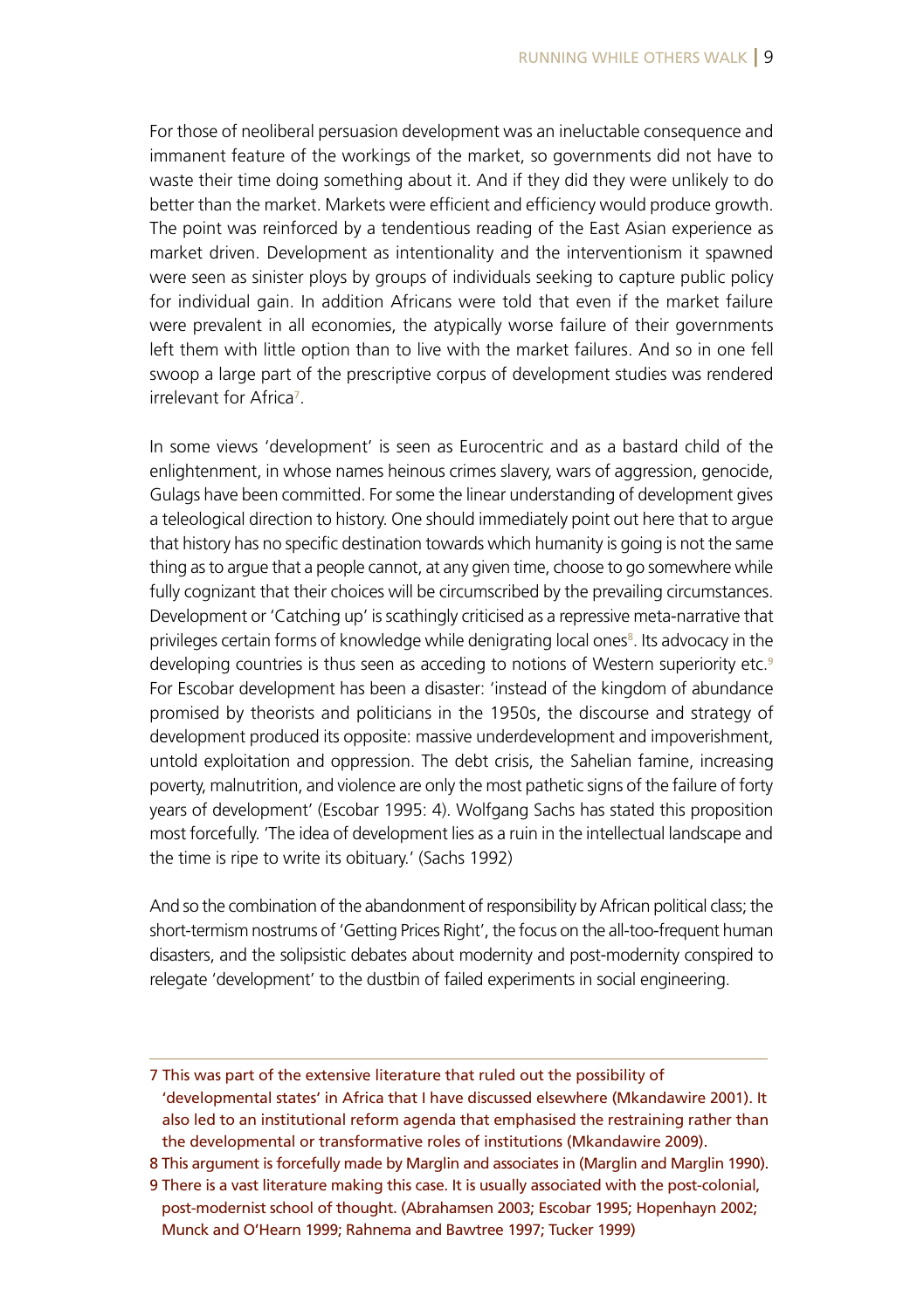I do not believe that the quest for economic development is dead. Nor do I believe that the most dramatic efforts of catch-up by developing countries have been at the behest of the '*mission civilatrice*' of the western powers. If anything at every turn the dominant powers have sought to disrupt the process by 'pulling up the ladder' (Chang 2002) or, in the worst cases, bombing countries 'back to the stone age'. 'Catching up' has been driven by the emancipatory aspirations of developing countries themselves and their understanding of the Western advantage that has sustained its dominance. 'Catch-up' goes as far back as the humiliating encounter with the West. It must surely be the case that these first victims of Jared Diamond's 'Germs, and Steel and Guns' must have understood that technology played a significant role in their subsequent defeat and subjugation. The point was memorably stated by Hilaire Belloc, the British essayist and historian, when he wrote:

#### *Whatever happens, we have got The Maxim gun, and they have not.*

I understand this became a Victorian nursery rhyme. Ironically the first people to suffer defeat by British colonial troops using the Maxim Gun were the Ndebele people, my ancestors from my mother's side. They too had their nursery rhymes about the encounter. And so as in many other parts of the world the earliest nationalist response to foreign domination included among other things something about catching up, if only in the manufacture of weapons of war. The 'Founding Fathers' of Pan-Africanism, such as William Blyden, were keenly aware of the imperatives of 'modernisation' if Africa was to escape the domination and humiliation it had suffered at the hands of the West and attain 'self-reliance and independence'**<sup>10</sup>**.

Almost from its very inception the post-World War II development discourse has had two strands: the Truman version, for which development involved both geopolitical considerations and humanitarianism, and the 'Bandung Conference' version that saw development in terms of 'catching up', emancipation and 'the right to development'**<sup>11</sup>**. The most astute critics of developmentalism (Escobar 1995,1990; Sachs 1992) focus their attention on the Truman version of developmentalism so that much of the criticism of developmental efforts and the so-called impasse of development was about the idea that the North was entrusted with the task of developing the South in its image**<sup>12</sup>**.

- 11 This understanding is eloquently captured by Richard Wright in his *The Color Curtain*, which incidentally has a preface by Gunnar Myrdal: 'The despised, the insulted, the hurt, and the dispossessed – in short, the underdogs of the human race were meeting. Here were class and race and religious consciousness on a global scale … And what had these nations in common? Nothing, it seems to me, but what their past relationship to the Western world had made them feel. This meeting of the rejected was in itself a kind of judgement upon the Western world.' (Cited in Muekalia 2004: 8)
- 12 One of the few exceptions in this respect is Gilbert Rist who extensively discusses the conference and it subsequent implications on the international development agenda (Rist 2008).

<sup>10</sup> William Byden cited in (Mudimbe 1988).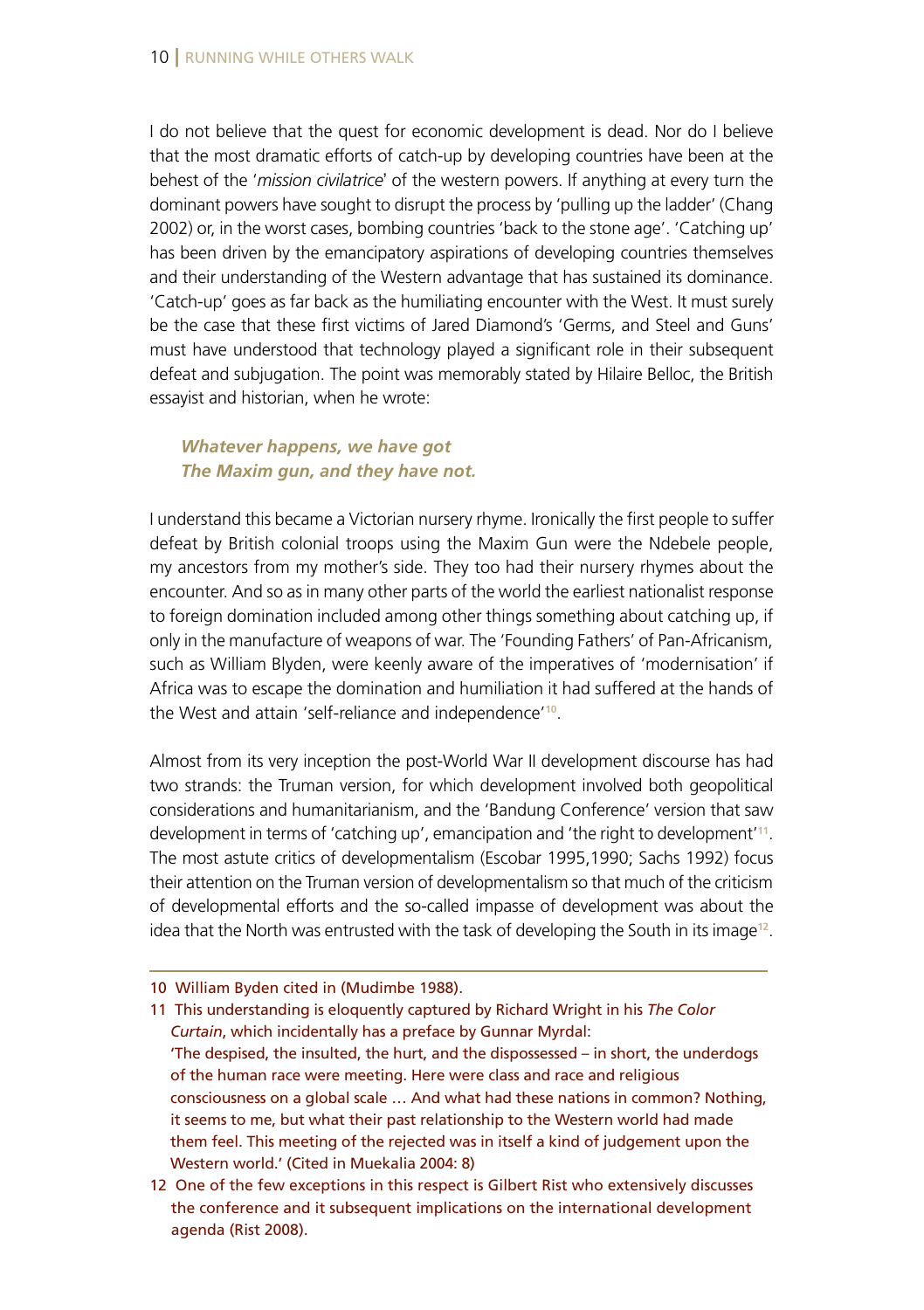These critics pay much less attention to the other source of developmentalism as an emancipatory project**<sup>13</sup>**. Consequently the issues they deal with revolve around the moral premises of helping 'distant strangers' (Corbridge 1994), the problems of the imposition of western narratives and practices, problems of 'elite capture', etc. The idea of 'catch-up' spawned entirely different concerns and criticism around concerns over poor elite capabilities and weak moral fibre, on lack of accountability and on their greed and growing inequalities, etc. Some of this criticism has been redeployed in the post-structuralist criticism of development, but one ought to bear in mind that the criticism was based on entirely different grounds of radical nationalism.

Beyond the more bellicose reasons for seeking to catch up, I believe that the propensity and possibility of emulation are the consequence of our common humanity and mutual intelligibility. The point I am making is that development and the 'catch up' aspirations driving it are not foreign impositions but part of Africa's responses to its own historical experiences and social needs. The development project has much deeper historical roots and social support than is often recognised**<sup>14</sup>**.

#### **The Faustian Bargain**

Having said all this, one must fully recognise the problems that some of the critics of development policies and processes have identified. There are many 'social questions' that processes of rapid change have inevitably raised. Such processes are highly disruptive both in terms of social order and social vision.

- 13 The historian Frederick Cooper observes: 'One cannot appreciate the power of the development idea without realising that the possibility that modern life and improved living standards could be open to all, regardless of race or history of colonial subjugation, was in the 1950s a liberating possibility, eagerly seized by many people in the colonies' (Cooper and Packard 1996:9).
- 14 The developmentalist impulses were not only confined to politicians and social scientists. Some of the most eloquent statements in defence of the quest for material developments were made by African writers who railed against cultural nationalism (such as Negritude) that they thought was backward looking. In an essay entitled 'Negritude is Crying Over Spilt Milk' (Taban Lo Liyong cited in Mnthali 1988: 15) Taban Lo Liyong stated:

'False starts – and quite a few of them – have been made in Africa. We may be failing in doing certain things, but most of us know the direction we are going – straight into the twenty-first century. And to arrive there we are not going the way our grand parents would have gone – on foot and by canoe. We shall fly, we shall go by missiles, we shall go with the white man, we shall go with the yellow man. And we shall go by all means.'

Criticising 'cultural nationalism' for its failure to come to grips with technological 'catching up', Abiola Irele, in a paper provocatively entitled 'In Praise of Alienation', quotes a Yoruba saying: 'Adaniloro k'oni logbon' ('One who causes you injury also teaches you wisdom') and urges Africans to embrace development even if it entails 'alientation'.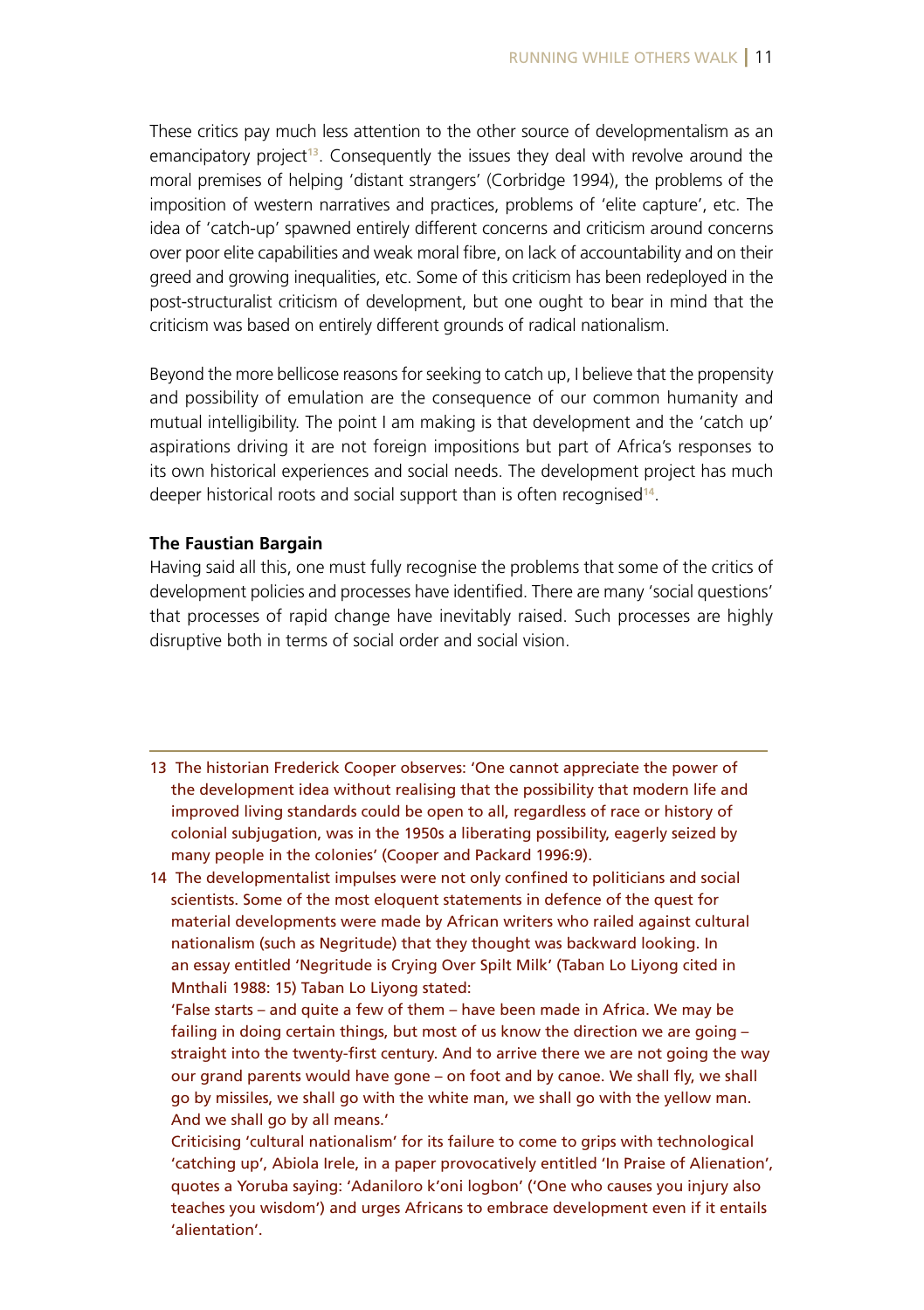#### 12 | RUNNING WHILE OTHERS WALK

One major criticism of development is that somehow it became an end in itself. This may have become true over the years but among the pioneers of development the general idea was to reduce poverty. For some, like Arthur Lewis, development meant the widening of the 'range of human choices' (Lewis 1955), a view that has been given greater prominence and consistent expression by Amartya Sen. The dominant view was that all countries would have to pass through a vale of tears before they developed. More specifically, it was argued that the passage to economic development would entail greater inequality and sacrifices in terms of consumption and human rights. Amartya Sen has given this path of development the acronym BLAST to connote its Churchillian appeals to 'Blood Sweat and Tears'. This view was given considerable support by studies that suggested a high correlation between levels of income and attainment of growth, by econometric analyses that suggested that there were trade-offs between democracy and growth, or by the Kuznets hypothesis that in the process of development inequality would become worse before it got better. In light of these theories many African governments chose to suppress freedom in the name of development, leading the Burkina Faso Historian, Jospeh Ki Zerbo, to sarcastically remark at the fiftieth anniversary conference of the Council for the Development of Social Science Research in Africa (CODESRIA): 'Silence: Development in Progress!'. Much silence was imposed but all in vain.

In more recent years closer scrutiny has raised doubts about these 'Iron Laws'. We also know now that many things that were considered essential to development or as its inevitable consequences were simply not so. Many of the 'iron laws' and the trade-off they insisted upon have turned out to be contingent on a number things including deliberate choices. Through the works of people like Amartya Sen (1999: 1933) we know that the moral premises of the means of development need not diverge from those informing the ends. Many of the ends – better education, better health and greater freedom – are also powerful transformative instruments for development. In the case of Africa it has simply been that two of the best performing economies – Botswana and Mauritius – were democratic while authoritarian rule has performed poorly.

I am also aware that such words as civilisation, colonisation, development, adjustment and globalisation have often come along with marching orders. It is also true that some have used Africa's aspirations as a ruse to sell the continent false gods, shady goods and crazy ideas. And some African leaders have used the desire for material progress to chain their own people to schemes that have led to meaningless 'sacrifices'. So a word of caution about the Faustian bargain involved in development is warranted. However, there is always the danger of paternalism in some of the observations that material progress and the affluence it has spawned will ineluctably lead to doom. The usual suggestion is that commitment to development is a reflection of a naive understanding of what it entails, or of ignorance of the experience of the West or simply evidence of mental subjugation to a Western vision. This view that Africans might be seeking to embark on something they know little about or that might bring them much grief has a long genealogy. Malinowski, in his introduction to Jomo Kenyatta's thesis written here at LSE, remarked on the dilemma of the African who had 'suffered the injury of higher education' and noted that 'an African who looks at things from the tribal point of view and at the same time from that of Western civilization experiences the tragedy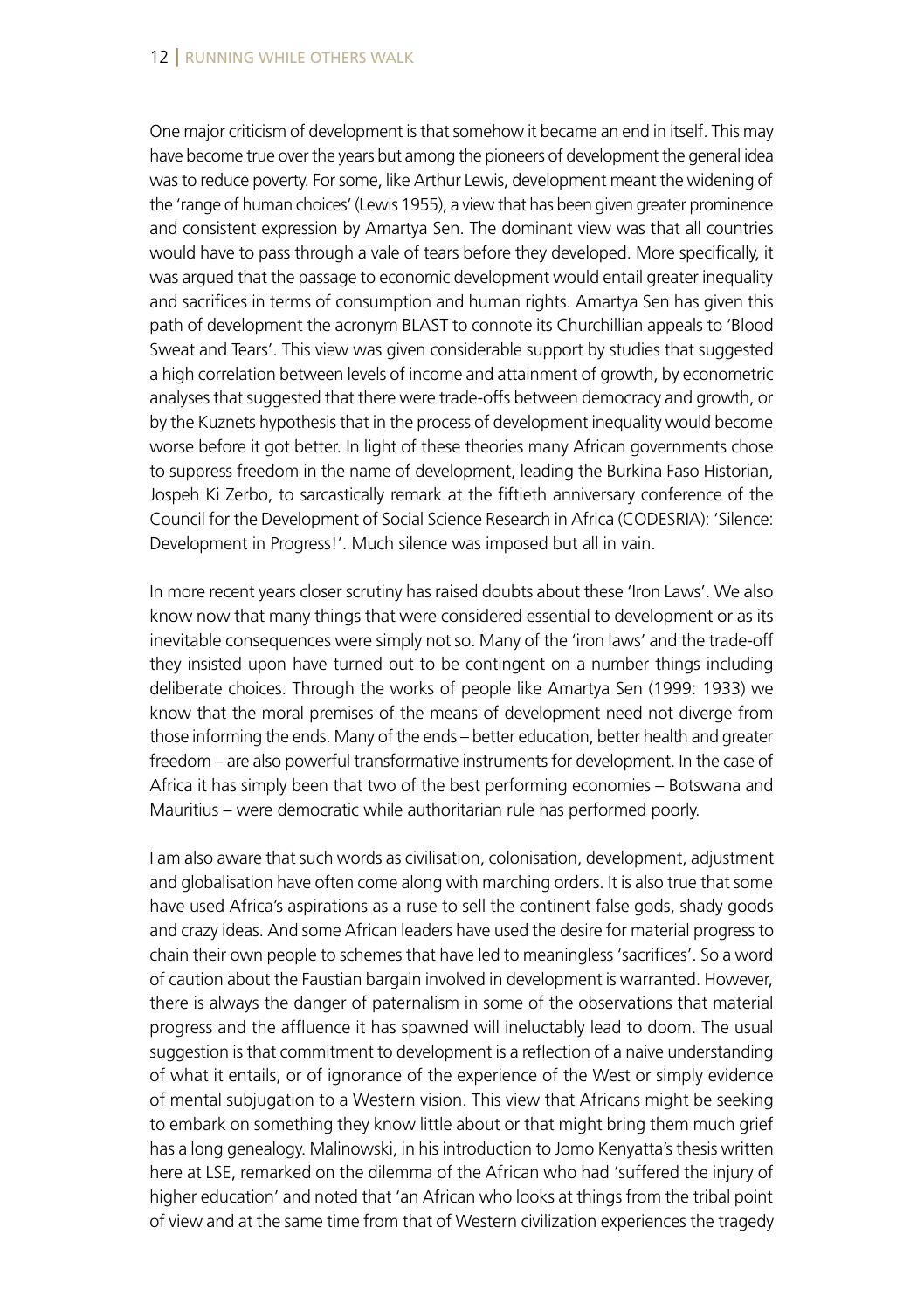

of the modern world in an especially acute manner'. Sometimes the paternalism is confined to the non-elites with the suggestion that it is only the 'Westernised' and corrupted elite that want development while the poor do not want it. This is often stated as a matter of fact, needing no further elaboration (Vries 2007). In much of all this there is not the slightest hint that these may be deliberate acts of emulation and learning to achieve certain desirable goals, and that there is considerable social and intellectual awareness of the choices being made**.15**

## **Running while others walk**

Now, having established, in an admittedly circuitous way, the validity of the Chair of 'African Development', let me turn to the topic of the lecture. The title of the lecture comes from Julius Nyerere's statement that 'We must run while others walk'. This sense of lagging behind and the need for having to do everything to 'catch up' was shared by every nationalist in one form or another. Nkrumah's autobiography opens with the words from the poet Tennyson**:**

15 By way of digression, at one of the General Assembly meetings of CODESRIA in the mid-1980s there was a lively debate on what would be the priority research areas. Hitherto to every research theme was attached the word development. 'Education and development', 'Mining and development', 'population and development', 'women and development' and so on and so forth. The issue was whether we should drop 'development' altogether. After some heated debate, 'development' was dropped not because 'development' had ceased to matter for Africa but because it was felt there were many other issues that the 'developmentalist' thrust of the research agenda tended to obscure. 'Development' is an important part of the African saga but it is far from being the only one.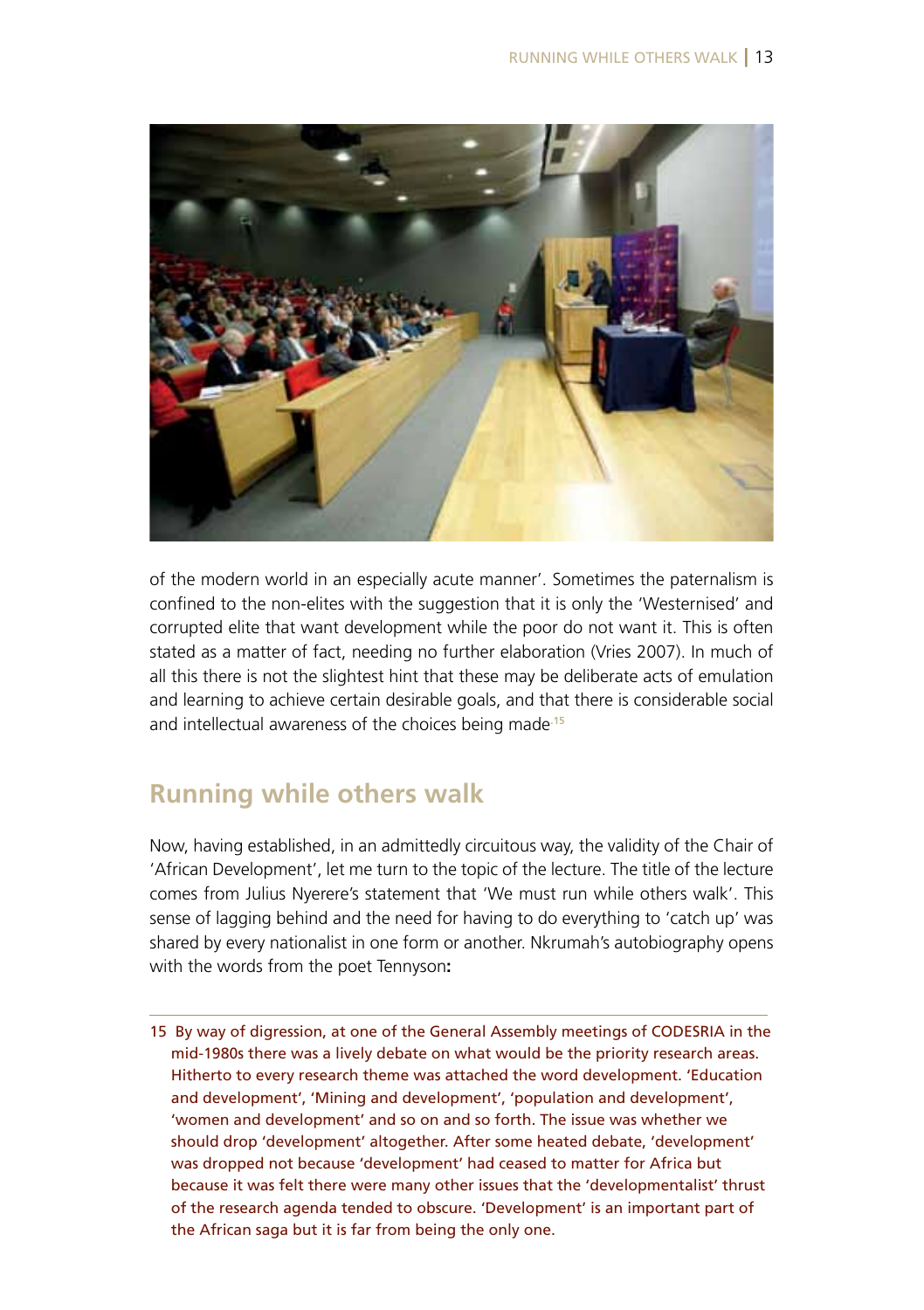*So many worlds, so much to do So little done, such things to be*

In other parts of the world and in an earlier time Nehru has stated the same point but with an important caveat about repeating the errors of the past.

*'We are trying to catch up today with the industrial revolution which came to the Western countries long years ago and made great changes in the course of the century or more.... We would be wise not to repeat the errors committed in its earlier stages, we would be wise to profit by them. We talk in terms of industrialisation. It is obvious to me that we have to industrialise India, and as rapidly as possible.' (Cited in Jolly, et al. 2009: 59)* 

Others have gone down the same path, and some of what Hirschman called 'late, latecomers' (Hirschman 1968) are making progress in this respect. Indeed it has been argued that *the differentia specifica* of late industrialisation is precisely the purposefulness of the process.**<sup>16</sup>** I must at the outset declare that I share the sentiments and the sense of urgency behind them on unabashedly prosaic arguments that development, if properly defined, will reduce human material suffering, increase people's capabilities and widen their choices. Africa has not done well during the last two and half decades in virtually all social indicators. Indeed one of the great scandals of the last three decades has been the stagnation of one of the poorest part of the world economy**<sup>17</sup>**. Indeed in some writing Africa is synonymous with Franz Fanon's 'Wretched of the earth'. Africans are the dominant denizens of the world populated by the 'Bottom Billion' and are apparently the sole inhabitants of the Third World who have 'missed the boat' (Collier 2007) as others have moved on to become 'Emerging Economies'. All this may not be exactly true but it is not much of a consolation to know that Africans are not alone. So the situation is indeed critical and urgent.

#### 16 Alejandro Portes states this point thus:

'Early industrial development in northern Europe and the United States differed from late or contemporary development, for the former lacked the definitive teleological component of the latter. Ever since the international division between technologically advanced powerful nations and technologically backward poor ones became fact, rapid development has generally been the result of consciously guided process. The presence of development-oriented ruling groups, their effective control of the state, and their deliberate attempts to transform the social structure have been necessary, albeit not sufficient, conditions for national development (Apter 1971). Governments under the control of such groups have aimed at reversing those 'natural' processes of the international economy between their countries and developed ones' (p. 60, Alejandro Portes: On the Sociology of National Development: Theories and Issues. Author(s): Alejandro Portes Source: The American Journal of Sociology, Vol. 82, No. 1 (Jul., 1976), pp. 55-85).

<sup>17</sup> The Blair Commission described African poverty and stagnation as 'the greatest tragedy of our time'. (Commission for Africa 2005: 12)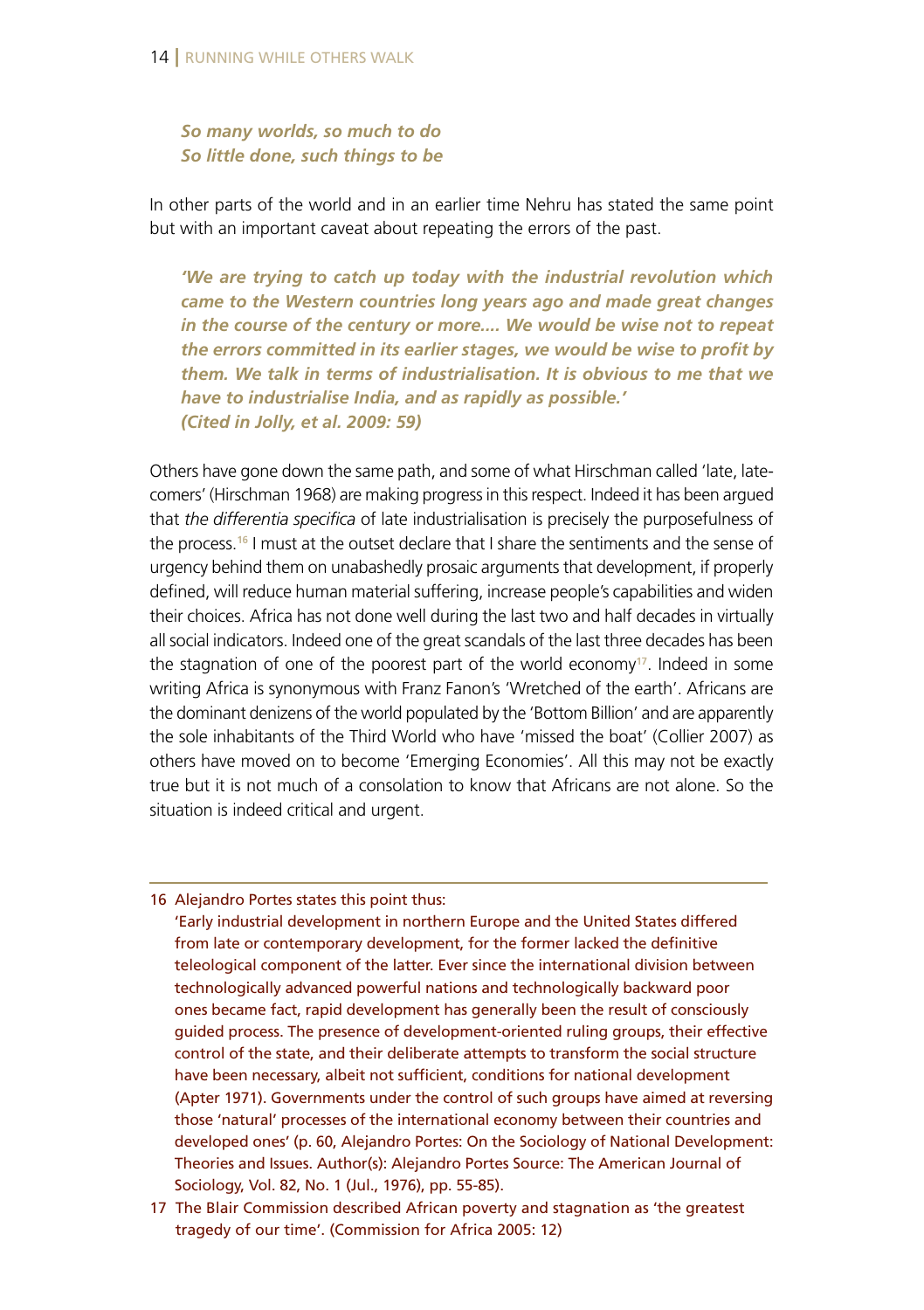Adding to the sense of urgency are the dire consequences of climate change predicted for Africa. Africa will suffer most from climate change not only because its climate will be the worst affected but because its underdevelopment will leave no room for coping. The avoidance of virtually every predicted disaster will require high levels of technological and social capability on behalf of the continent. The continent needs to embark on massive programmes of enhancing human capabilities, mobilising its individual and collective wisdom, improving its infrastructure and managing its water and energy resources. All this requires significant economic development.

The point about development is not simply to do with market failure but with intentionality. Although it is often tempting to give the 'market' some anthropomorphic characteristics such as edginess, anger, disappointment etc, the market, while producing social outcomes, has no social intentions which it somehow may have not reached because of 'market failure'. And once this dimension is understood then there is no alternative to purposeful, intelligent action. Markets, like other institutions, can be more or less harnessed for this purpose but they cannot set the goals and pace of the process. If societies wish to develop and if the process of development can be deliberately accelerated, then we need to better understand how existing economies actually function and devise ways of moving faster. These will involve some planning and strategising. No institution of the size of even the smallest African government, private or public, deploys the vast resources in its hands without a plan. Even the BWIs eventually found out that the carrying out of their modest programmes of poverty reduction required some kind of plan euphemistically described as 'Compressive Policy Framework' or 'Poverty Reduction Strategy Papers', the expressions 'framework' and 'Papers' being ideologically more palatable to the principals of the international institutions than 'Plans'.**<sup>18</sup>** All this, of course, brings us back to development studies and does away with Amartya Sen's 'Man without a Plan'.

### **Can Africa Run?**

Even after one has resolved the many philosophical questions about the meaning of development and the questions of agency, and established the urgency of rapid economic development one is still left with the question: Can Africa run at all? This is not an idle question. For some the idea of Africa walking, let alone running, is premature or unrealistic. For some Africa is a 'hobbled giant', or 'a continent in chains', 'a doomed continent', the 'Hopeless Continent' (Economist 2000) and therefore unlikely to run**<sup>19</sup>**. All this created the 'Except Africa' (Roe 1995:1065) caveat or the cavalier observation that something works 'including in Africa'. 'This works everywhere except Africa' is the staple not only of the press but of a considerable amount of some recent academic writing on Africa. In the more quantitative development studies

<sup>18</sup> For an informative account of the excision of such works as 'plan', 'strategy' from an official World Bank document discussing the 'East Asian Miracle' see (Wade 1996).

<sup>19</sup> I have discussed the 'impossibility' arguments in a paper on the possibility of developmental states in Africa. See (Mkandawire 2001).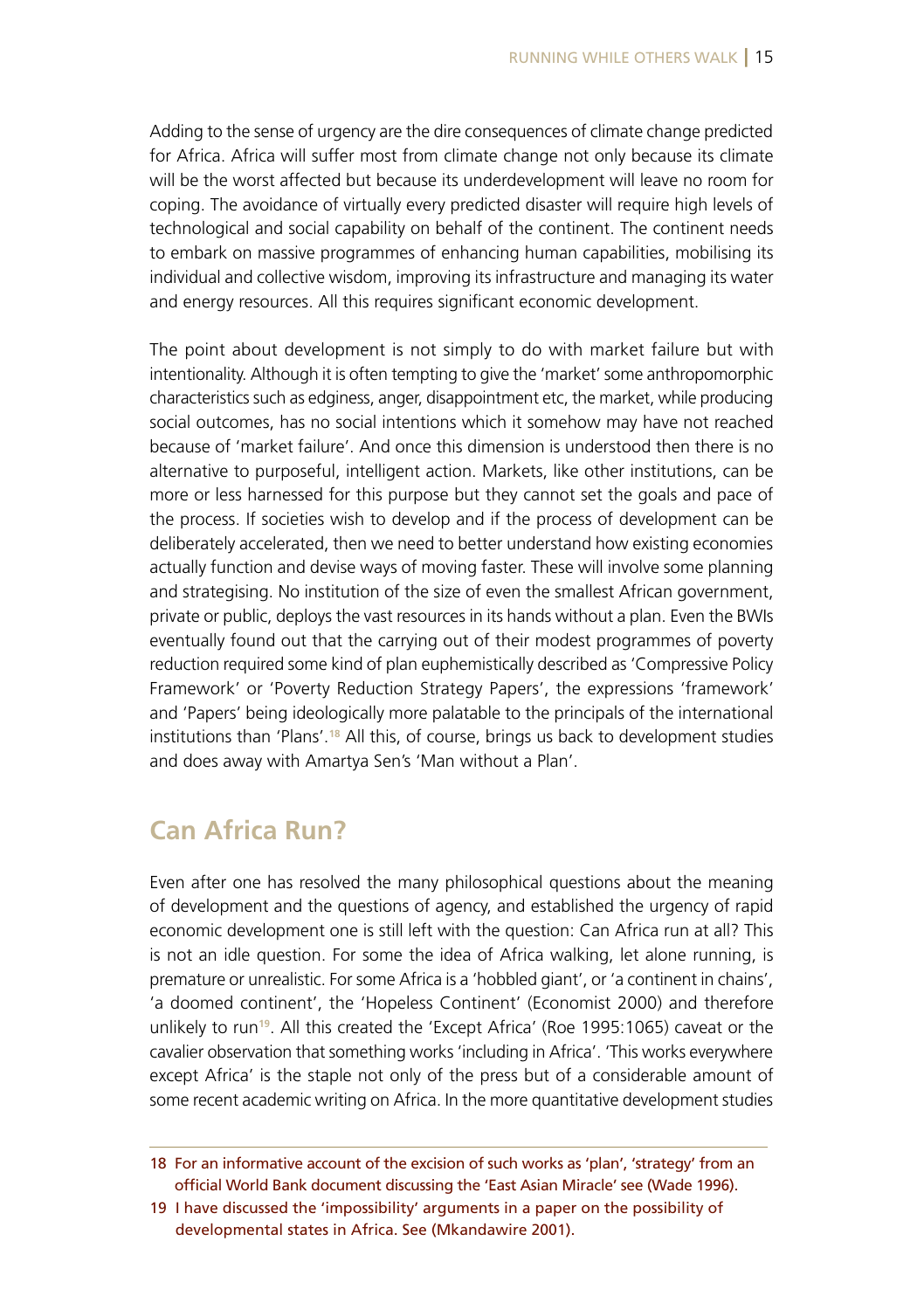there appeared something that Englebert referred to as 'The mystery of the African dummy' (Englebert 2000). The mystery first appeared in Barro's regression analysis of determinants of growth which led to the conclusion 'there appear to be adverse effects on growth from being in Sub-Saharan Africa' (Barro 1991: 436). Subsequently the 'African Dummy' appeared to explain the source of 'Africa's growth tragedy' in all kinds of areas, and always had a negative coefficient even after taking into account ethno-linguistic diversity (Levine and Renelt 1992), level of investments, government consumption, school enrolments and political instability, red tape and the quality of the judiciary (Mauro 1995), prior 'social arrangements' (Temple and Johnson 1998), and geography (Sachs and Andrew 1997). Factors accounting for the sign of the dummy have included unfortunate history, levels of state legitimacy, Africa-distance from the equator, number of land-locked countries, number of borders, and ethnic diversity.

Both the qualitative accounts that all too frequently received sustenance from the harrowing images of Rwanda, Sierra Leone, Congo, Liberia and Sudan (to name only the usual suspects), and the quantitative evidence tended to reinforce the apocalyptic premonitions of the 'Coming Anarchy' and to favour the study of social pathology, and to highlight accounts of a landscape of unrelenting misery and misgovernment. This can breed despair and even disdain for the continent, and produced what Michael Chege (Chege 1997) refers to as the 'paradigms of doom'. It also produced radical shifts in mood by individuals. People who have switched from African studies to something else have apparently done so not as a result of their intellectual progression or curiosity but largely as a consequence of frustration with Africa's lack of progress. Gavin Kitching, one of the exciting Africanists in the 1980s was prompted to write, ten years after he had left African studies, Why I Gave Up African Studies. Kitching felt depressed 'both by what was happening to African people and by my inability even to explain it adequately, let alone do anything about it' (Kitching 2000). The piece attracted considerable attention in Africanist circles including the Chronicle For Higher Education. The author of the Chronicle article suggested that 'A spectre is haunting African studies – the spectre of Gavin Kitching' (Postel 2003). Adebayo Olukoshi, then Executive Secretary reacted angrily, suggesting that this might be good riddance**<sup>20</sup>**. Mamadou Diouf, a Senegalese historian, while acknowledging that Gavin Kitching was 'onto something very, very important,' felt that the debate the article sparked was wide of the mark in certain key respects:

#### 20 Olukoshi wrote:

'Such infantile outbursts by people immersed in an unreconstructed version of the White Man's burden and propelled by a misplaced sense of self importance hardly deserve to be taken seriously for the purposes of the task at hand. Indeed, African Studies may turn out to be well served by the decision of the likes of Kitching to quit the field and it may well surprise them that their departure has not been noticed by many.' (Olukoshi 2007:)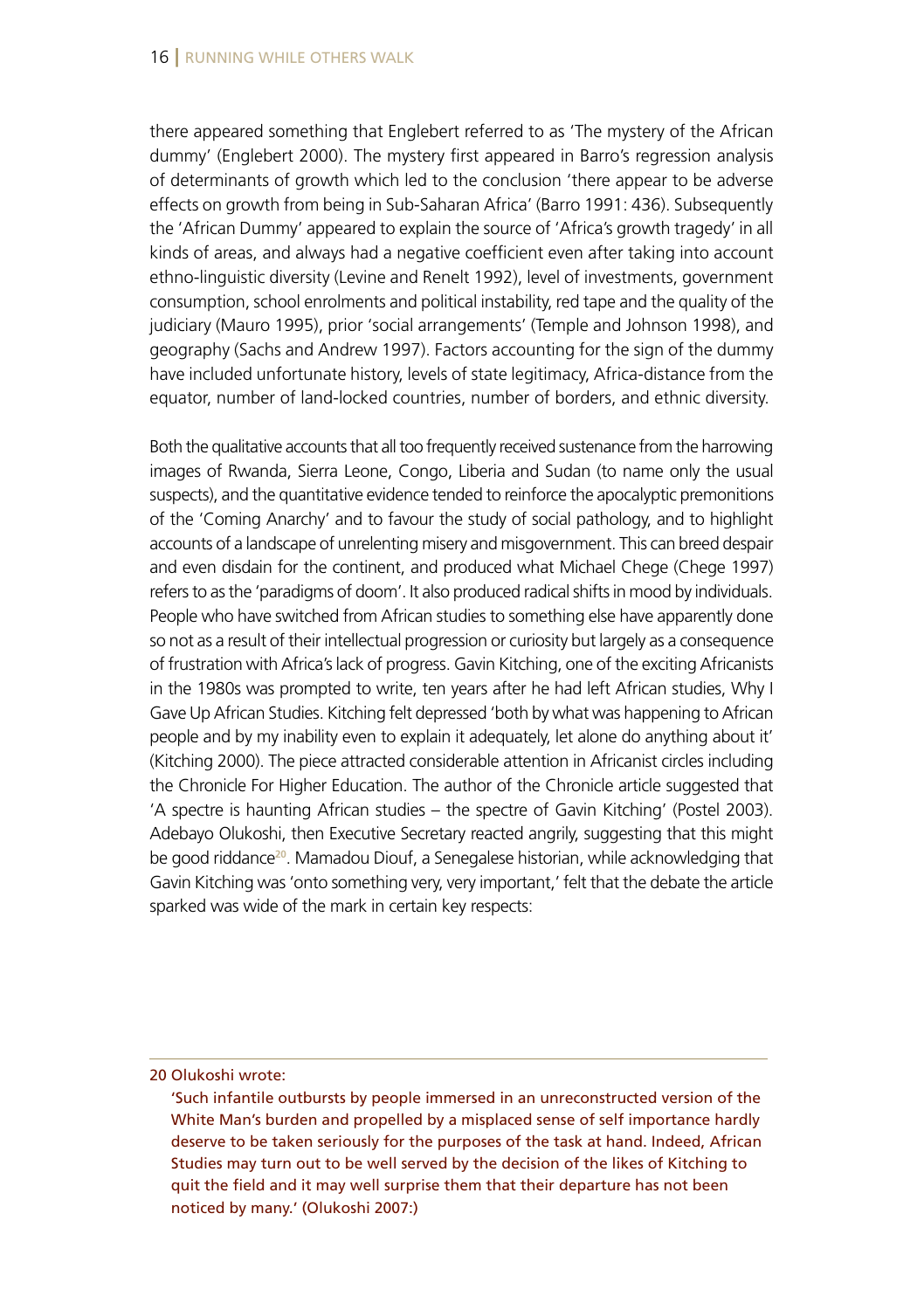*'Kitching is saying, 'I gave up because we were not able to fix it, or to provide a sound intellectual framework.' But I don't know why Kitching thinks people are waiting for him to fix it. Why does he think that as a specialist on Africa he has to be part of the fixing process?'* 

*(Cited in Postel 2003).*

As happens so often this bad news about Africa was unknown to Africans, with one African scholar remarking that he hadn't noticed that Gavin Kitching had actually left African studies.

Barrington Moore has suggested that such focus on social pathology can lead a 'sourfaced earnestness, not significant truth'. I believe that in the African case it accounts for the adversarial and prescriptive**<sup>21</sup>** stance taken by researchers towards local elites and the institutions they control. One way of avoiding such debilitating bouts of existential angst would be to work closely with African scholars who somehow seem immune to 'Afropessimism'.

An often cited script from West African Mamie Wagons reads: 'No Condition Is Permanent'. Development study would have been prepared for conjuncture had it borne this in mind. Instead the study of Africa was quite unprepared for crisis and conjuncture**<sup>22</sup>**. And so when two decades were lost these decades were then taken as the defining moments of African culture, politics, history and geography. It was as if suddenly the world had discovered that all along Africa had concealed its debilitating cultures of neopatrimonialism, lied about its ethnic diversity and pretended to have controlled its swarms of mosquitoes and other deadly beasts including 'Big Men' that were said to account for Africa's underdevelopment. Africa has been on its feet for quite some time and has run on several occasions. In their first decade of independence African countries enjoyed quite respectable rates of growth, at least when compared with the anaemic rates of growth of the following decades. Of the 20 fastest growing economies nine were African and only three of them were mineral rich countries. For the period between 1960 and 1975 African economies grew at the rate of 5.7 per cent. Many of the initiatives by international organisations on 'Meeting Basic Needs' or 'Redistribution with Growth' took this rate of growth for granted but sought to improve the quality of this growth. Hausmann and Rodrik

- 21 Part of the problem with scholarship on Africa is its exceedingly prescriptive inclination. There is the personal side or simply a reflection of laying one's moral cards on the table. Goran Hyden in his Presidential Speech to the ASA suggested a number of explanations: 'One is the moral imperative that so many of us feel to do something for Africa' (Hyden 1996). In addition, there is the fact that considerable amounts of research on Africa have always been financed by the aid establishment of the time and that development studies to which it is closely allied are by their very nature a normative or policy science. What all this has done is to simply overwhelm efforts at trying to reconcile what is with what ought to be.
- 22 Much of the literature on conjuncture in Africa revolved around the effects of commodity prices on economic stability. It did not concern itself with crises endogenous to the economic model itself.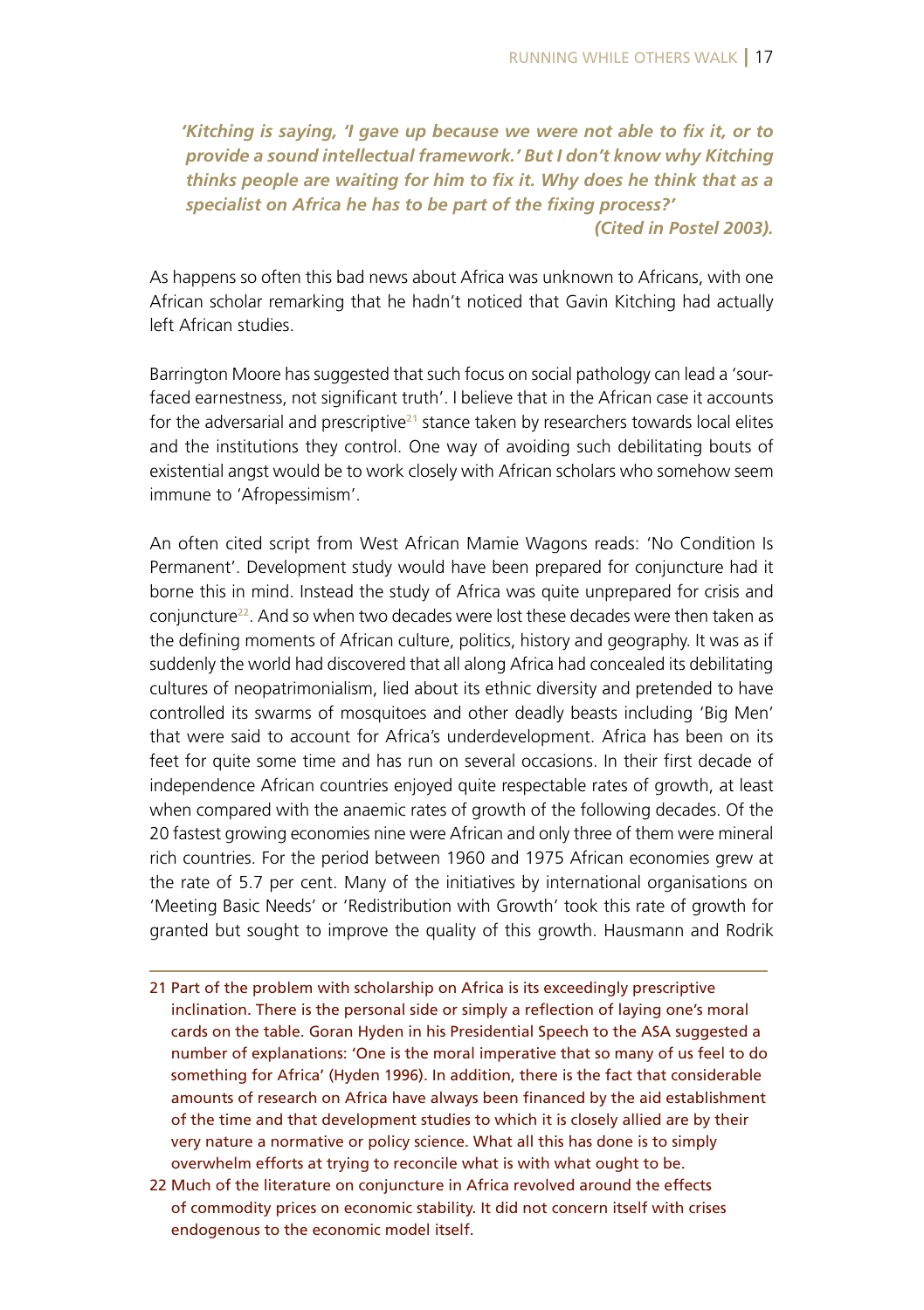identify 'growth' episodes as eight-year periods during which economies grew about 3.5 per cent. To the apparent surprise of the authors such episodes were common among African countries. The problem in Africa is not the impossibility of attaining nontrivial growth rates over extended times but the stop-go nature of the process and adjustment policies to manage these cyclical trends.

In any case, recent events in Africa suggest that the 'prophets of doom' will be proven wrong. Here I am comforted by Albert Hirschman's astute observation: 'As soon as a social phenomenon has been fully explained by a variety of converging approaches and is therefore understood in its majestic inevitability and perhaps even permanence, it vanishes' (Hirschman 1981: 135).

## **Importance of knowledge and learning**

The idea of 'Running while others walk' has huge implications for knowledge acquisition and deployment. For the late-comer today there are many advantages. Lessons learnt *ex post* by the pioneers can be absorbed *ex ante* to avoid the mistakes of the past. The catch-up mode of proceeding is fraught with all kinds of risks. Great leaps forward have been made at great human cost, and the old adage 'look before you leap' assumes even greater force in social matters. 'Catching up' requires that countries know themselves and their own history that has set the 'initial conditions' for any future progress. They need a deep understanding of their culture not only for self-reaffirmation but in order to capture the strong points of their culture and institutions that will see their societies through rapid social change.

The idea of 'catching up' entails learning not only about ideas from abroad but also about one's capacities and weaknesses. The real issue about 'catching up' is not that of simply taking on every wretched instrument used by their pioneers to get what they have – wars, slave labour, child labour, colonialism, Gulags, concentration camps – but to finding more efficacious and morally acceptable ways of improving the life chances of millions of poor people. As Alexander Gerschenkron (1962) insisted 'catch-up' is anything but linear. The past of the forerunners does not intellectually draw the path that the followers must slavishly and teleologically follow. Late-comers do not have to 'perform like wind-up toys and to lumber through the various stages of development single-mindedly' (Hirschman 1981: 24). There would be no point in investing so much in the study of history if it involved simply regurgitating scripts that countries must follow. The 'Late, late, late' comers will need to study the paths traversed by others in order to determine the optimal sequencing in their conditions and to learn how to avoid errors of the past. The experience to look at is not only that of the front-runners but of virtually every development in every part of the world.

In the manner of Gerschenkron, I dare to argue that in order to catch up 'late, late late' comers will need to attain levels of education and learning that are far higher than those attained by the pioneers at similar levels of economic development. I would further argue that while earlier forms of 'primitive accumulation' relied on brawn, the new ones will rely more on brains. Increases in productivity will drive the catching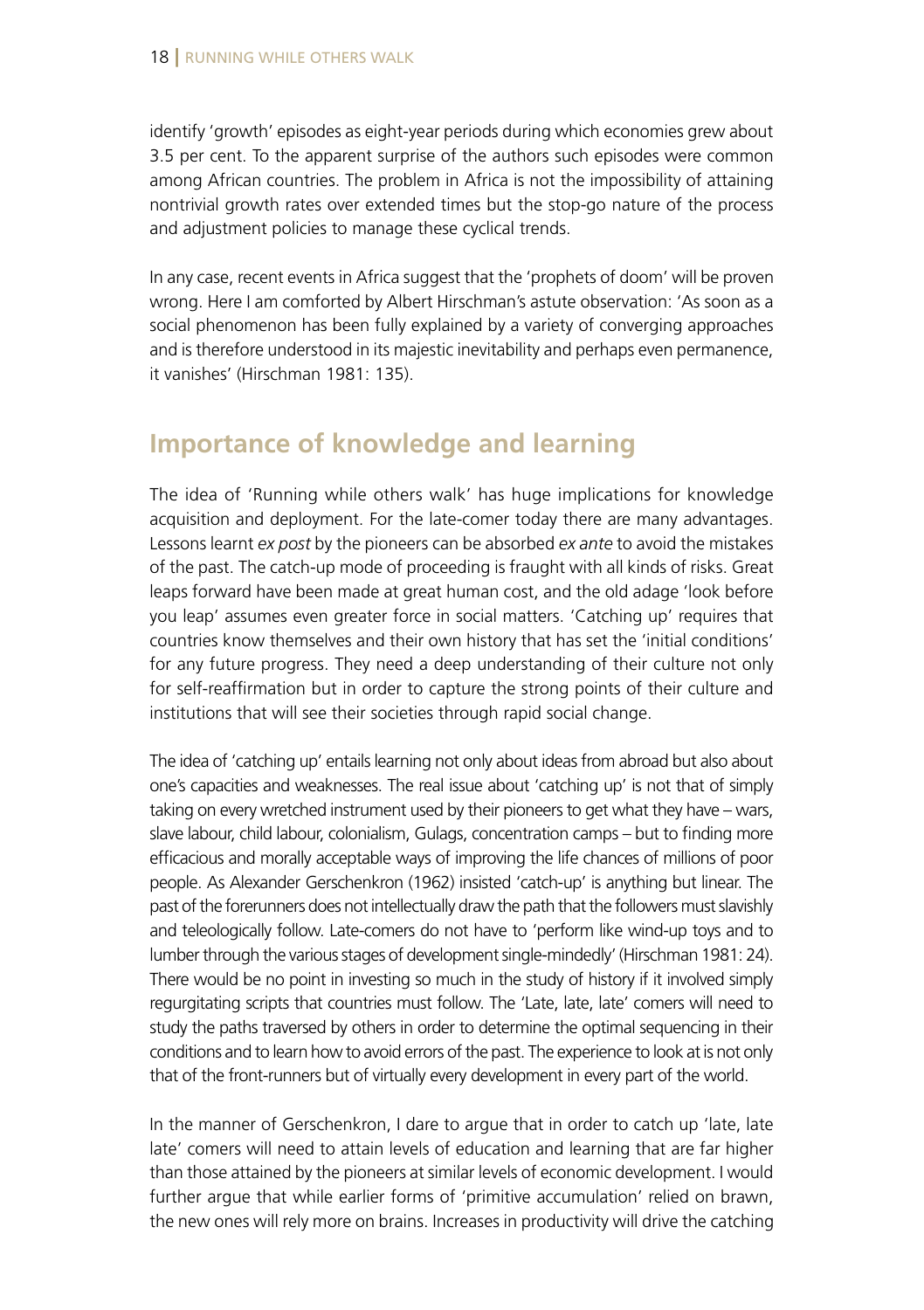up processes much more than the mobilisation of financial and human resources**<sup>23</sup>**. One explanation for the brutality of the development process was that nations were groping in the dark. And finally I would also argue that this broader development agenda will call for much broader systems of education and knowledge than is suggested in the simple 'human capital' models or the 'education for all' campaigns that focus only on primary school education.

### **Barriers to Knowledge Acquisition**

Perhaps one of the surprises of developing thinking at the end of the Millennium was the recognition once again of knowledge as an important instrument in economic development and catch-up and as an important component of development**24.** In simple economic models knowledge has been treated as 'exogenous' and readily available on 'shelves' as a public good. In more recent years the acquisition of knowledge has been treated as something nations must invest in. While this is facilitated by the public nature of knowledge**<sup>25</sup>** it is equally true that nations will have to deliberately make themselves a fertile ground for learning and innovation. However, many factors have militated against the translation of this acknowledgement of knowledge into effective aspects of the development process in Africa**.**

#### **Anti Education Bias**

The leveraging of existing and new knowledge for economic development demands the presence of local teaching, research and innovation capacities. Implicit in any model of economic development is an educational policy to reproduce the intelligentsia who are, in a Gramcian sense, organic to the development coalitions driving the process and a 'training regime' **<sup>26</sup>** to produce the requisite skills. For development as for many other areas the biblical injunction 'Know Thyself' applies. The wisdom of that injunction is now recognised by economists as they increasingly begin to see development as 'self-discovery', in the words of Houseman and Rodrik. It is also suggested by the furtive search by aid donors for African ownership of policy.

23 This point is articulated by Abramovitz as follows:

'Those who are behind, however, have the potential to make a larger leap. New capital can embody the frontier of knowledge, but the capital it replaces was technologically superannuated. So-the larger the technological and, therefore, the productivity gap between leader and follower, the stronger the follower's potential for growth in productivity; and, other things being equal, the faster one expects the follower's growth rate to be. Followers tend to catch up faster if they are initially more backward.' [Abramovitz, 1986 #1570: 386-7]

- 24 The World Bank published a special report on higher education which can be read as the final rejection of its 'rate of return' approach.
- 25 It is also the case that knowledge, through the introduction of intellectual property rights has had its public good attenuated and the late-comers may face serious barriers in acquiring knowledge as the pioneers 'pull up the ladder', to borrow a phrase from Ha Joon Chang.
- 26 On training regimes see (Thelen, 2001 #3153; Buechtemann, 1998 #3908).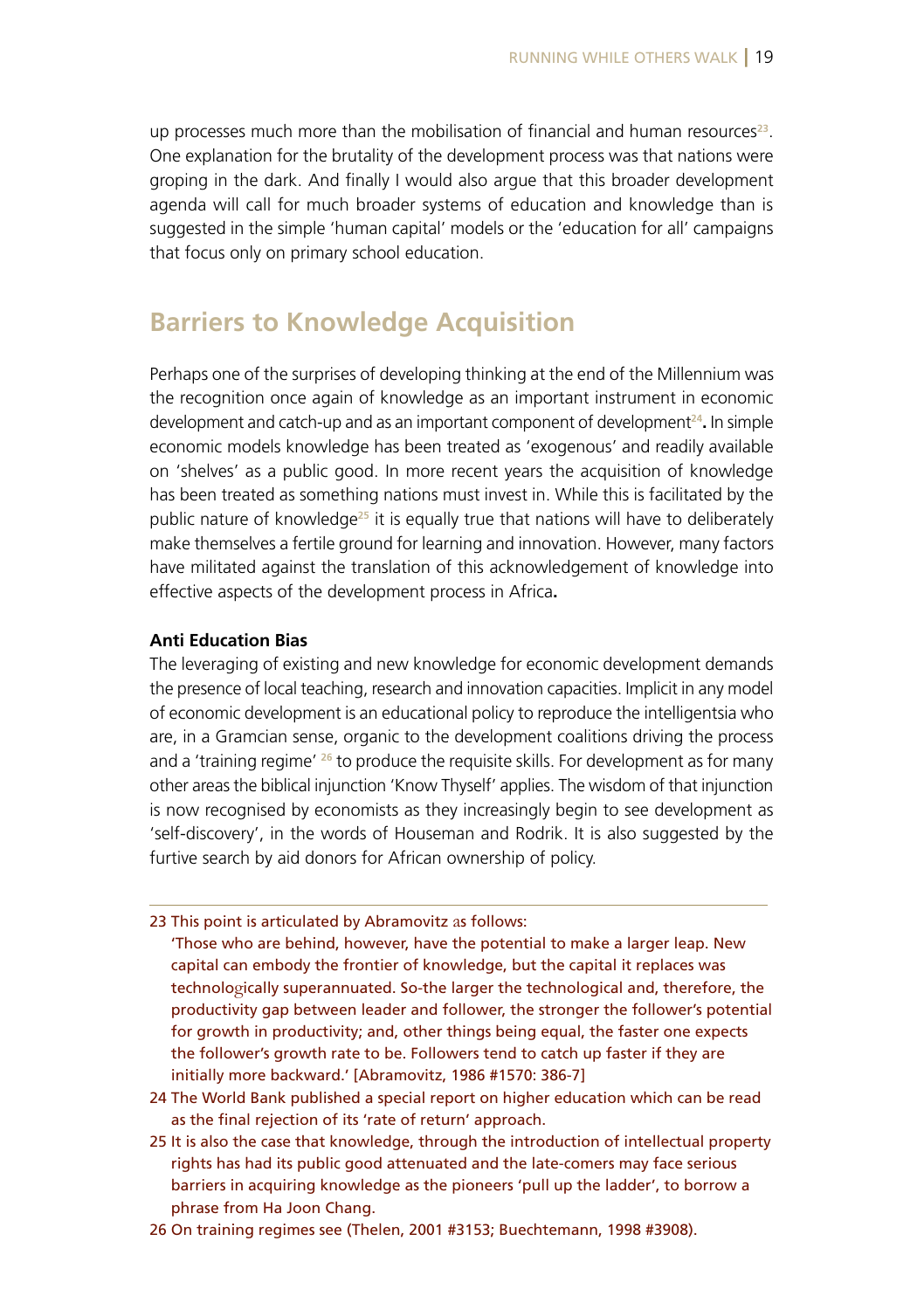In the immediate post-independence period no institution symbolised the early development and nation-building vision of the time as poignantly as the university. One has only to stroll along the now overgrown lawns and around the dilapidated campuses of African universities to understand the pride and hopes that were invested in these new institutions and the terrible losses that have been inflicted upon learning during the last two decades or so. The honeymoon between African states and universities did not last long.**<sup>27</sup>** There were two major sources of conflict between the universities and their governments. The first was over the reconciliation of one-party rule and academic freedom. African soil has been unusually hostile to home-grown ideas. Indeed, one thing that has made Africa so opaque has been the severe restrictions that have been imposed on the research communities in Africa both in terms of material infrastructure and academic freedom**<sup>28</sup>**. African scholarship has had to deal with the incontinent insistence on conformity and sycophancy by authoritarian rulers. The situation is captured by Kiyerbo when he argues that it was as if one had hung on the entrance to Africa the sign 'Silence, Development In Progress'. The second source of conflict was over the 'relevance' of the research produced in African universities. African governments tended to view universities as intended for the production of 'manpower' necessary to indigenise the civil service. And if they thought about research at all they wanted research that was relevant to 'development and nation building'. By the end of the 1980s, much of the civil service had been indigenised and the initial argument for university education was severely compromised by this achievement. However, with all these conflicts in mind, African governments still believed that universities mattered for the developmental projects even if only to produce the necessary 'Human Capital'.

The coup de grace against higher education was made by the World Bank in 1986 when it announced that the social returns for higher education were too low compared to those of pre-primary education. This was followed by advice and conditionalities to reduce state expenditures on higher education. Many donors followed the advice. And indeed in one case the local government embraced it to close down the only institution of higher education the country had. The combination of domestic repression and financial strangulation did great harm to African universities and education as a whole.

#### **The Anti-Elitist Bias**

Closely related to the anti-education bias is the anti-elitist bias in recent development thinking. One remarkable feature of current debates on development is the visceral disdain and contempt for local elites that is shared across the whole ideological spectrum. Within current intellectual circles, regardless of whether you are Gaullist or Thatcherite in your respective countries the default position to hold vis-à-vis local

<sup>27</sup> I have elsewhere recounted the history of the relationship between African intellectuals and nationalists [Mkandawire, 2005 #12372].

<sup>28</sup> On problems of academic freedom and the poor relationship between African intellectuals and national governments see (Ake 1993; Beckman, et al. 2006; Mkandawire 2005).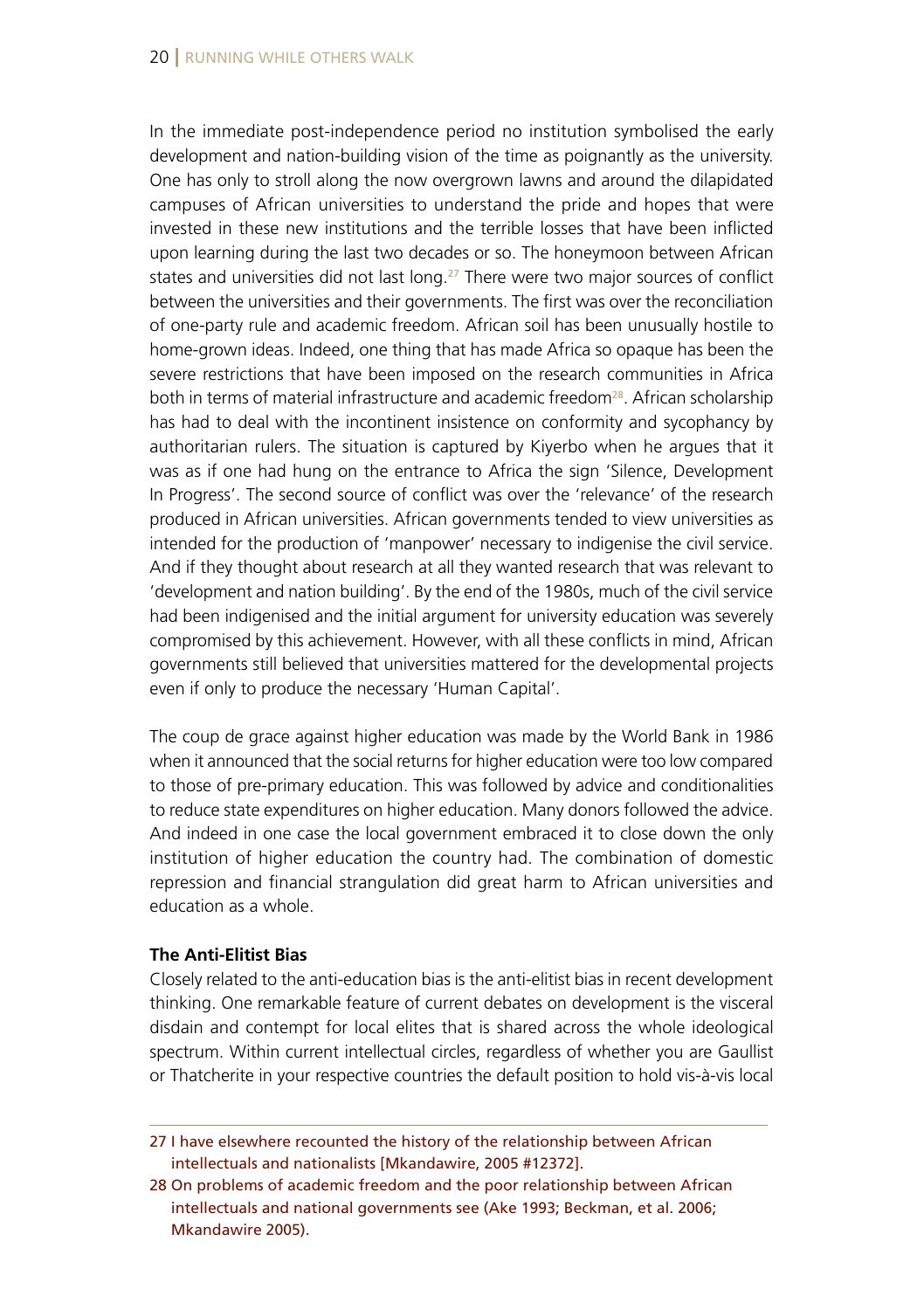elites is some version of populism**<sup>29</sup>**. The anti-elitism ranges from an anti-urban bias to 'union bashing'. The new anti-elitism was often informed by extremely crude forms of materialism. One didn't have to carry out detailed studies on how these elites were formed, differentiated or organised. One could read of their existence and effects from a template about rent-seeking or clientelism that permitted all kinds of non sequiturs.

One central question in development is what Cowen and Shento refer to as 'trusteeship'. Who is entrusted with identifying what countries should 'catch up' to, and using what means? Who is to determine the pace of catch-up, how is the burden to be shared generationally and intergenerationally and what is the social basis of the entire project? These are weighty and crucial questions that have exercised the minds of many. In colonial times the answer was quite clear. Development is essentially an elitist project – not in the sense that it deliberately seeks inequality and the protection of the elite's interests, but rather in the sense that it presupposes the pre-eminence of the elites in both its elaboration and implementation. By its very definition, 'catch-up' implies knowledge about development. The colonial powers claimed that their pursuit of the '*mission civilatrice*' would modernise or develop the colonies. Nationalists challenged the colonialists on two grounds: colonialists had not developed their colonies and they really had no mandate to do so. Only a sovereign people could take that decision.

In the early days of the post-colonial period it was generally accepted that local elites would be entrusted with the task of elaborating the development paths for their respective countries. There was recognition of the enormity of the task faced by new leaders, but there was often the assumption that the new African elite would be up to the task. With the advent of the modernisation school, African elites enjoyed a brief period of positive accolades as agents of change who, with their charisma, would win over the adherence of their less enlightened fellow citizens to the development project**<sup>30</sup>**. There was some discussion as to how these elites would assume the reins of power. However, the real issue was what types of elites? In the radical nationalist circles, the choice was between a 'national' and 'comprador' bourgeoisie. Among the modernisation theorist school, the ideal types were national or class-based movements. There was generally a disdain or fear of mass movements driven by

'The Modern African is a fat man who steals and works in the visa office, refusing to give work permits to qualified Westerners who really care about Africa. He is an enemy of development, always using his government job to make it difficult for pragmatic and good-hearted expats to set up NGOs or Legal Conservation Areas. Or he is an Oxford-educated intellectual turned serial-killing politician in a Savile Row suit. He is a cannibal who likes Cristal champagne, and his mother is a rich witchdoctor who really runs the country.' (Wainaina 2005)

30 Some of this faith in the new leaders bordered on the sycophantic and naïve adulation of local potentates. African leaders had the penchant of gathering around them foreigners that constituted the organic intellectuals to their idiosyncratic projects.

<sup>29</sup> The Kenyan writer Wainaina has beautifully captured this in his satirical essay on how to write about Africa: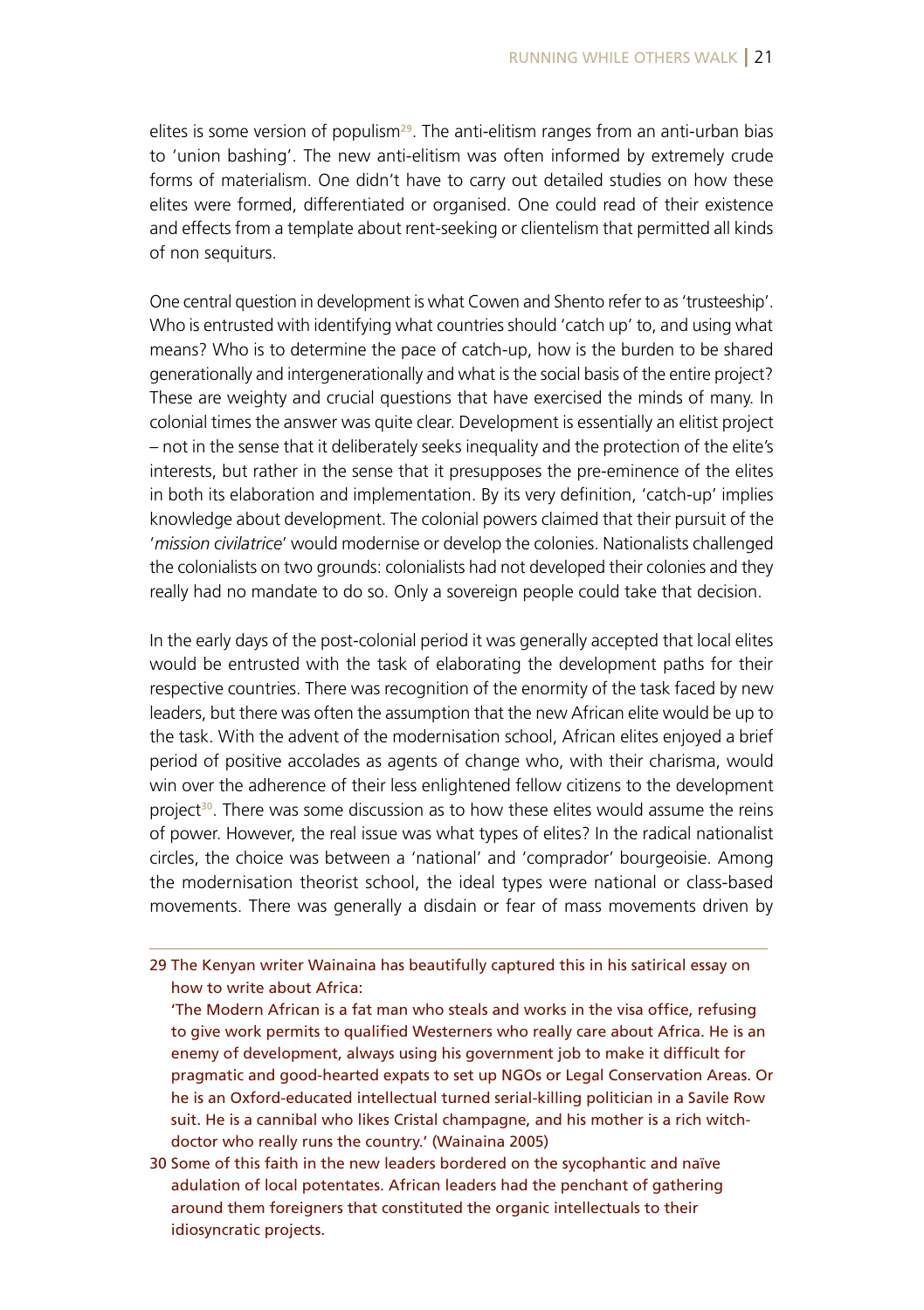ethnic identities or religious particularism as these were. On the radical front the progressive agenda of nationalist movements and their challenges to the imperial order inspired a whole generation of young scholars to seek ways of being part of that exciting historical movement.

There were of course dissenting voices to this positive image of local elites. Fanon's characterisation of this bourgeoisie that had entered decadence and senility without ever experiencing the dynamic of a bourgeoisie was the most memorable. Marxists described this ruling class at best as a 'petty bourgeoisie' unlikely to perform the task of development. Radical nationalists characterised the ruling elite as 'dependent' and so afflicted by a 'colonial mentality' that they were unlikely to do much good. By the end of the 1970s the mood had begun to change. With the crisis of the 1980s local elites became the subject of derision as the state structures they dominated failed miserably. Many adherents of the modernisation theories began to lose faith in local elites on whom the entire project of modernisation rested**<sup>31</sup>**. For some the African leaders were impostors dressed up in Western garb but tragically primitive. The failure of the African elite to rally around a common project and their failure to resolve many collective problems they confronted undermined their legitimacy in the eyes of their own people. Not surprisingly within Africa itself this led to debates on governance and accountability long before this became a donor concern. The ascendant rational choice characterised local elites as 'rent seekers' and dismissed their developmental efforts and institutions as ruses for extracting rents from society.

The contempt for the local elite did not spare the academic community. The condescending running comments by visiting scholars on African scholarship and the self-serving devaluation of local expertise by visiting consultants became quite common. NGOs also joined the university bashing. They argued that focussing on higher education was privileging certain forms of knowledge while ignoring other sites for the production of knowledge. Instead they advocated 'community based' or more 'participating' processes in which 'grassroots' were the agents of their own emancipation. NGOs were said to possess considerable knowledge about strategies for by-passing, weakening, co-opting or coping with elites and the responses of those elites to such strategies' (Hulme 1994: 254)**<sup>32</sup>**. Many of the lacunae in knowledge in the developing countries could be imparted through workshops and networking.

- 31 Writing on the loss of élan of the modernisation school, Gabriel Almond, a major figure in the 'Modernisation School', wrote: 'Over time as the new and developing countries and developing nations encountered difficulties and turned largely to authoritarianism and military regimes, the optimism and hopefulness faded, and along with it interest productivity and creativity abated'.
- 32 Strange as it may seem the purveyors of these ideas had themselves sought these insights from development courses in the developed countries. They had to go university to acquire the techniques for ensuring participation by the poor in the developing countries.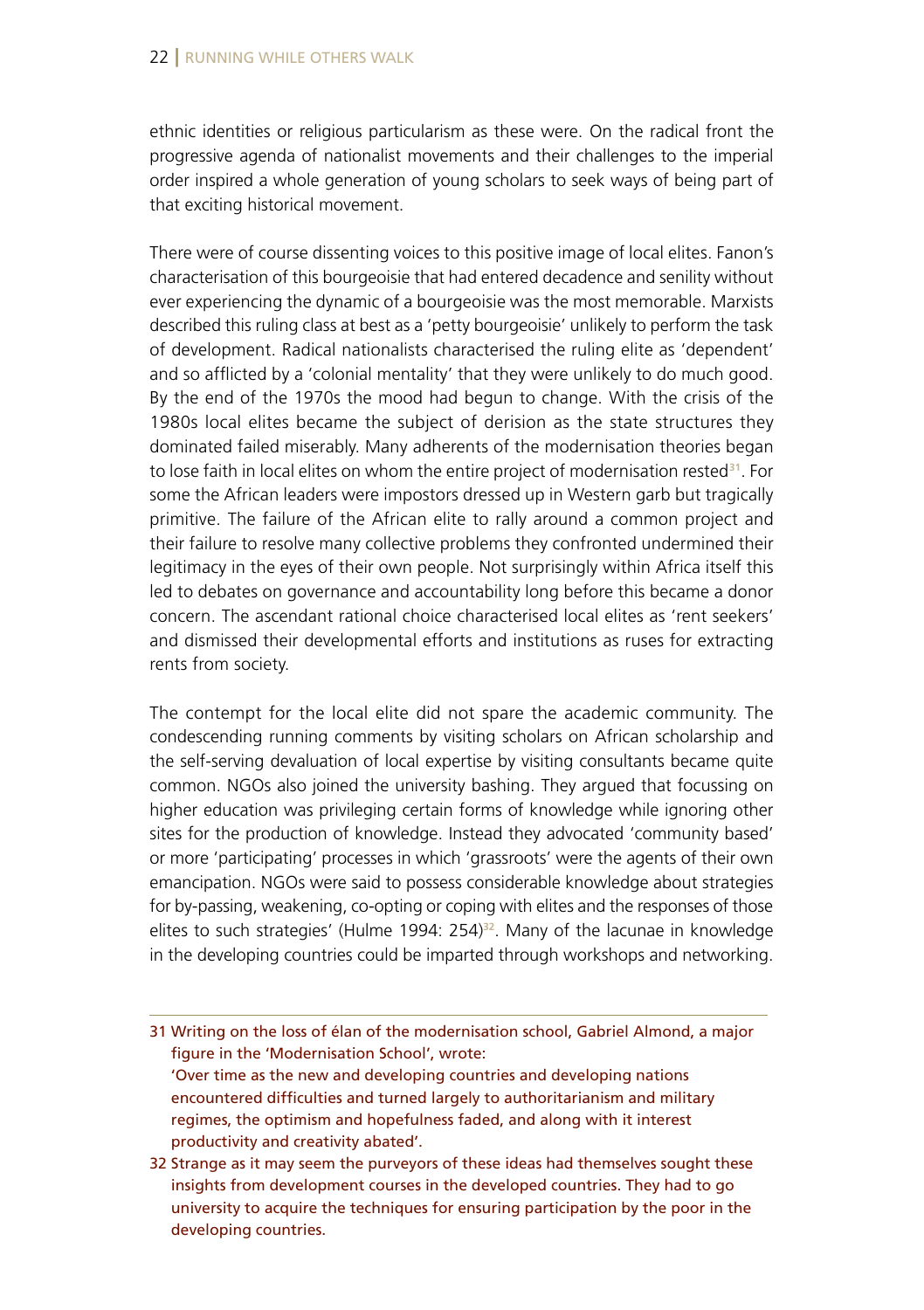From here it is not far from asserting that the international NGOs will take the lead in the 'alternative development' process**<sup>33</sup>**.

#### **Lowered Vision**

One effect of adjustment was to lower the visions of Africans, first by confining adjustment to stabilisation along a low growth path and second by insisting that the low growth rate was a 'success'. India's poor economic performance during the first three decades of independence earned it the sobriquet of the 'Hindu Rate of Growth'. There is the danger that growth rates only slightly higher than population growth become 'tropist rates of growth'. We see this as even the most ephemeral sign of 'recovery' is hailed as 'Africa on the move'.

With the vision of change thwarted by the many false steps towards industrialisation and by the disastrous impositions of nostrums from elsewhere there did not seem to be much need for education. Neither the focus on stabilisation and debt repayment nor the proposed development path were desperately in need of skills, based as they were on abandoning attempts at industrialisation and returning to the colonial *'mise en valeur'* extractive activities. There was no industrial policy, no policy on infrastructural development, no need for institutions other than the market and therefore no need for engineers, administrators, lawyers, social scientists etc. Key policies could be managed remotely from Washington, London or Paris with the help of a few economists in the Ministry of Finance and the central bank or, as in the aborted Kenya experiment, by highly paid 'Dream Teams' composed of Africans seconded from international financial institutions. Capacity building would be confined to meeting the needs of these foreign dominated programmes. Hence the huge investment in training African economists in the skills required for macroeconomic management even as universities were being run down. And for a while the model was premised on authoritarian rule.

The reduction of the development agenda to 'poverty reduction' did not help matters especially when it was assumed that 'pro-poor' policies were those that directly benefited the poor. One should recall here how the campaign for 'Education for All' was turned against university education. If earlier arguments against education were based on efficiency grounds (the 'rate of return' argument) the new ones were based on equity considerations in which primary education is 'pro-poor' and tertiary education is elitist.

<sup>33</sup> As Cowen and Shenton argue, '…in the face of the corruption of "Third World" leaders, trusteeship though none dare speak its name will have to be exercised by those who represent themselves as knowing and moral on behalf of those who are taken to be ignorant and corrupt' (Cowen and Shenton 1996: 473).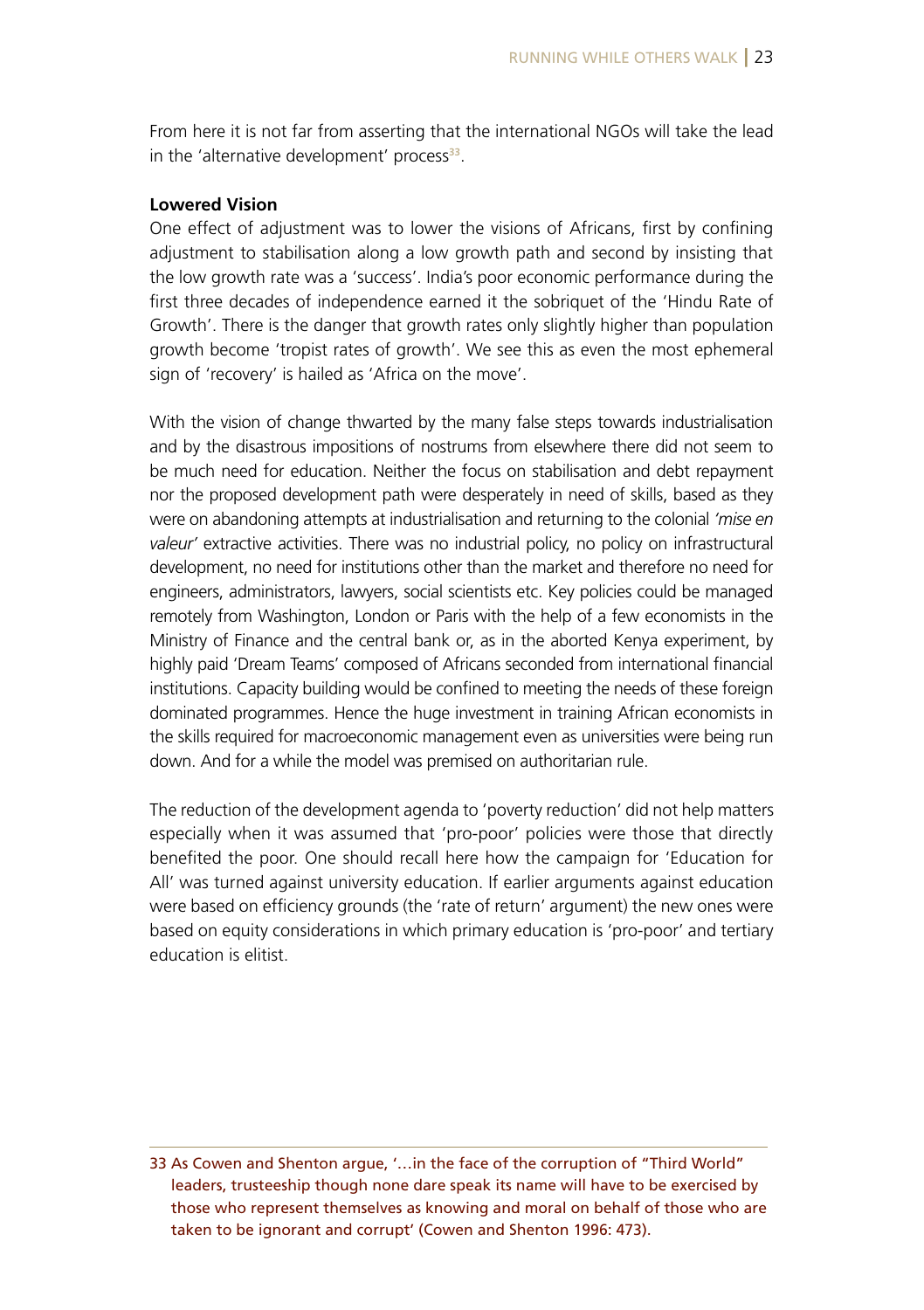#### **The aid juggernaut**

The study of Africa has been closely associated with foreign interests that have often compromised its integrity. It could have been the Church, the colonial master and now international financial institutions. In the literature of area studies there is recognition that research of the developing countries was shaped by imperial powers. It is often implied that with the end of colonial rule we are somehow out of the woods. Schwarz (Schwartz 1980) may be right in arguing that 'area studies have long since been disengaged from the circumstances of their origin.' The decontamination of African studies from its colonial underpinnings may have been successful, although there are still disturbing traces of it that rile Africans. However in more recent years two factors have defined area studies: the highly instrumentalised study of Africa induced by the Cold War, and now the demands of the aid juggernaut that have assumed the negative tasks of earlier studies of Africa.

The aid establishment today commands much of the intellectual resources devoted to development through its own research agenda, through the consultancy industry and through its selective support of research programmes and epistemic communities in developing countries. The reward system that the aid establishment dominates favours the report over the peer reviewed journal paper. Many academics inside and outside have been drawn into this system as they move freely through the revolving door linking academia, the consultancy industry, philanthropic organisations and international financial institutions. In the process, institutions of learning have, as in the colonial period, been harnessed to the task of remote management of the African continent.

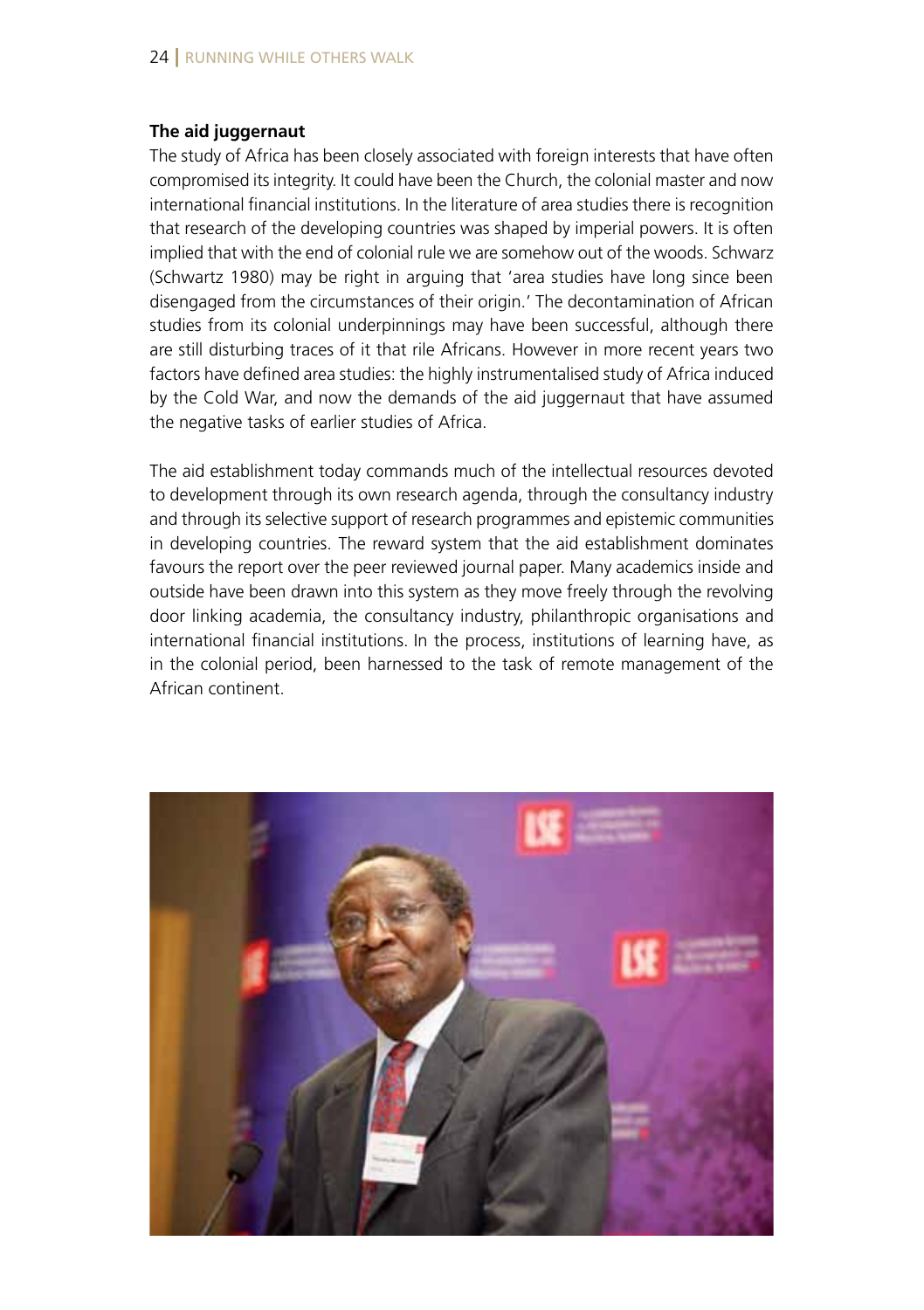Available data suggests that there are over 100,000 foreign experts in Africa at a cost of more than US\$4 billion. Dudley Seers wrote an article with the title 'Why visiting economists fail' (Seers, 1962:12670). Years later, Paul Streeten posed the question 'Why do failed economists visit?'. The question often heard in Africa is not why failed experts visit but why they repeatedly do so and why they are given the red carpet each time they revisit. Many answers have been proffered to the questions. These include: that these experts are forced down the throats of the recipient; the deceptive self-esteem by the experts themselves that is reinforced by the paradigmatic blinkers that obscure their failures, rendering them as resounding successes worth extensive emulation or revisiting; the experts' detachments or immunity from the consequences of their bad advice; the institutional amnesia of both donor and recipient nations; the perverse incentives in the aid world that make ignorance pay: self-interested deprecation of local knowledge and expertise by visiting experts; the complicity of a beleaguered scholarly community; the smallness of the local research community which does not yet constitute the critical mass necessary to challenge received ideas; the supine position with which foreign ideas are received by the recipient countries which do not dare to look the proverbial gift horse in the mouth: or what the effects of what Africans themselves call the 'colonial mentality' and the 'self-deprecatory' attitudes that Albert Hirschman identified among Latin American economists (Hirschman 1984).

#### **Banking on Knowledge**

In light of the recognition that knowledge matters in development, in 1998 the World Development devoted itself to the theme of Knowledge for Development. Indeed the World Bank went so far as to reinvent itself as a 'knowledge bank' and other aid agencies followed suit and saw themselves as 'knowledge agencies'. Unfortunately the 'knowledge' referred to is quite specific and related more to managerial and developmental concerns, often around notions of 'Best Practice'. In fact what these agencies were concerned with was managing and disseminating the knowledge that they claimed they already had. In the World of Wolfenson:

*We have been in the business of researching and disseminating the lessons of development for a long time. But the revolution in information technology increased the potential value of these efforts by vastly extending their reach. To capture this potential, we need to invest in the necessary systems, in Washington and worldwide, that will enhance our ability to gather development information and experience, and share it with our clients. We need to become, in effect, the Knowledge Bank [cited in King, 2004: 3067].*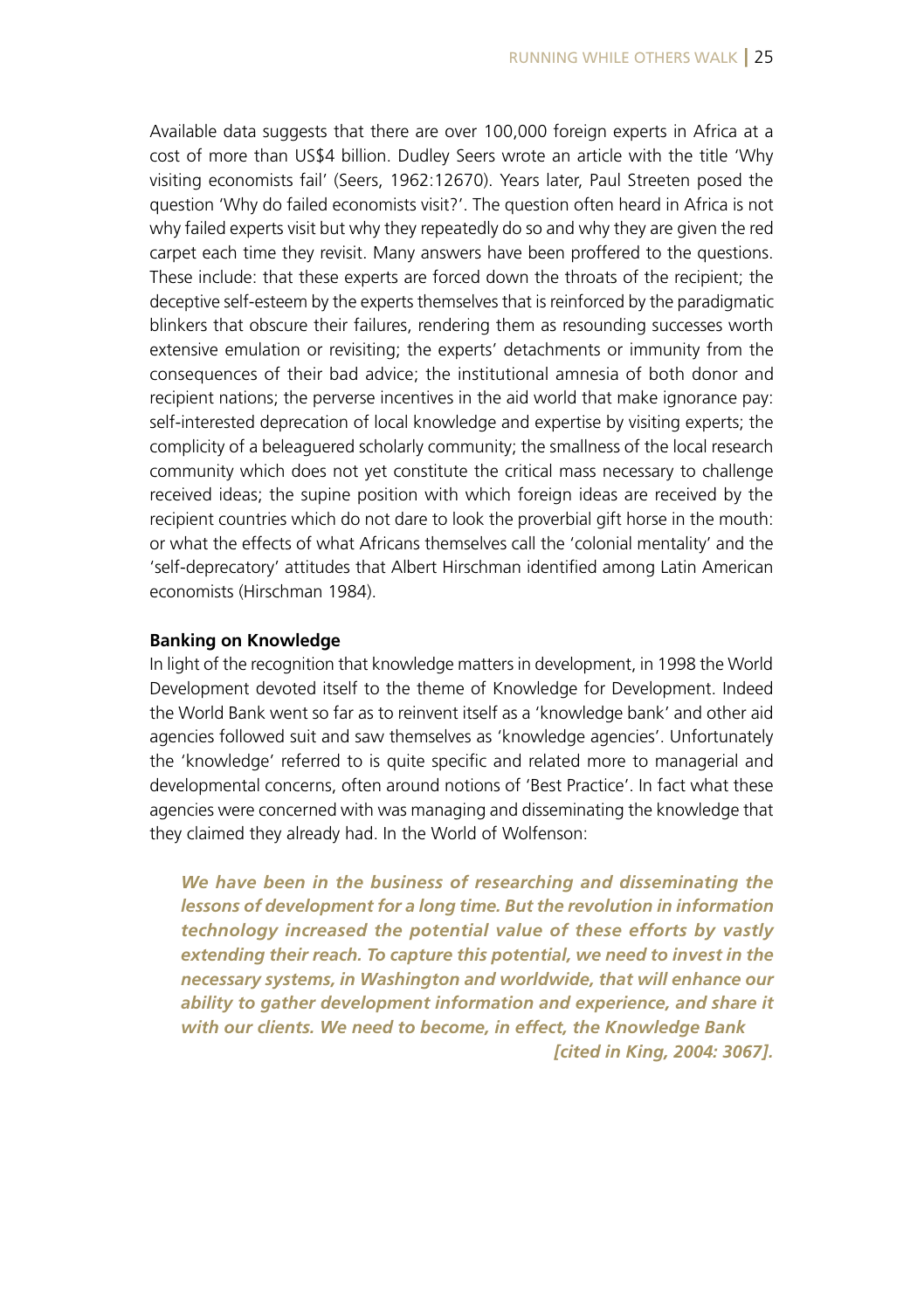What they were effectively saying was not simply 'If we only knew what we know' but to the African, 'If you only knew what we know'. The agencies saw themselves as purveyors of knowledge which was already in their hands and were not concerned with research capacity in the South [King, 2004 :3067]**<sup>34</sup>**. The knowledge they were interested in was not one that enhances a society's critical capacity for learning and self -evaluation. And it is not knowledge that might be critical of its work in development, as several academics who have worked with Bank have eventually found out**<sup>35</sup>**.

### **Some consequences of Understanding Africa**

#### **Reduced learning and Research capacity**

One severe consequence of the crisis has been the erosion of the capacity of Africa to know itself, let alone the rest of the world. It should be clear that Africa's selfunderstanding and its legibility to others will need a large dose of local scholarship. The current situation leaves much to be desired. According to a recent report, research in Africa produces about 27,000 papers per year which is about the same volume of published output as the Netherlands (Adams, et al. 2010).

Many close observers of aid have noted that aid is structured in such a way as to reduce the learning process. First, donors are generally speaking to themselves or 'ventriloquising'. There is simply no room for critical dialogue. Elliot Berg observes:

#### *'…there is a lack of autonomous intermediaries in heavily-aided countries. Donors spend much of their dialogue in discussion with captured institutions and officials who are direct beneficiaries.'*

Were donors good learners this disruption of learning by locals might be tolerable. However as it turns out aid institutions have proved to be poor learners (Kragh, 2000:12475). One consequence of all this is the sense by African policy-makers that they are involved in an endless process of reinventing the proverbial or capacity/building exercises. A cumulative process differs from one designed to simply spread or equip recipients with ideas deemed appropriate by whoever controls the purse.

#### 34 In the words of King and Macgrath:

- 'In reviewing the most recent preoccupation of agencies with both knowledge and capacity development, we would argue that the agencies have not started with the dramatic knowledge deficits of the South, nor with the key question of how KM could assist knowledge development in the South. A continuation along their present internal trajectories could be counter-productive; it could end up making agencies more certain of what they themselves have learnt, and more enthusiastic that others should share these insights, once they have been systematized. While on the external knowledge sharing side, there is still little evidence of dramatically increased support to knowledge development in the South.' (King and McGrath 2004)
- 35 Significantly Joseph Stiglitz is accredited for the World Bank's new emphasis on knowledge, a position he articulated in (Stiglitz, 1999 #4358). His subsequent fate suggests limits to the knowledge that the World Bank could relate to.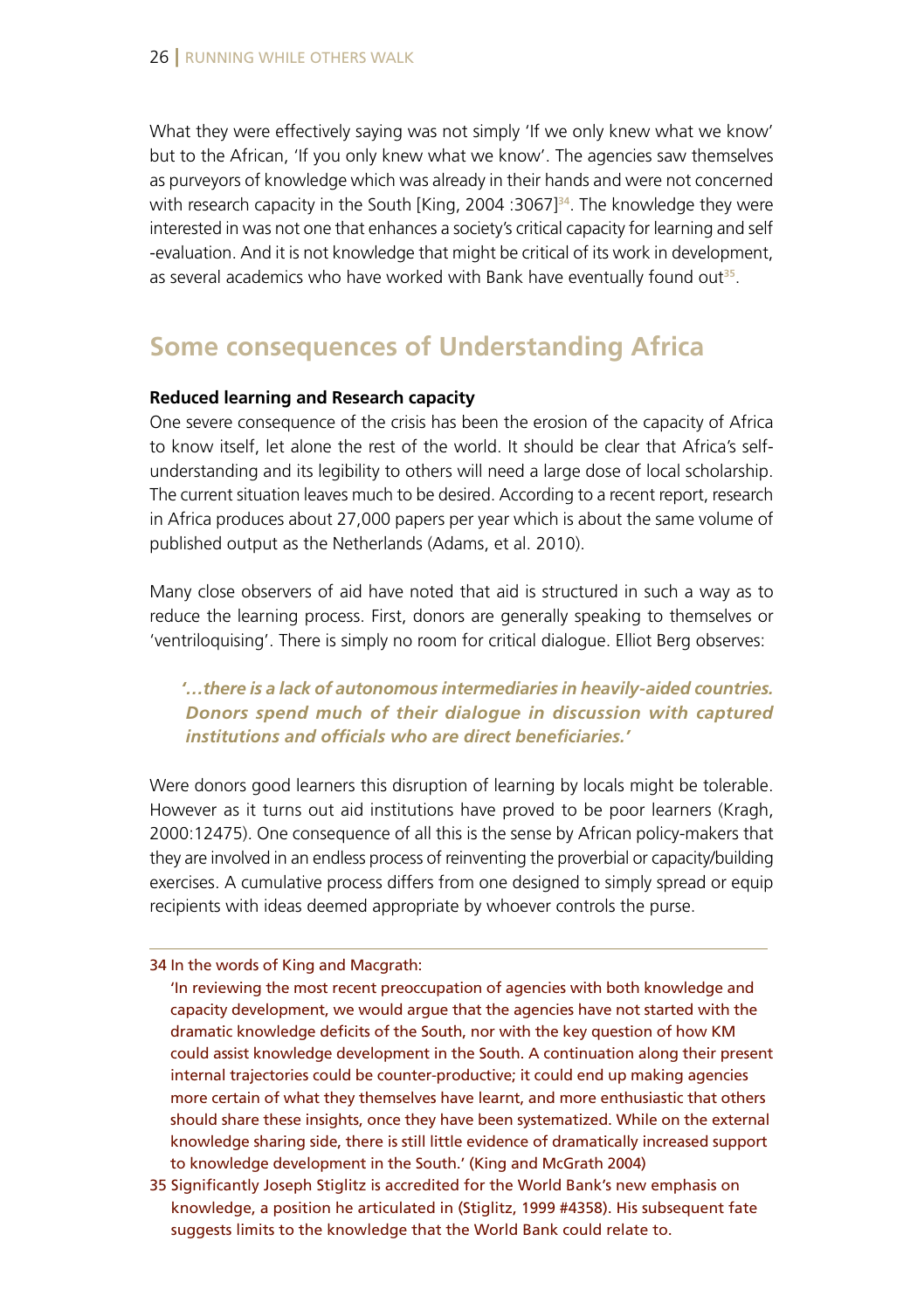#### **The Dwindling Empirical base**

The historian Tony Hopkins attributed some of what he called the 'quirk of reasoning' about Africa to 'the law of bad data,' which states that the less information is available the more firmly opinions about it can be held (Hopkins 1986: 1475)**.** In the absence of locally produced monographs on local conditions, it must be tempting to fill in the missing data by extrapolations or simply reading off Africa from preconceived schema or by relying on convenient anecdotes. It could also be, as suggested by Robert Solow, that in these days of penury 'theory is cheap, and data are expensive' (Solow 1997: 57-56)**<sup>36</sup>**. Hopkins suggested that in more recent times the operation of this law has been particularly helpful to researchers wishing to confirm favoured conclusions without losing valuable time. Signs of a dwindling empirical base show up in the increasingly deductive approach to the African phenomena that obviate the need for too much discomfiting information. Many of these deductions are impervious to discomfiting evidence and research blithely marches on regardless of the many anomalies that African political life throws up. The weak empirical base also encourages analysis by analogy which is often based on misplaced abstraction of other countries' experience.**<sup>37</sup>** In one view Africans are displaying 'rational action' pursuing their individual utility. Their collective action can be derived from these premises of pursuit of private interest. At the other extreme African conflicts are entirely attributed to greed and completely devoid of any grievance that might give them some moral basis. For some the 'logic of neopatrimonialism' explains all policies and political practices. In both cases a kind of Panglossian gloss is given to the many malfunctionings that afflict Africa. 'That is how Africa works.' Or 'That is a rational response' to perverse incentives.

Furthermore the dearth of empirical evidence seems to account for the compulsion for the mindless labelling of a uniformly unhappy Africa. Africa has been a fertile spawning ground for epithets and labels to describe African states, countries or elites – the 'venal state', the 'prebendal state', the 'overdeveloped state', the 'rentier state', the 'vampire state', the 'petty bourgeois state', the 'dependent state', the 'neo-colonial state', the 'neopatrimonial state', the 'gatekeeper state' (Cooper) etc. These, colourful as they may be, definitely do not provide the analytical tools to assist one in predicting what a particular state will do under different circumstances**<sup>38</sup>**.

- 36 One remarkable feature of the study of Africa has been the limited number of countries that feature in African studies. Young has observed that 'Africa has an extraordinary number of sovereign units (53 in 1999); however, comparative understandings of African political dynamics derive from a much smaller number of states that, by reason of their size, accessibility for research, or attractiveness as models, received disproportionate attention (for example, Nigeria, Tanzania, Kenya, Senegal, and Congo-Kinshasa' (Young, et al. 2001)
- 37 Thus people can discuss 'land reform' in Africa based on experiences of Latin America although Africa is predominantly a continent of smallholder farming; 'land surplus economies' can be analysed as labour surplus economies of Asia; the new industries in Africa can be equated to senile infant industries of Latin America or Asia. These highly stylised narratives obscure the nuanced and highly differentiated politics of the continent.
- 38 It is, for instance, the case that the neo-patrimonial state has pursued a very wide range of policies in Africa. And even the same regime has in many cases pursued different policies at different times, none of which can be easily read-off for the neo-patrimonial characteristics of the state. Even more significantly, is that while the approach may explain the decline it is totally unable to discern, let alone explain upturns.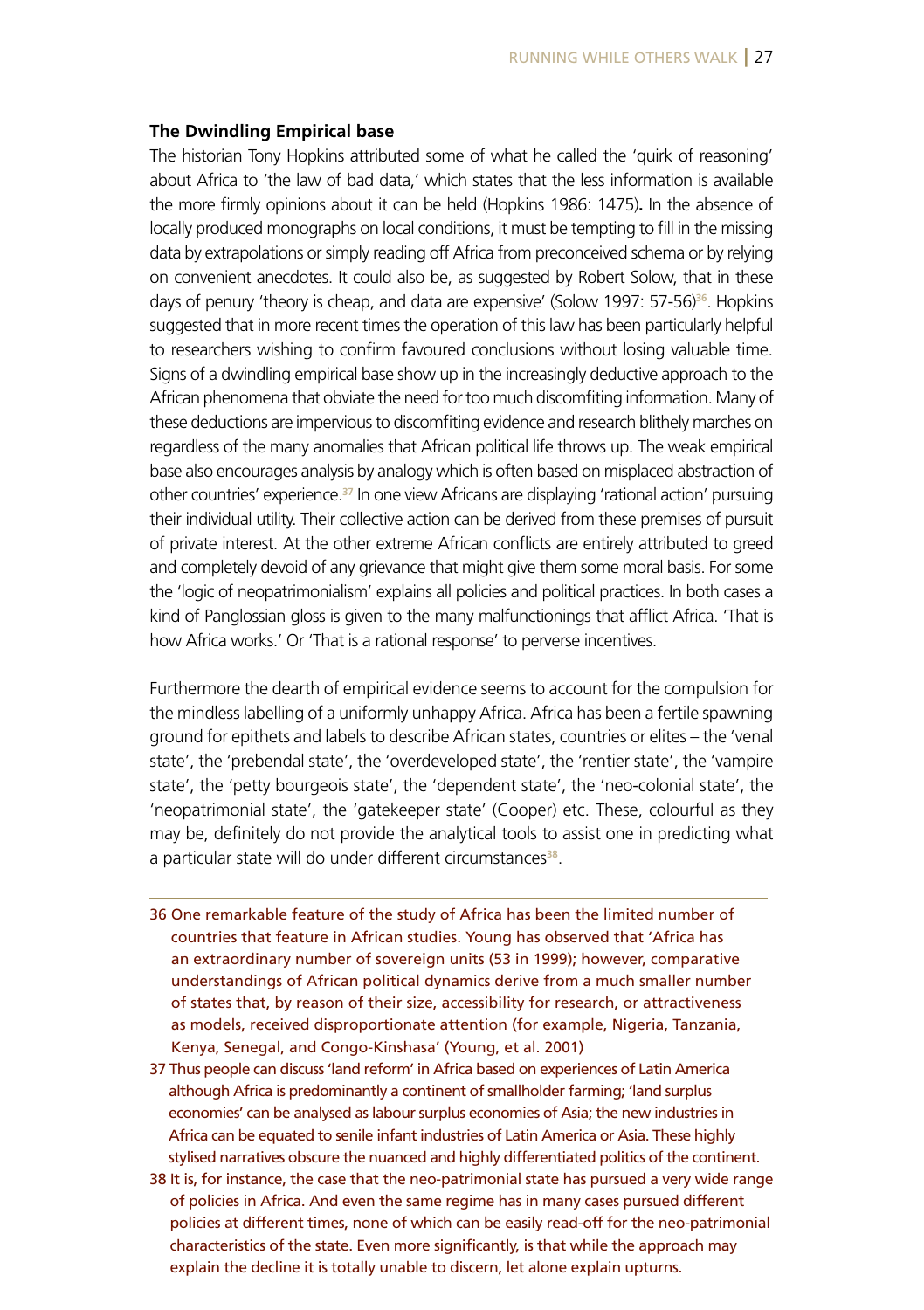#### **Neglect or Ignorance of what Africans think**

To the extent that development involves intentionality and what Hirschman referred to as 'passions' it is difficult to see how we can understand Africa's problems and prospects without knowing the opinions, visions or myths held by some of the key historical agents. The issue here about these agents is not the brilliance of the insight of their thinking, or their occupation of high moral grounds or their native advantage**<sup>39</sup>**. Rather, the point is that the often contradictory and conflicted ideas that African elites hold even when erroneous can serve as an important index of their capacities and aspirations**<sup>40</sup>**. They can also suggest which foreign ideas are unlikely to find sustenance on African soil. As for the academic community, they matter if only because they are significant in the interstices between the state and civil society. African scholars themselves have taken seriously their own intellectual work, its social significance and how it impinges on their societies**<sup>41</sup>**.

In earlier studies of development in Africa there was considerable interest in what ideas and ideologies drove Africans, although much of this tended to confine itself to ideas of individuals or political parties in power**<sup>42</sup>**. With current focus on interest, greed, rent-seeking etc and institutions much less attention is paid to ideas which are simply dismissed as camouflage for crass material interests or are part of the metanarratives that are now held in contempt. One factor contributing to so much ignorance about Africa's knowledge is its inability to represent itself due to the silencing of African voices by Africa's own potentates. The collapse of the educational system, the parlous state of Africa's publishing industry and the academic rituals and traditions of footnoting and citation, the self-inflicted misrepresentation by the many buffoons that somehow strutted and fretted on the centre stage of African politics – the Idi Amins, Bokassas, Mobutus etc.: the cumulative effect of all this was tantamount to self-erasure.

In addition there has been the selective reading of Africa that seems to include a studied avoidance of any reference to African writing that one must definitely have encountered. In some senses, the neglect is tantamount to the erasure of the considerable amount of work done in African universities. In the 1980s I attended a conference in the US on structural adjustment in Africa and Latin America. The conference brought together North American specialists and scholars from the two regions. From Africa there was Sam Nolutshungo, Mahmood Mamdani and me.

<sup>39</sup> As regards the moral issue there is sufficient material on the crass opportunism of members of this social class which is recorded in the literature cited above.

<sup>40</sup> Gbedisimola Adeoti makes this that point even with respect to the peculiar genre of autobiographies of military generals that flourished in Nigeria in the days of military rule.

<sup>41</sup> See for example (Amuwo, Bangura 1994; Diouf 1993; Falola 2001; Khan 1993; Mafeje 1993; Mamdani 1999; Mkandawire 2000,2002; Mnthali 1988; NDa 1987; Okonkwo 1984; Rajeshwar 1990; Williams 1998a;b; Zeleza 1992).

<sup>42</sup> See for instance (Ake 1979; Folson 1992; Gana 1986; Johnson 1967; Keller and Rothchild 1987; Mohan 1967; Seers 1983; Young 1982).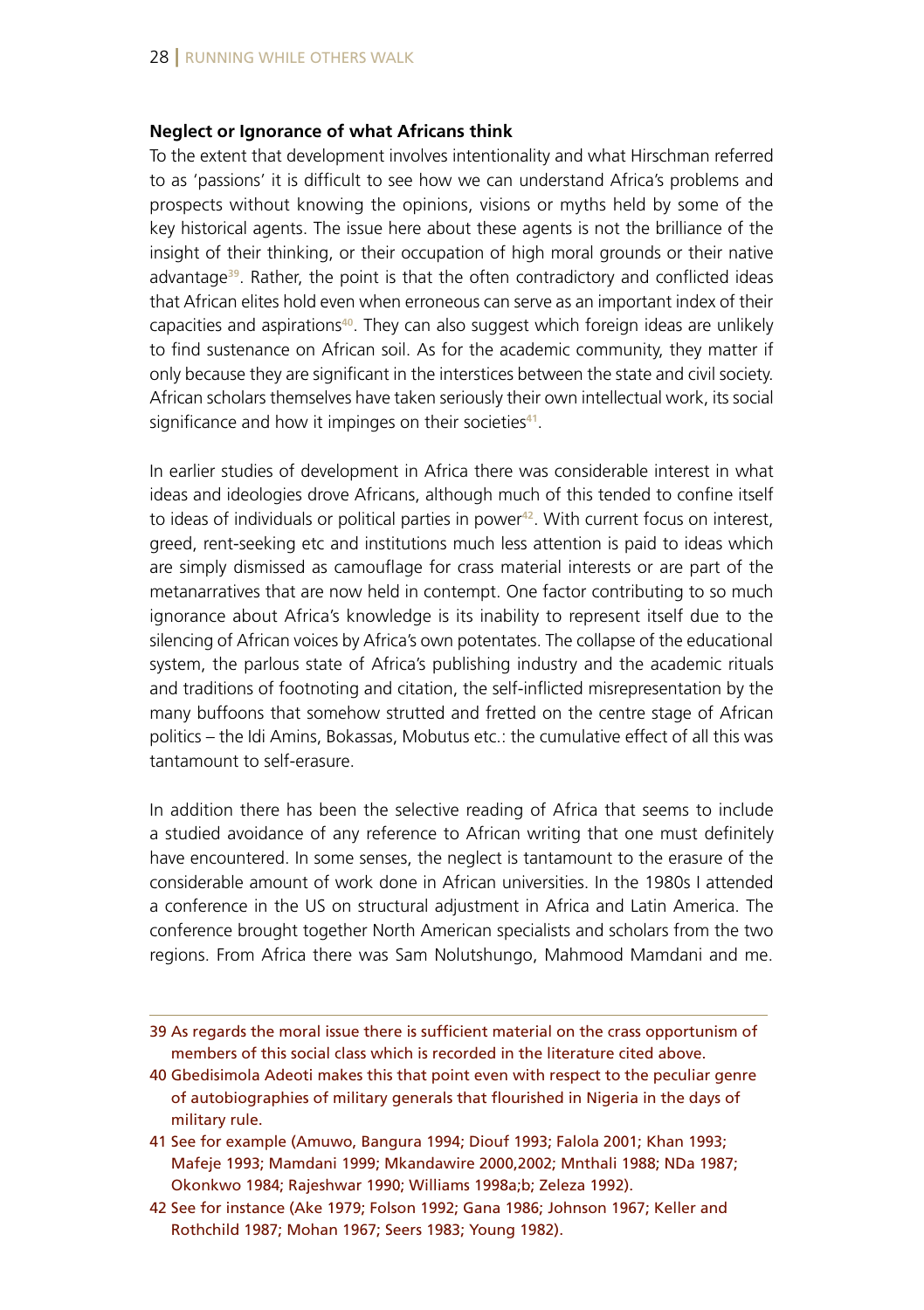Towards the end of the conference Albert Hirschman, whom I had met at a conference at Bellagio, came to me and asked me why African scholars and Africanists did not seem to address each other or comment on each other's work while there were lively interactions between the Latin Americans and the Latin Americanists. I had no quick answer but he had put his finger on a major aspect of the study of Africa. Any student of Africa is confronted by two research communities that rarely interact. This shows up in the hiatus between the currency of topics and the datedness of the bibliography in African writing, on the one hand, and the dated content and current biographies of 'Northern' writers on the other hand. A lot is lost in this gap.

#### **Unusable knowledge**

This process is producing a type of knowledge that is rarely useful to Africans either because it is hidden from them in confidential reports or it is in not easily understood languages. Reports by donors and the scribbling of their consultants enjoy little credibility in African circles which tend to hold them in poorly concealed contempt simply because they state the obvious or because many of these reports have doctored failures of their politically chosen allies. Local scholars have also learned that the concealment of information is a useful strategy in recycling one's ideas to visiting consultants. To sustain the charade and complicity, locals must feign ignorance so as to attend the lucrative 'capacity building' workshops.

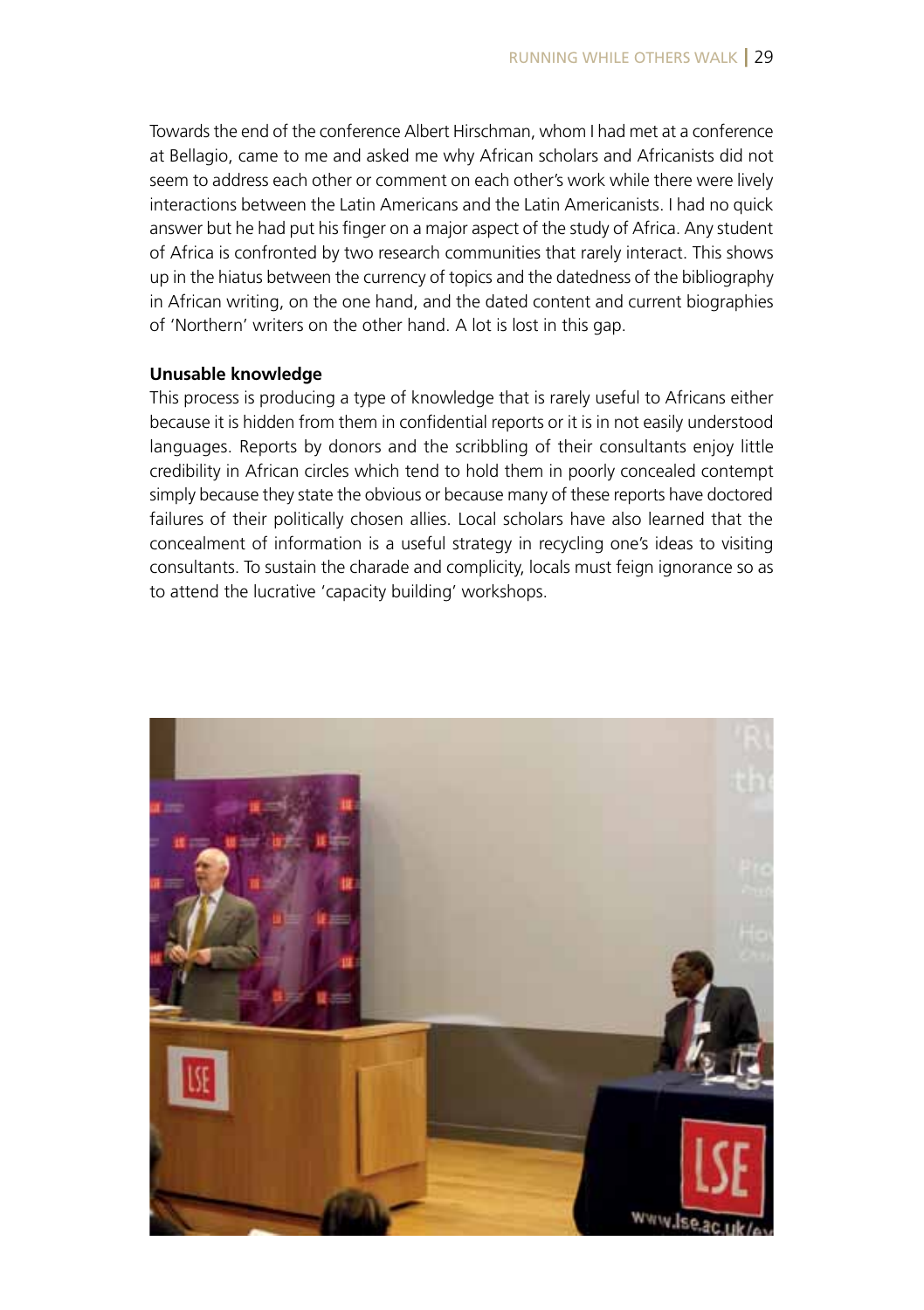This process has poisoned relationships between visiting scholars and the local academic community, turning the former researcher into the peripatetic consultant or the academic tourist. These may be stereotypes, and intentionally so, but they are not caricatures. The encounter between these two communities is no longer at the senior common room or seminar room but in hotel lobbies or resort areas where workshops are often held. To the experts the local scholar became some kind of informed native or what is nowadays referred to as 'local'. Or 'Southern counterpart' is an old description**<sup>43</sup>**.

#### **Signs of Change**

During the last decade there have been signs of change in the economic and political landscape. Quite a number of countries in Africa have enjoyed positive rates of growth. It has been claimed that this is evidence that structural adjustment is finally working. I have my doubts. We were not told in 1981 that the time lag of the reforms would be 20 years. My own suspicion is that improved political conditions, improved terms of trade, technology-driven investment in telecommunications and debt relief explain some of the recovery, and to the extent that some of these are one-off improvements, the recovery is still on weak grounds as it is not based on improvements in human resources.

With all the trials and tribulations that have dogged the university in the last two decades, there are many positive signs.

The first is that Africa has the fastest growing university population in the world. This means that we can focus on problems of quality and equity. Here I would point to the strengthening and revitalising of the African faculty as the urgent issue. Second, democratisation has once again opened debates on the issue of education, and a more vocal middle-class unable to send their children abroad are making demands on their own governments. The struggles for democratisation and the greater freedoms enjoyed by society at large have not only widened intellectual space for academics and provided respite from the suffocating atmosphere of authoritarianism, but have also given greater political protection to universities as institutions.

43 Hountoungji's depiction of the colonial divison of labour in rearch is, alas, not a thing of the past:

'(The) essential shortcoming of scientific activity in the Colonies was the lack of this intermediate stage. We missed the central operation of theory-building We only had the first and third stages of the process: (i) the data collection, the feverish gathering of all supposed useful information, and (ii) a partial, occasional and limited application of the research outcome to some local issues. The medium stage took place in the so-called 'Mother Country,' the colonial metropolis. The data collection was immediately exported to laboratories and research centres in the ruling countries...for theoretical or experimental processing and interpretation. The colony itself lacked universities, or, when it had any they were so poorly developed that they could only promote, at bets, the proto-theoretical procedures necessary to enlighten the data collection process, an the post/theoretical procedures necessary for applied research in the final states.' (Hountondji 2002)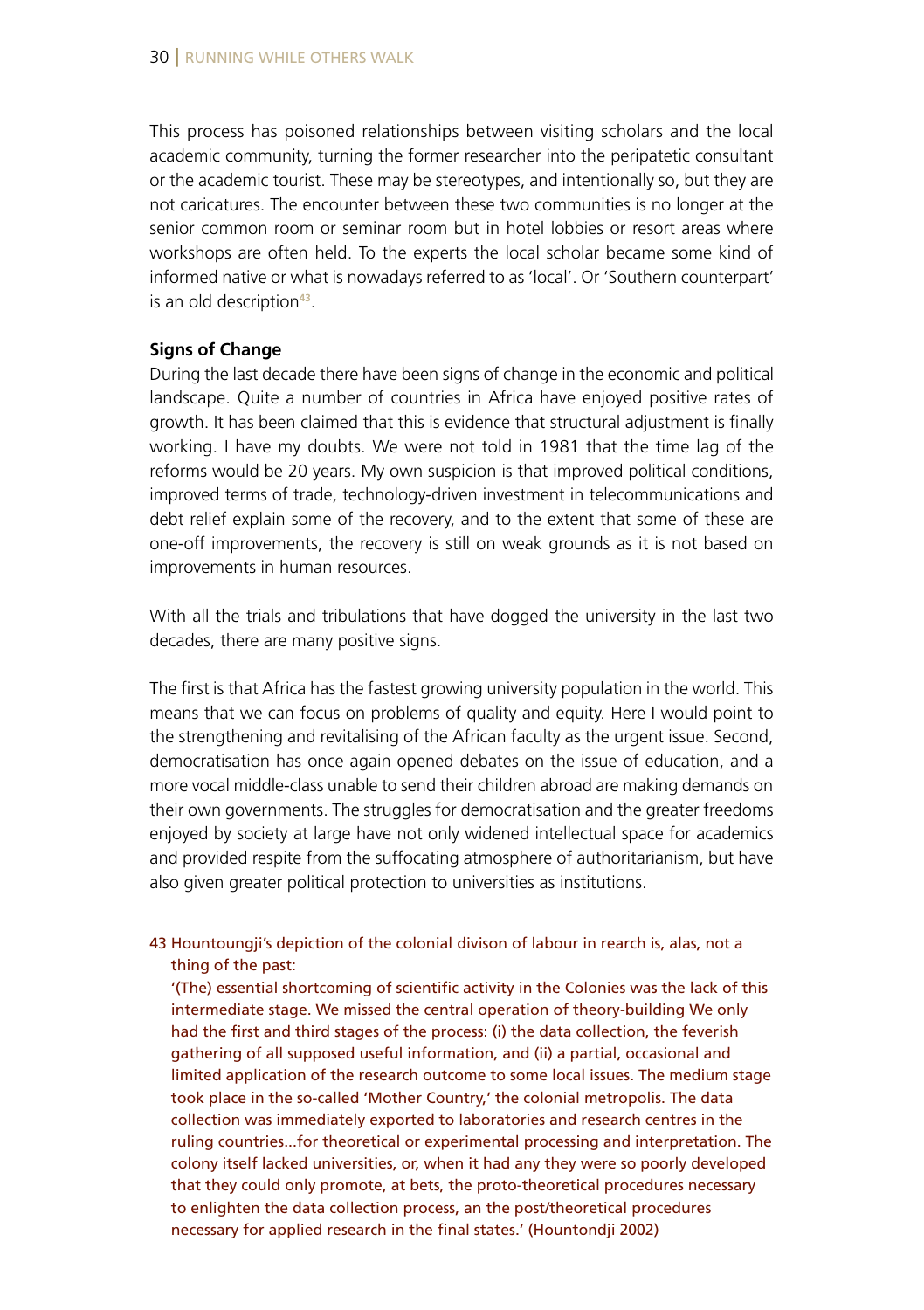Third, the economics behind the arguments against financing higher education have been exposed to have been flawed**<sup>44</sup>**. There is renewed interest in higher education from international agencies, including the World Bank and private foundations. There are many useful initiatives by governments and donors in the area of education. We also have the mushrooming of private universities and centres of excellence. However, all these depend on public universities for their intellectual sustenance.

Fourth, universities have proved much more resilient than was initially believed, largely because of the enormous commitment by both faculty and students. One should add here the optimism of the African scholarly community itself, which has over the years fiercely defended university education. African scholars have also found mutual sustenance through the various research networks which have sustained intellectual activity during an extremely trying period and are likely to play a central role in the revival of the African intellectual community. Consequently, we do not have to begin from scratch as some donors are wont to.

44 Not long ago I participated in a panel at which the World Bank report on youth was presented by an official from the Bank. The report argued for more investments in youth if Africa was to develop. I asked the official how this could be reconciled by the position held by the Bank on the low rates of return of investment directed at education for that age group – secondary and tertiary education. There was a sigh of disbelief in the room as the official responded that there had been an error in the calculations.

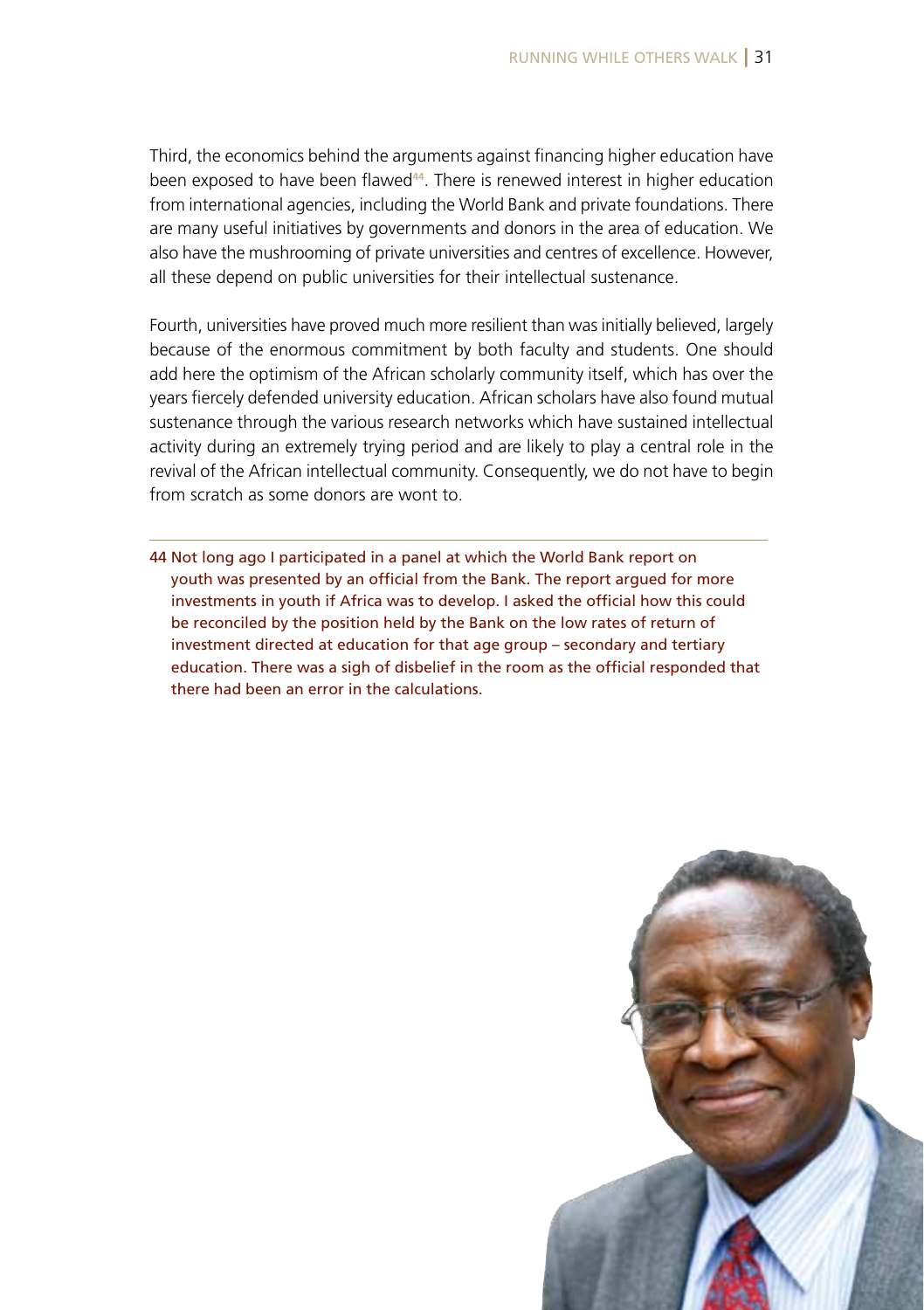

## **Conclusion**

To conclude, economic development still remains high on the social and political agenda of African countries. This demands the revival and revitalisation of institutions of learning within Africa. For in a profound sense Africans must think themselves out of the current predicament of the continent. In the process they will have to draw upon their own resources and the vast knowledge that humanity has generated over the years. 'Running while others walk' will require much greater intellectual prowess than Africa has hither deployed. This, in turn, will require the revival of education in Africa not simply because knowledge serves development and the skills that are a prerequisite for a decent society but also because the expansion of systems of education in Africa and the full exploitation of the opportunities of learning require economic development to provide the necessary material wherewithal.

Furthermore since other parts of the world are unlikely to stop acting upon the continent and interact with Africans, it would help if all this took place with a modicum of knowledge on all sides. So the study of Africa is an important and urgent problem for all concerned with the fate of Africa. This is not to suggest that the study of Africa should be exclusively driven by this developmentalist agenda. Not all study of things African is necessarily developmental nor do I believe it should be in any explicit relationship to immediate developmental or pragmatic goals. Anyone ought to be able to study string instruments in Africa without being described as a 'development musicologist' or declaring that his or her mastery of any particular instrument will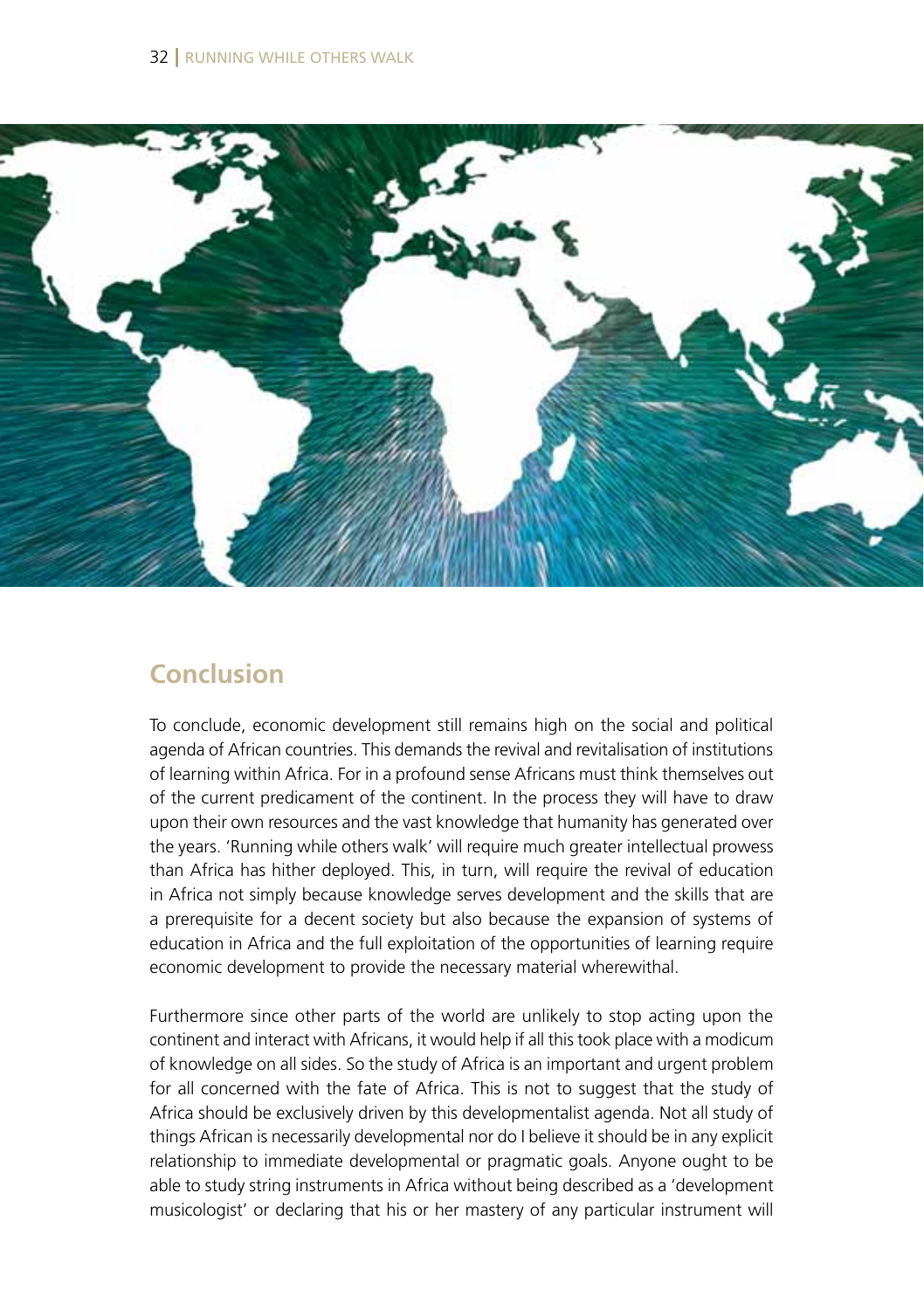reduce poverty in the host country. A people's existence is not defined only by their material conditions but also by their ideas and moral views. Africans do not live by bread alone. This said, bread matters.

I have suggested that the crisis of the African university is closely related to the crisis of development. Consequently 'bringing development back in' will require a revitalisation of the African University, its internal functioning and its relationships with the global world of knowledge. The African University matters to Africa. Increasingly the people in the highest échelons of political order and managerial systems of Africa are produced locally by a professoriate that is trained on the continent.

Finally, there is growing recognition that the existence of a vibrant research community is vital for the study of Africa. One particular aspect of the sociology of the study of Africa is what Young characterises as 'a singular preponderance of external scholarship' (Young, Neil, and Paul 2001: 255)**<sup>45</sup>**. For a while in the 1960s and 1970s it did seem that this historical imbalance would be soon corrected. This was reversed in the 1980s, with negative consequences for the study of Africa. So in a sense the enhancement and utilisation of African research are in the self-interest of the Africanist community**<sup>46</sup>**. I believe the academic community must support their counterparts in Africa as they struggle against the ravages of the consultancy syndrome that rewards reports over refereed academic papers, against the repressive practices and criminal negligence of their respective national governments and against the pressures for the commercialisation of educational systems. Universities should not wait for the initiatives of governments and donors. Instead they must seek ways of creating autonomous spaces for interacting with each other within a 'commonwealth of scholars'. This will entail changes in the current relationship between African scholars and the university communities elsewhere. This immediately places a heavy burden on the African University itself. If they want to be attractive intellectual partners they will have to significantly improve their performance.

LSE has vast intellectual resources that can contribute to a new relationship between African Universities and British Universities. It is within this larger context of the aspiration of economic development and the vital role of knowledge that I would like

46 In the words of Goran Hyden, speaking as President of the ASA: 'Because African studies are so closely tied to what is going on in Africa, our first obligation must be to facilitate continued scholarship by our colleagues based there' (Hyden 1996: 15).

<sup>45</sup> Hopkins has remarked:

<sup>&#</sup>x27;Knowledge of Africa, as presented by modern scholarship, has been fashioned by outsiders to a much greater extent than is the case with any other continent. Imagine for a moment that the history of the United States, or prescriptions for its economic health, derived almost exclusively from alien experts. We have no means of knowing whether the historical or the prescriptive literature would be better or worse for this experience, but we can be sure that it would be very different. This difference would arise from an altered set of research priorities, which in turn would be influenced by a complex of cultural predispositions, including – in some measure – various beliefs about aliens.'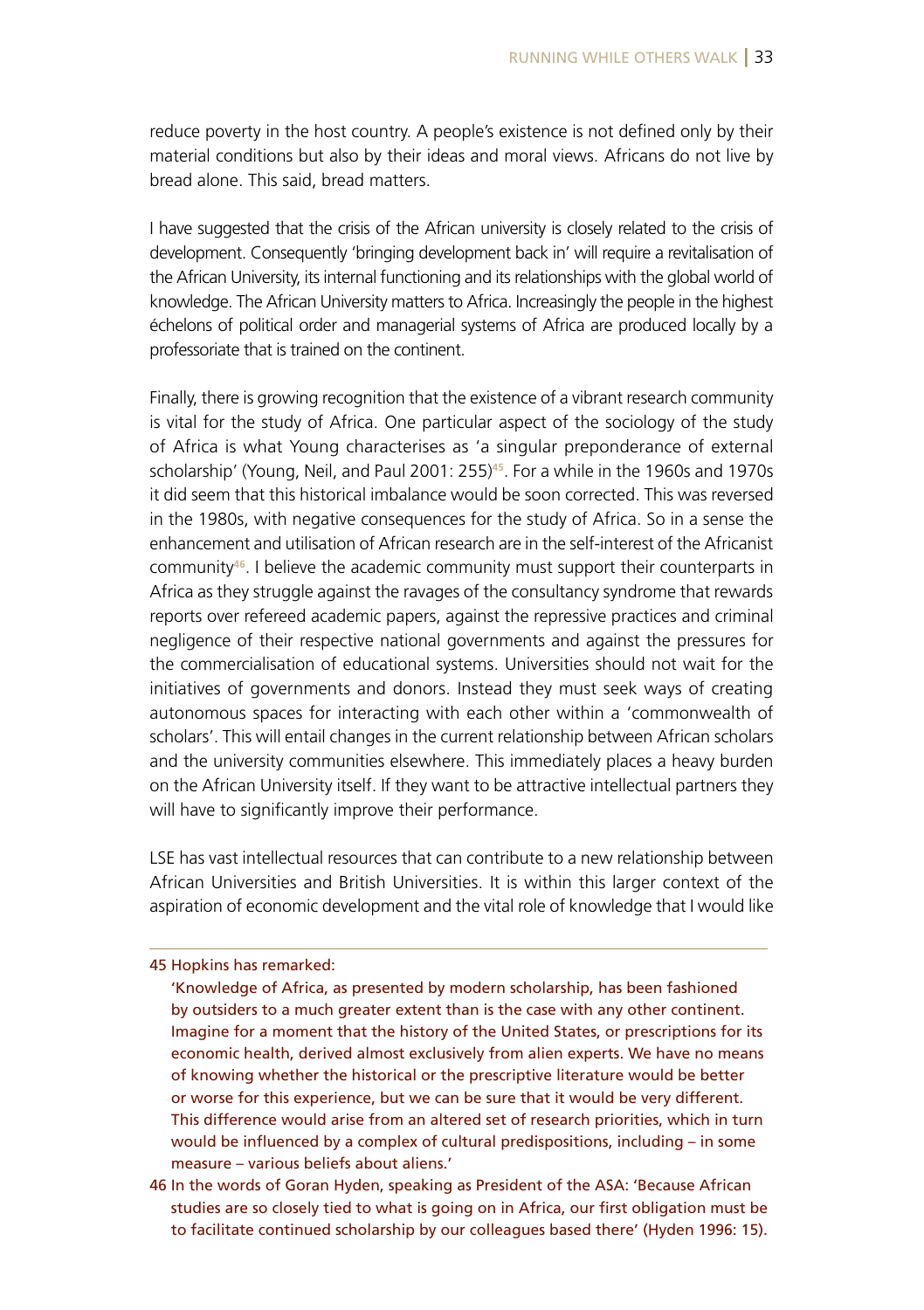to place LSE's African Initiative. The establishment of a new Chair on Africa should not be interpreted as in any way suggesting that LSE is bereft of scholarship in this field. On the contrary, the Chair should be seen as the recognition of the work done on Africa at LSE over the years. LSE has no specialised centre on Africa. This may be a blessing in disguise. There is an impressive cohort of researchers working on Africa across the disciplines. I believe this anchoring in the disciplines may minimise the sense of drift one sometimes notices in area studies. One can only hope that the presence of Africanists within the disciplines will turn the attention of some non-area specialists to the social dramas of the developing countries. They can also serve as the bridge between African scholars and their respective disciplines.

## And if Africa will have to run, the university will have to sprint.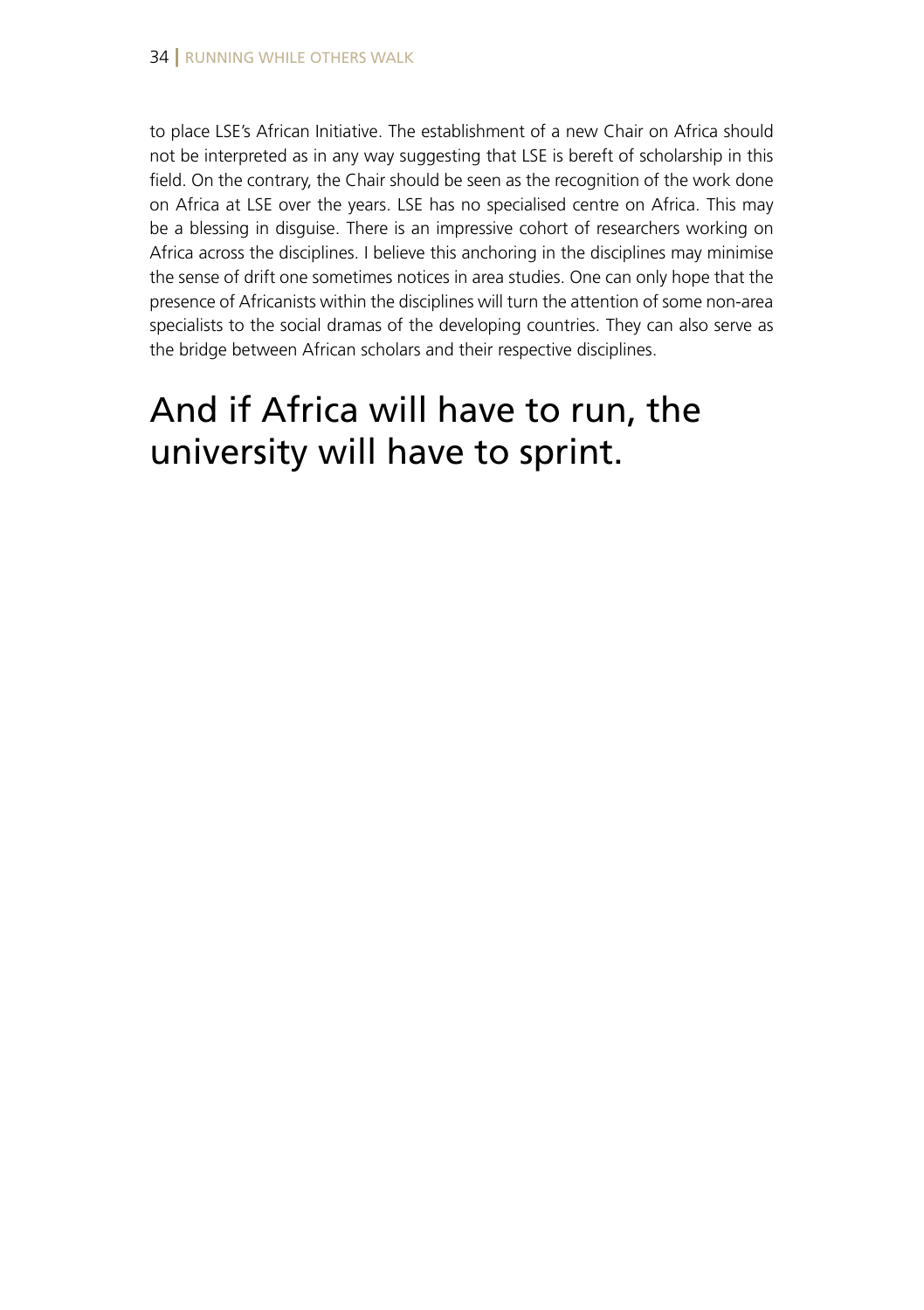## References

Abrahamsen, Rita. 2003. 'African studies and the postcolonial challenge.' Afr Aff (Lond), 102:407, pp. 189-210.

Adams, Jonathan, Christopher King, and Daniel Hook. 2010. 'Global Research Report> Africa.' Thomson Reuters: Leeds.

Ake, Claude. 1979. 'Ideology and Objective Conditions,' in Politics and Public Policy in Kenya and Tanzania. J. Barkan and J. Okumu eds. Nairobi: Heinemann, pp. 117-28.

Ake, Claude. 1993. 'Academic Freedom and Material base,' in Academic Freedom in Africa. M. Diouf and M. Mamdani eds. Dakar: CODESRIA.

Amuwo, Ade Kunle. 2002. 'Between Intellectual Responsibility and Political Commodification of Knowledge: Nigeria's Academic Political Scientists under the Babangida Military Junta, 1985-1993.' African Studies Review, 45:2, pp. 93-121.

Bangura, Yusuf. 1994. 'Intellectuals, Economic Reform and Social, Change: Constraints and Opportunities in the Formations of a Nigerian Technocracy.' CODESRIA: Dakar.

Barro, Robert J. 1991. 'Economic Growth in a Cross Section of Countries.' The Quarterly Journal of Economics, 106:2, pp. 407-43.

Bates, Robert H. 1993. Africa and the disciplines : the contributions of research in Africa to the social sciences and humanities. Chicago [u.a.]: Univ. of Chicago Press.

Beckman, Björn, Gbemisola Adeoti, and Codesria. 2006. Intellectuals and African development : pretension and resistance in African politics. Dakar; London; New York; Pretoria: Codesria ; Zed Books ; UNISA Press.

Blyth, Mark. 2001. 'The Transformation of the Swedish Model: Economic Ideas, Distributional Conflict, and Institutional Change.' World Politics, 54:1, pp. 1-26.

Chang, Ha-Joon. 2002. Kicking away the ladder : development strategy in historical perspective. London: Anthem.

Chege, Michael. 1997. 'Paradigms of Doom and the Development Management Crisis in Kenya.' Journal of Development Studies, 33:4, pp. 552-67.

Collier, P. 2007. 'The bottom billion: Why the poorest countries are failing and what can be done about it.' Bull World Health Organ, 85:11.

Commission for Africa. 2005. Our Common Interest. London: Cabinet Office.

Cooper, Frederick and Randall Packard. 1996. 'Introduction,' in International Development and the Social Sciences: Essays on the History and Politics of Knowledge. Frederick Cooper and Randall Packard eds. Berkeley: University of California Press, pp. 1-41.

Corbridge, Stuart. 1994. 'Post-Marxism and post-colonialism: the needs and rights of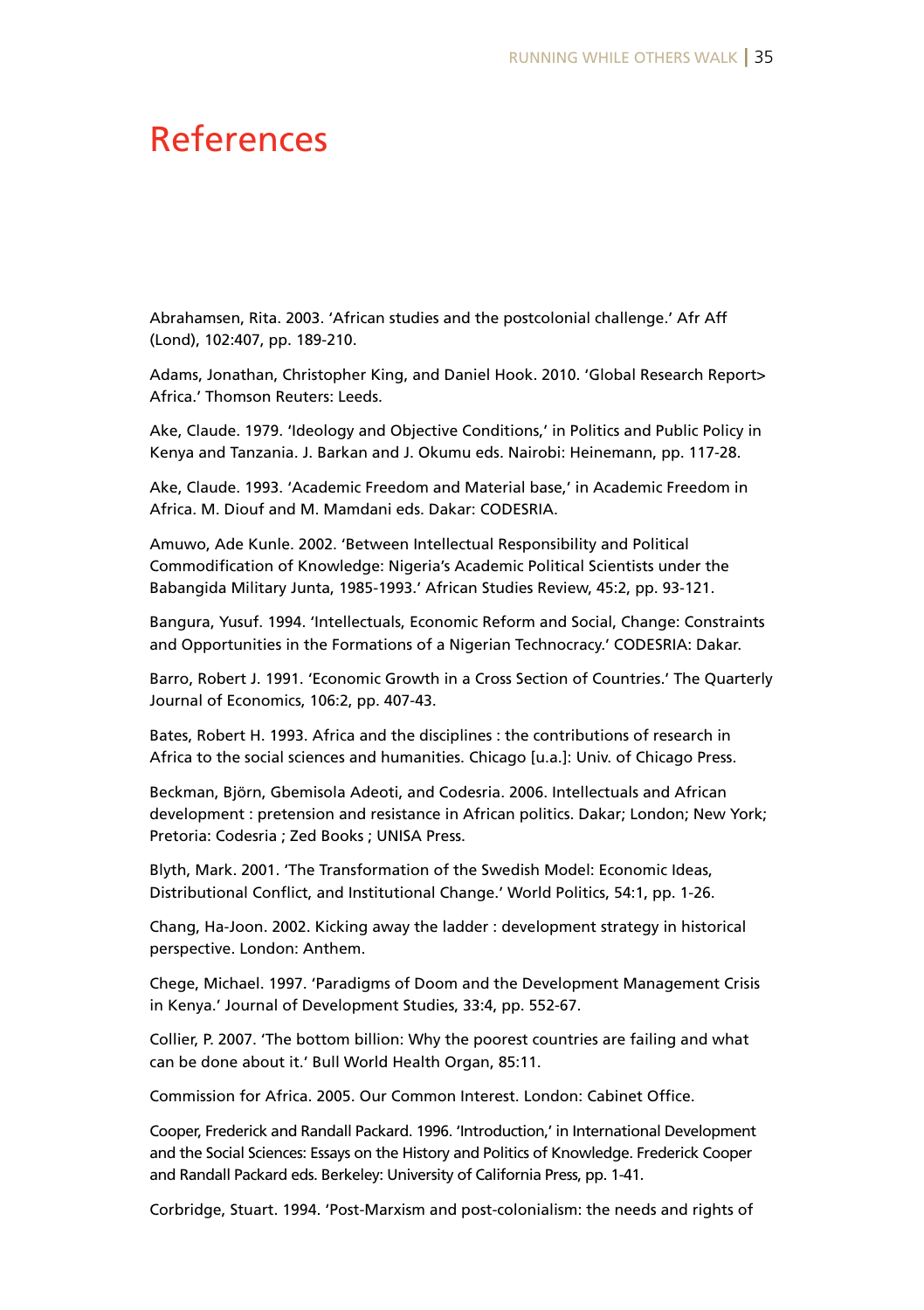distant strangers,' in Rethinking Social Development: Theory, Research and Practice. David Booth ed. London: Longman, pp. 90-125.

Cowen, Michael and Robert W. Shenton. 1996. Doctrines of development. London; New York: Routledge.

Diouf, Mamadou. 1993. 'Intellectuals and The State in Senegal: The Search for a Paradigm,' in Academic Freedom in Africa. M. Diouf and M. Mamdani eds. Dakar: CODESRIA, pp. 212-46.

Economist, the. 2000. 'The Heart of the Matter.' Economist: 23-25: London.

Englebert, Pierre. 2000. 'Solving the Mystery of the AFRICA Dummy.' world Development, 26:10, pp. 1821-35.

Escobar, A. 1995. Encountering Development: The Making and Unmaking of the Third World. Princeton, N.J.: Princeton University Press.

Falola, Toyin. 2001. Nationalism and African Intellectuals. Rochester, NY: University of Rochester Press.

Ferguson, James. 1990. Anti-Politics Machine: 'Development', Depoliticisation and Bureaucratic Power in Lesotho. Cambridge: Cambridge University Press.

Folson, Kweku. 1992. ' Ideology, Revolution and Development Policy Under the PNDC,' in Ghana: Under PNDC Rule. E. Gyimah-Boadi ed. Dakar: CODESRIA.

Gana, Aaron. 1986. 'Ideology and Class Struggle in Africa: A Historical Overview.' Development and Peace, 7, Spring.

Gershenkron, Alexander. 1962. Economic Backwardness in Historical Perspective. Cambridge Mass: Harvard University Press.

Hegel, Georg. 2007. The Philosophy of History. Dover.

Hirschman, A. 1968. 'The Political Economy of Import Substitution in Latin America.' QJE, 82:1, pp. 1-32.

Hirschman, Albert. 1984. 'A Dissenter's Confession: "The Strategy of Economic Development" Revisited,' in Pioneers in Development. Gerald Meier and Dudley Seers eds. Washington D.C.: Oxford University Press, pp. 87-111.

Hirschman, Albert O. 1981. Essays in trespassing : economics to politics and beyond. Cambridge [Eng.] ; New York: Cambridge University Press.

Hopenhayn, Martin. 2002. No Apocalypse, No Integration: Modernism and Postmodernism in Latin America. Durham, N.C.: Duke University Press.

Hopkins, Antony G. 1986. 'The world bank in Africa: Historical reflections on the African present.' World Development, 14:12, pp. 1473-87.

Hountondji, Paulin. 2002. 'Introduction: Decentring Africa,' in Endogenous knowledge research trails. Paulin Hountondji ed. Dakar: CODESRIA.

Hulme, David. 1994. 'Social Development Research and the Third Sector: NGOs as users and subjects of social inquiry,' in Rethinking Social Development: Theory, Research and Practice. David Booth ed. London: Longman, pp. 251-75.

Hyden, Goran. 1996. 'African Studies in the Mid-1990s: Between Afro-Pessimism and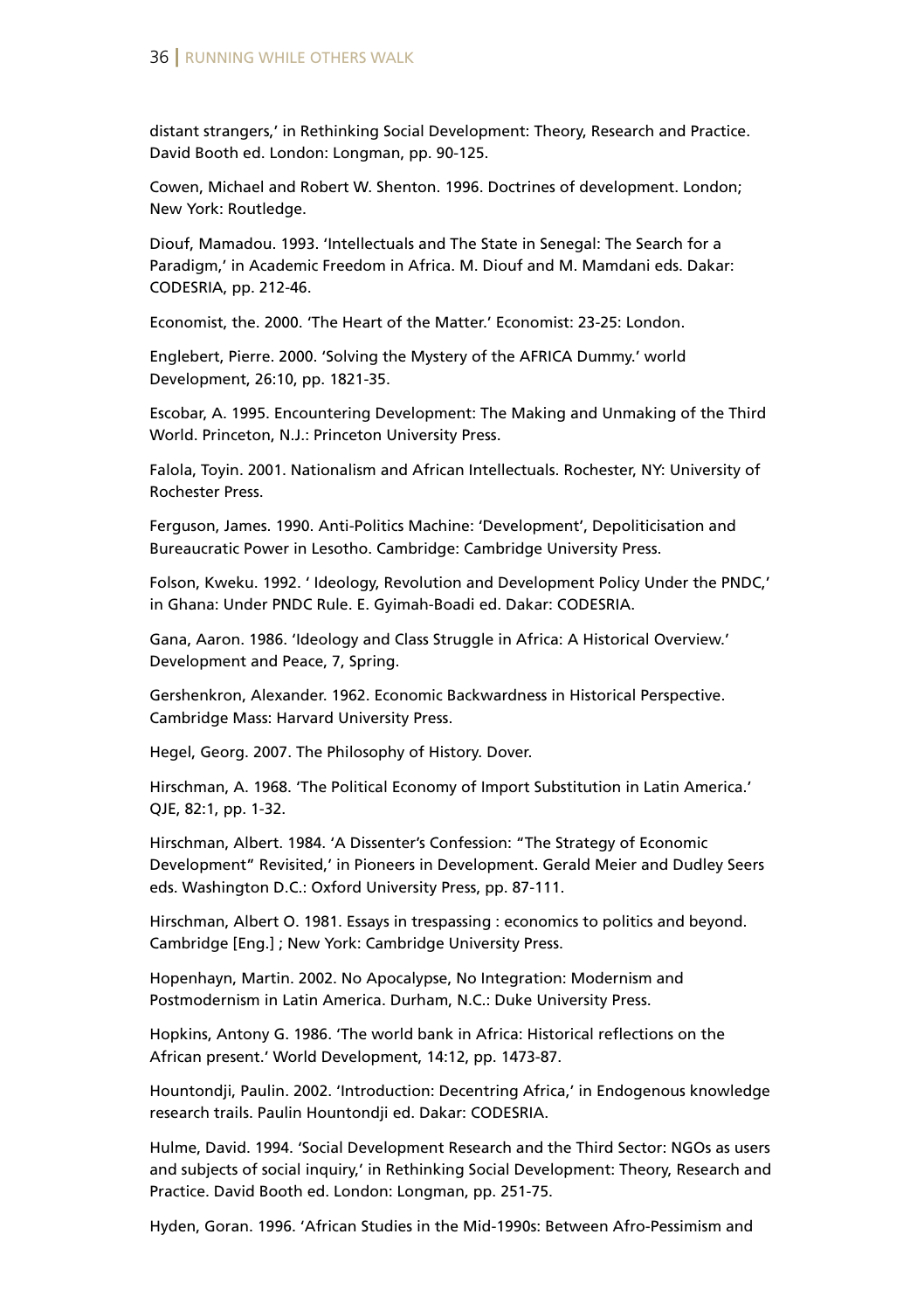Amero-Skepticism.' African Studies Review, 39:2, pp. 1-17.

Jackson, E. F. 1965. Economic development in Africa: papers presented to the Nyasaland Economic Symposium held in Blantyre, 18 to 28 July, 1962. Oxford,: Blackwell.

Johnson, Harry. 1967. 'The Ideology of Economic Policy in the New States,' in Economic Nationalism in Old and New States. H.G. Johnston ed. Chicago: University of Chicago Press, pp. 124-44.

Jolly, Richard, Louis Emmerij, Dharam Ghai, and Frederick Lapeyre. 2009. UN Contributions to development thinking and practice. Bloomington, Ind.: Indiana University Press.

Keller, Edmond and Donald Rothchild eds. 1987. Afro-Marxist Regimes. Boulder CO: Lynne Rienner Publishers.

Khan, A. 1993. 'Algerian Intellectuals: Between Identity and Modernity,' in Academic Freedom in Africa. M. Diouf and M. Mamdani eds. Dakar: CODESRIA.

King, Kenneth and Simon McGrath. 2004. Knowledge for Development. London: Zed Books.

Kitching, Gavin. 2000. 'Why I gave up African studies.' Mots Pluriels:16.

Levine, R. and D. Renelt. 1992. 'A Sensitivity Analysis of Cross-Country Growth Equations.' American Economic Review, 82:4, pp. 942-63.

Lewis, Arthur. 1955. The Theory of Economic Growth. London: Allen and Unwin.

Mafeje, Archie. 1993. 'African Intellectuals: An Inquiry into their Genesis and Social Options,' in Academic Freedom in Africa. M. Diouf and M. Mamdani eds. Dakar: CODESRIA, pp. 193-211.

Mamdani, Mahmood. 1999. 'There Can Be No African Renaissance without an Africanfocused Intelligentsia,' in African Renaissance: The New Struggle. Malegapuru William Makgoba ed. Cape Town: Mafube Publishing.

Marglin, F. A. and S. A. Marglin. 1990. Dominating knowledge: Development, culture, and resistance: Clarendon Press, Oxford.

Martin, William and Michael West. 1995. 'The Decline of the Africanists' Africa and the Rise of New Africas.' Issue: A Journal of Opinion, 23:1, pp. 24-26.

Mauro, Pulo. 1995. 'Corruption, Country Risk and Growth.' QJE, 3:442, pp. 681-712.

Mkandawire, Thandika. 1996. 'Stylising Accumulation in Africa: The Role of the State in Lundhal' in New Directions in Development Economics: Growth, Environmental Concerns and Governments in the 1990s. Mats Lundhal and Benno Ndulu eds. London: Routledge, pp. 323-51.

Mkandawire, Thandika. 2000. 'Non-Organic Intellectuals and "Learning" in Policy-Making Africa,' in Learning in Development Co-operation. Jerker Carlsson &Lennart Wohlgemuth ed. Sweden: EGDI, pp. 205-12.

Mkandawire, Thandika. 2001. 'Thinking About Developmental States in Africa.' Cambridge Journal of Economics, 25:3, pp. 289-313.

Mkandawire, Thandika. 2002. 'African Intellectuals, Political Culture and Development.' Journal für Entwicklingspolititik (Austrian Journal of Development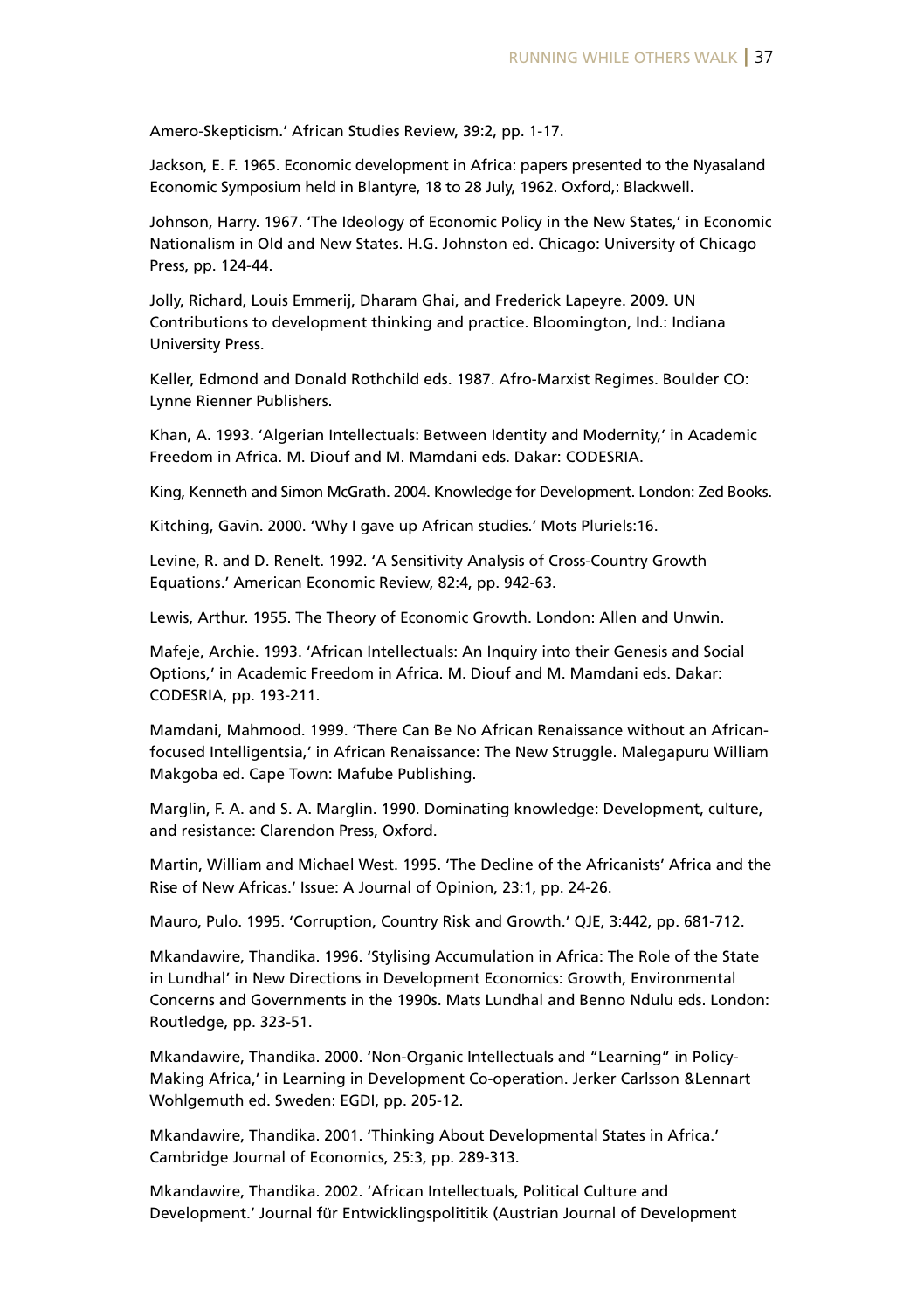Studies), Xv111:1 (Special Issue Edited by Henning Melber), pp. 31-47.

Mkandawire, Thandika ed. 2005. African intellectuals: rethinking politics, language, gender, and development. London: CODESRIA/ZED.

Mkandawire, Thandika. 2009. 'Institutional Monocropping and Monotasking in Africa.' UNRISD: Geneva.

Mnthali, Felix. 1988. 'Change and the Intelligenstia in African Literature: A Study in Marginality.' Africa Development, xiii:3, pp. 5-32.

Mohan, Jitendra. 1967. 'Nkrumah and Nkrumahism.' Socialist Register:1967.

Muekalia, D. J. 2004. 'Africa and China's strategic partnership.' African Security Review, 13, pp. 5-12.

Munck, Ronaldo and Denis O'Hearn eds. 1999. Critical Development Theory: Contributions to a New Paradigm. London: Zed Books.

NDa, Paul. 1987. Les intellectuels et le pouvoir en Afrique noire. Paris: L'Harmattan.

Okonkwo, J.J. 1984. 'The Intellectual as Political Activist in Recent African Fiction.' UFAHAMU, xiii:2-3, pp. 216-37.

Olukoshi, Adebayo 2007. 'African Scholars and African Studies.,' in On Africa. Scholars and African Studies. Henning Melber ed. Uppsala: The Nordic Africa Institute, pp. 7-22.

Postel, Danny. 2003. 'Out of Africa.' The Chronicle of Higher Education.

Rahnema, Majod and Victoria Bawtree eds. 1997. The Post-Development Reader. London: Zed Books.

Rajeshwar), Mittapalli. 1990. The intellectual and society in the novels of Wole Soyinka. New Delhi: Prestige.

Rist, Gilbert. 2008. The history of development : from Western origins to global faith. London: Zed.

Roe, E. M. 1995. 'Except-Africa: postscript to a special section on development narratives.' World Development, 23:6, pp. 1065-69.

Sachs, Jeffrey and Warner. Andrew. 1997. 'Sources of Slow Growth in African Economies.' JAE, 6:3, pp. 335-76.

Sachs, W. ed. 1992. The Development Dictionary: A Guide to Knowledge and Power. London: Zed Books.

Schwartz, Benjamin I. 1980. 'Presidential Address: Area Studies as a Critical Discipline.' The Journal of Asian Studies, 40:1, pp. 15-25.

Seers, Dudley. 1983. The Political Economy of Nationalism. Oxford: Oxford University Press.

Solow, Robert M. 1997. Learning from 'learning by doing' : lessons for economic growth. Stanford, Calif.: Stanford University Press.

Tawney, R. H. 1933. 'The Study of Economic History.' Economica:39, pp. 1-21.

Temple, Jonathan and Paul A. Johnson. 1998. 'Social capability and Economic growth.' QJE, 113:3, pp. 965-90.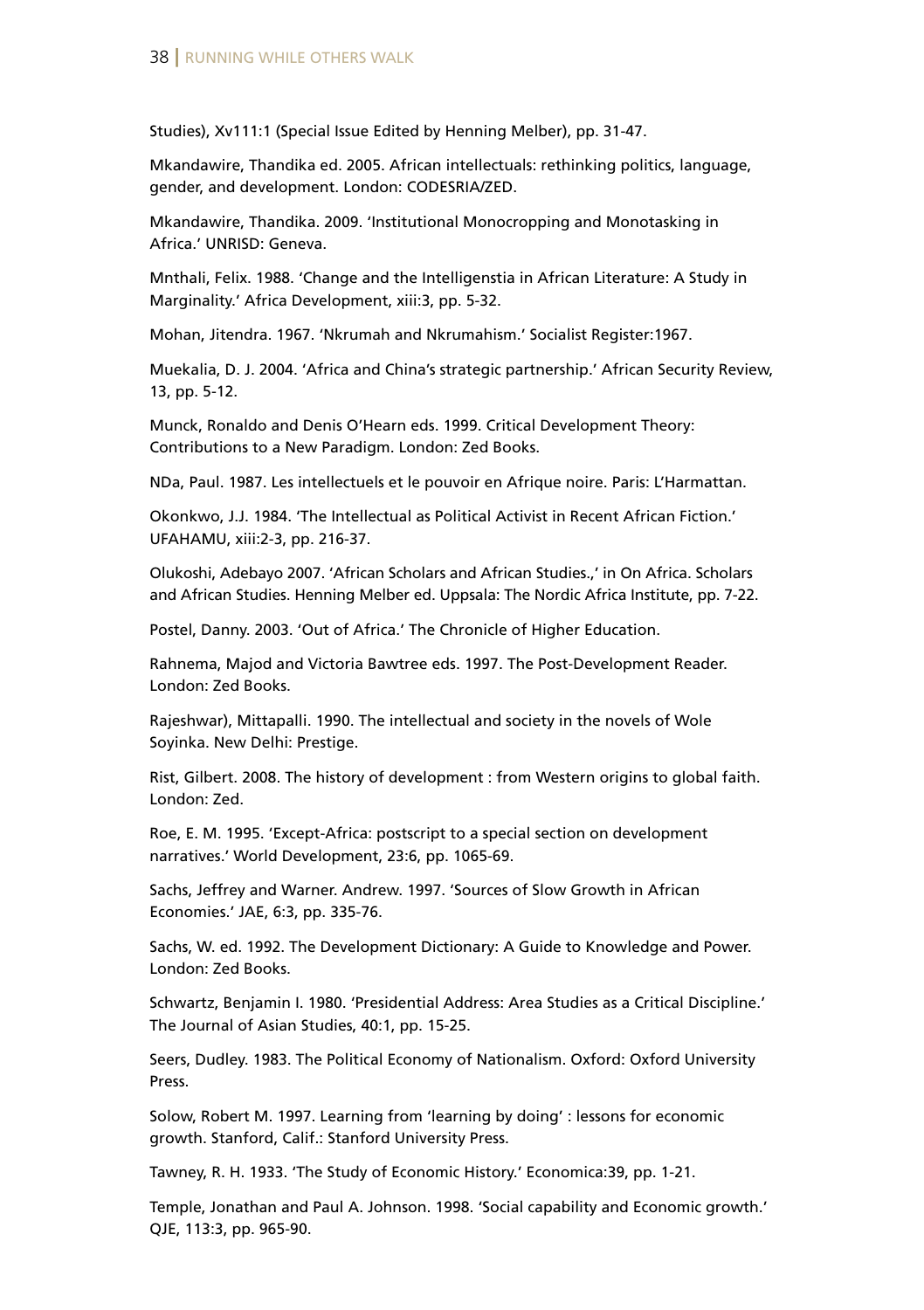Thomas, Alan. 2000. 'Development as practice in a liberal capitalist world.' Journal of International Development, 12:6, pp. 773-87.

Tucker, Vincent. 1999. 'The Myth of Development: A Critique of Eurocentric Discourse,' in Critical Development Theory: Contributions to a New Paradigm. Ronaldo Munck and Denis O'Hearn eds. London: Zed Books, pp. 1-26.

vries, Pieter De. 2007. 'Don't compromise your desire for development! A Lacanian/ Deleuzian rethinking of the anti-politics ' TWQ (TWQ), 28:1, pp. 25-43.

Wade, Robert. 1996. 'Japan, the World Bank, and the Art of Paradigm Maintenance: The East Asian Miracle in Political Perspective.' New Left Review, I:217, May-June, pp. 3-36.

Wainaina, Binyavanga. 2005. 'How to Write about Africa.' Granta Vol. 92.

Williams, Adebayo. 1998a. 'Intellectuals and Governance,' in African Perspectives on Governance. Göran Hyden, Hastings W.O. Okoth-Ogendo and Bamidele Olowu eds. Trenton NJ: Africa World Press, pp. 295-318.

Williams, Adebayo. 1998b. 'Intellectuals and the Crisis of Democratization in Nigeria: Towards a Theory of Postcolonial Anomie.' Theory and Society, 27:2, pp. 287-307.

Young, Crawford. 1982. Ideology and Development in Africa. New Haven,: Yale University Press.

Young, M. C., J. Smelser Neil, and B. Baltes Paul. 2001. 'African Studies: Politics,' in International Encyclopedia of the Social & Behavioral Sciences. Oxford: Pergamon, pp. 255-59.

Zeleza, Paul Tiyambe. 1992. 'African social scientists and the struggle for academic freedom.' Journal of Eastern African Research and Development, 22, pp. 11-32.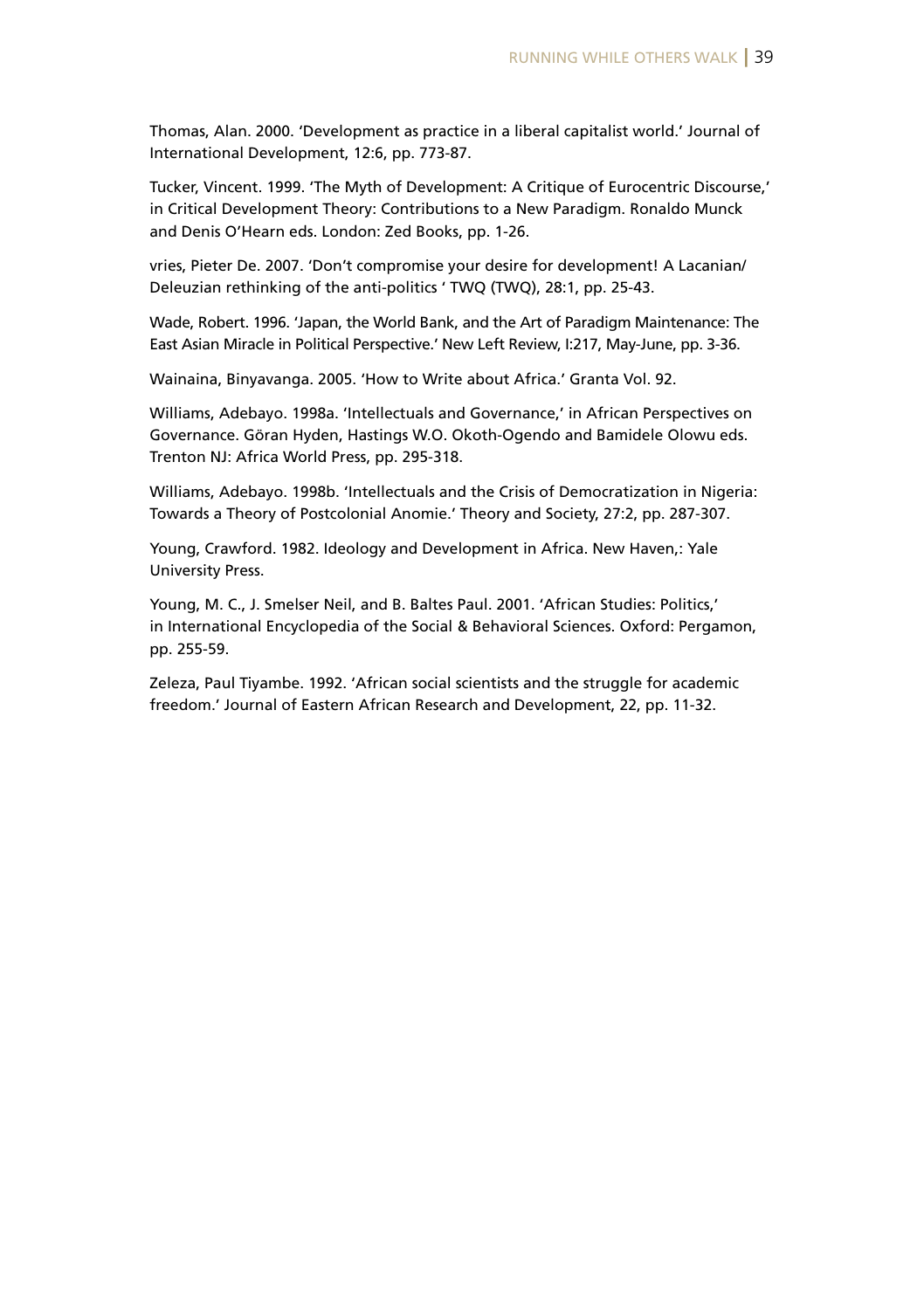## The LSE African Initiative

*'As Africa confronts its challenges, seizes its opportunities and seeks to take its rightful place in the world polity, the continent and its leaders must assume the responsibility for shaping their own destiny. The [economic] crisis has injected a palpable sense of urgency which I'm positive will be accompanied by innovation in crafting new, pragmatic approaches.'*

> Taken from Dr Ngozi Okonjo-Iweala's September 2009 Public Lecture at LSE

## **The London School of Economics and Political Science**

The London School of Economics and Political Science (LSE) is a place of ideas, where contemporary global challenges are debated, tough questions asked, solutions developed and ideas put into action. From its location in the heart of London, the School links to communities across the world, from formal academic partnerships to advisory work with governments and international organisations.

LSE enjoys long standing links with Africa through its staff and students, and encompasses within its alumni and friends a significant number of leading individuals from across African civil society, business and government. Illustrious alumni include Jomo Kenyatta, the first President of Kenya, and three Presidents of Ghana, most recently John Atta Mills, elected to office in 2009. In addition, researchers from the School's Methodology Institute were recently selected to guide the third Ibrahim Index of African Governance by the Mo Ibrahim Foundation.



### **The LSE African Initiative**

It is a view held by many that greater opportunities and avenues need to exist to enable larger numbers of talented Africans to achieve the success that they deserve. At LSE, we believe that a key part of the solution is reinserting Africa into the global debate, enabling the rest of the world to learn about and from Africa, and vice versa. Only with stronger systems of exchange and inclusion will African civil societies be better placed to develop and maintain strong and sustainable institutions and systems.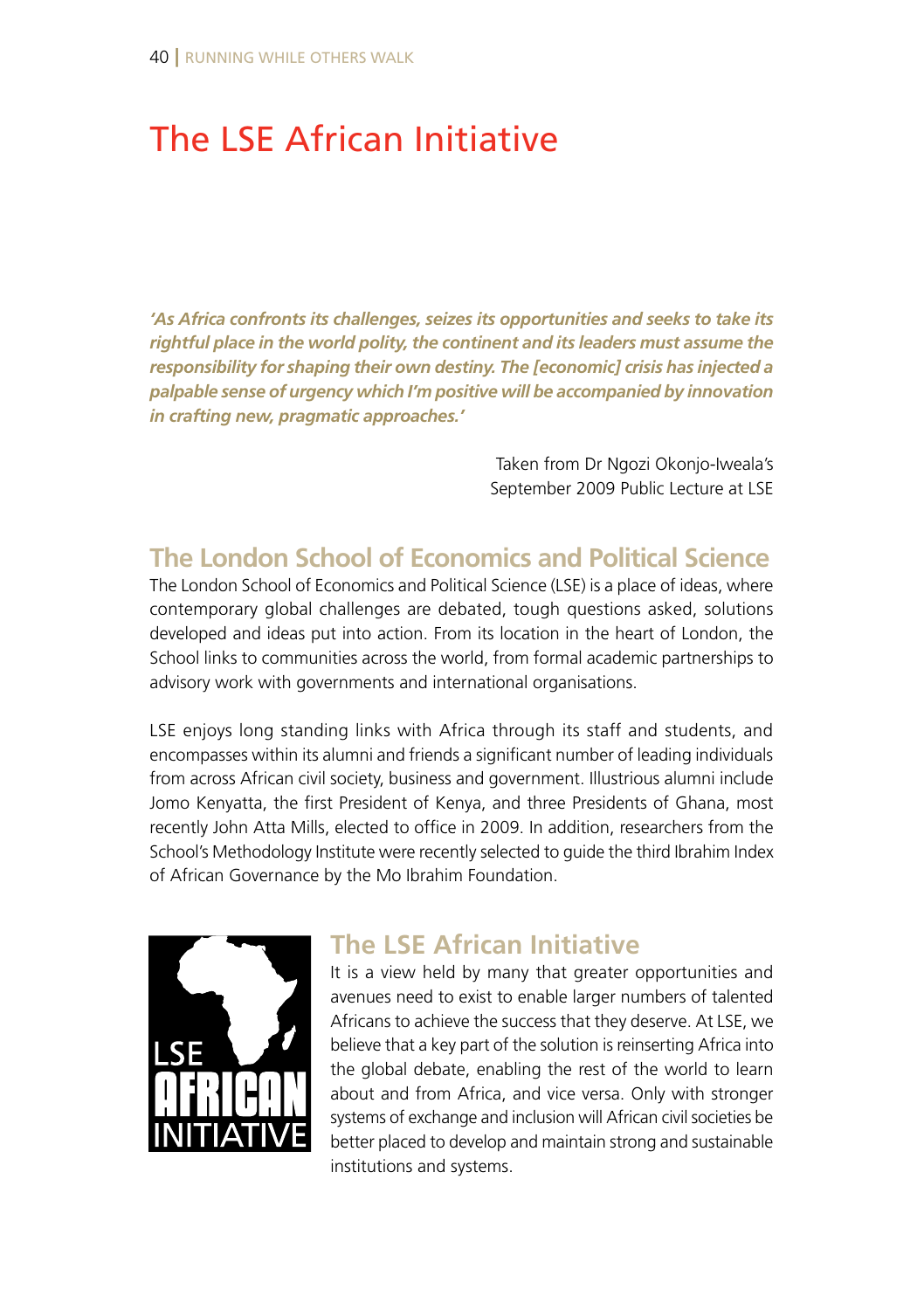The LSE African Initiative will engage with African institutions and talent to develop connections, encourage accessibility and promote knowledge exchange. This long term collaboration will inspire and support generations of African students and scholars, equipping them to play a part in reframing the discourse and enabling African voices and perspectives to participate in effecting positive change both within the African continent and globally. It is a partnership based in equality and mutual respect.

The initiative's foundation seeks to confront the barriers and inequality that exist for African students and scholars, in terms of both access to educational opportunities outside of the African continent, and exchange and partnerships between African institutions and those elsewhere. It recognises a deeply held belief that the School is uniquely placed to support African peers in creating successive generations of academics, business leaders, entrepreneurs, politicians, lawyers and social workers who know how to facilitate positive change.

#### **Where support is needed**

The LSE African Initiative comprises many elements for which funding, from £10,000 to £2.5 million, is sought:

- Endowing and naming of a professorship in perpetuity (Chair in African Development)\*
- Junior and Senior Research Fellowships
- Summer Schools in Africa
- Research and dissemination projects
- Scholarships (Undergraduate and Masters)
- Events
- PhD student collaborations
- Academic and institutional partnerships

\* Currently held by Professor Thandika Mkandawire, former Director of the United Nations Research Institute for Social Development, with funding secured for a maximum of three years between 2009-12.

#### **Recognition of your support**

Recognition is dependent upon the level at which a gift is made, and could include naming opportunities, formal announcements, and access to renowned Africa specialists around the world, as well as an association with a landmark academic project.

Thank you for your interest in supporting the LSE African Initiative. Please contact Felicity Jones, Trusts and Foundations Manager, if you require further information: e: f.jones@lse.ac.uk; t: +44 (0)20 7955 7451